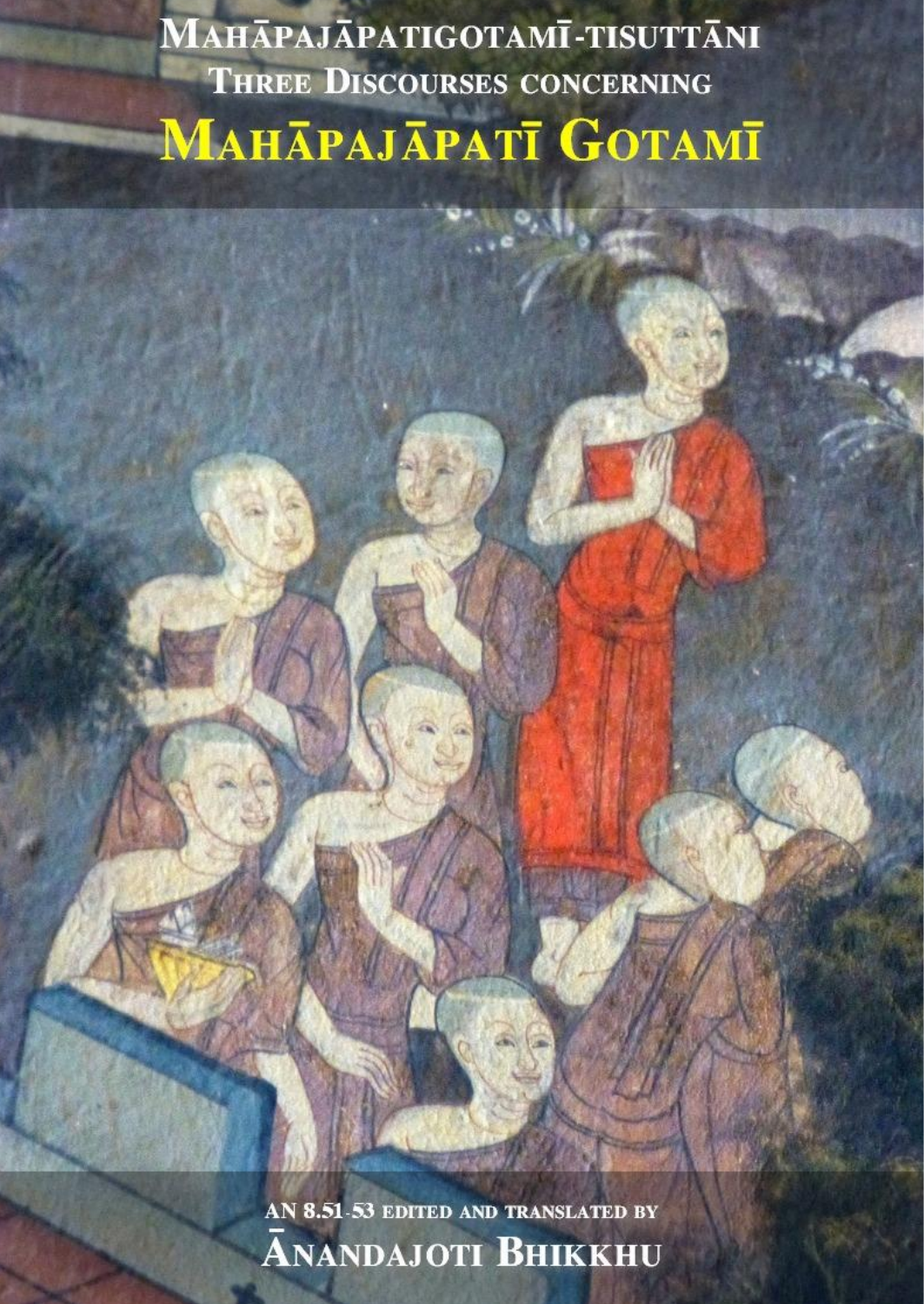# **Mahāpajāpatigotamī-tisuttāni**

**Three Discourses concerning Mahāpajāpatī Gotamī**

 $(AN 8.51-53)$ 

edited and translated by **Ānandajoti Bhikkhu** (Oct, 2014)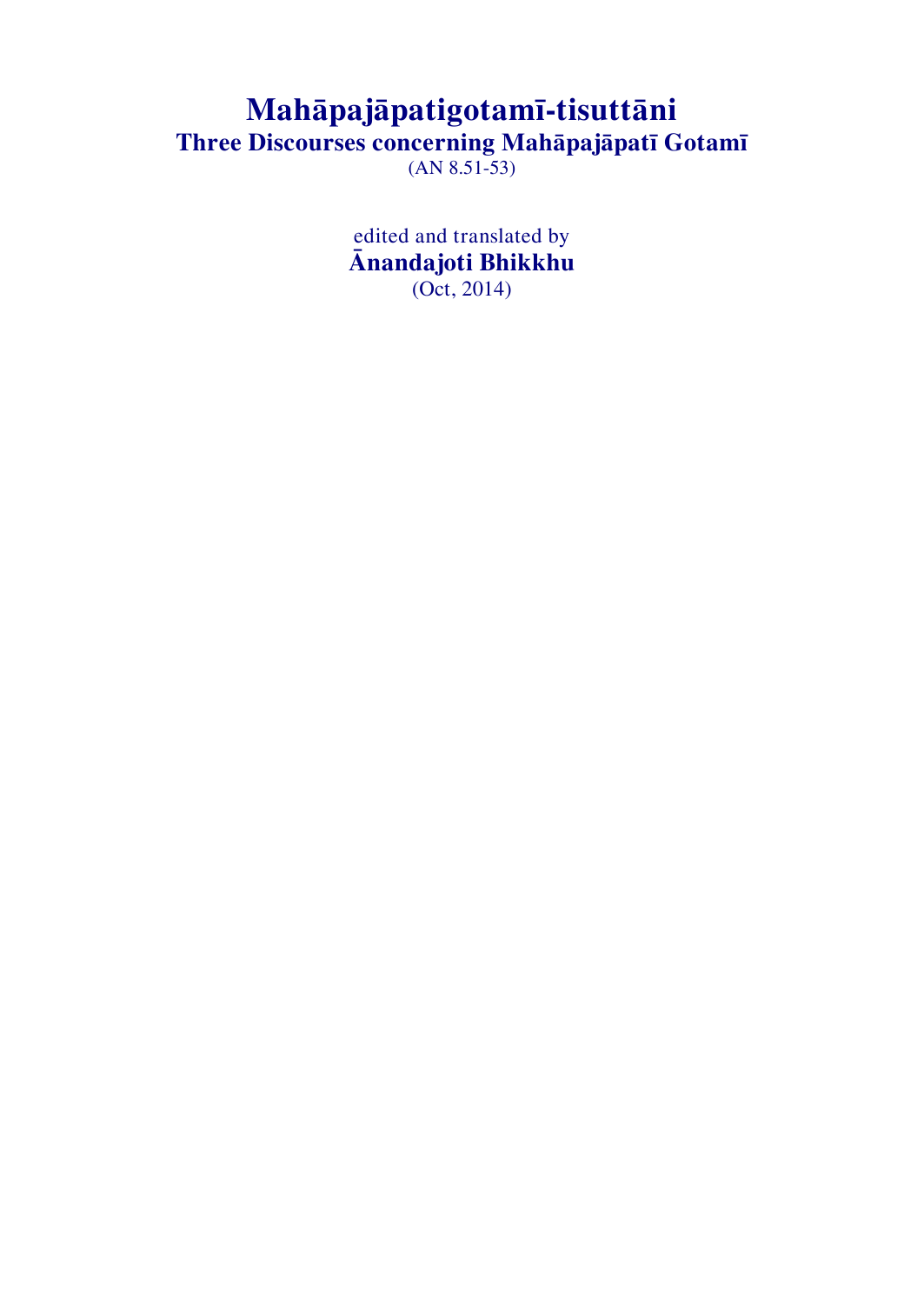## **Table of Contents**

[Texts and Presentation](#page-3-0) [Introduction](#page-4-0)

## **[The Discourse concerning Gotamī](#page-9-0)**

[Requesting the Going-Forth](#page-9-1) [The Eight Serious Rules](#page-22-0) [Accepting the Rules](#page-29-0) [The Warnings](#page-33-0)

## **[The Discourse about Advising the Nuns](#page-39-0)**

**[The Discourse: 'In Brief'](#page-43-0)**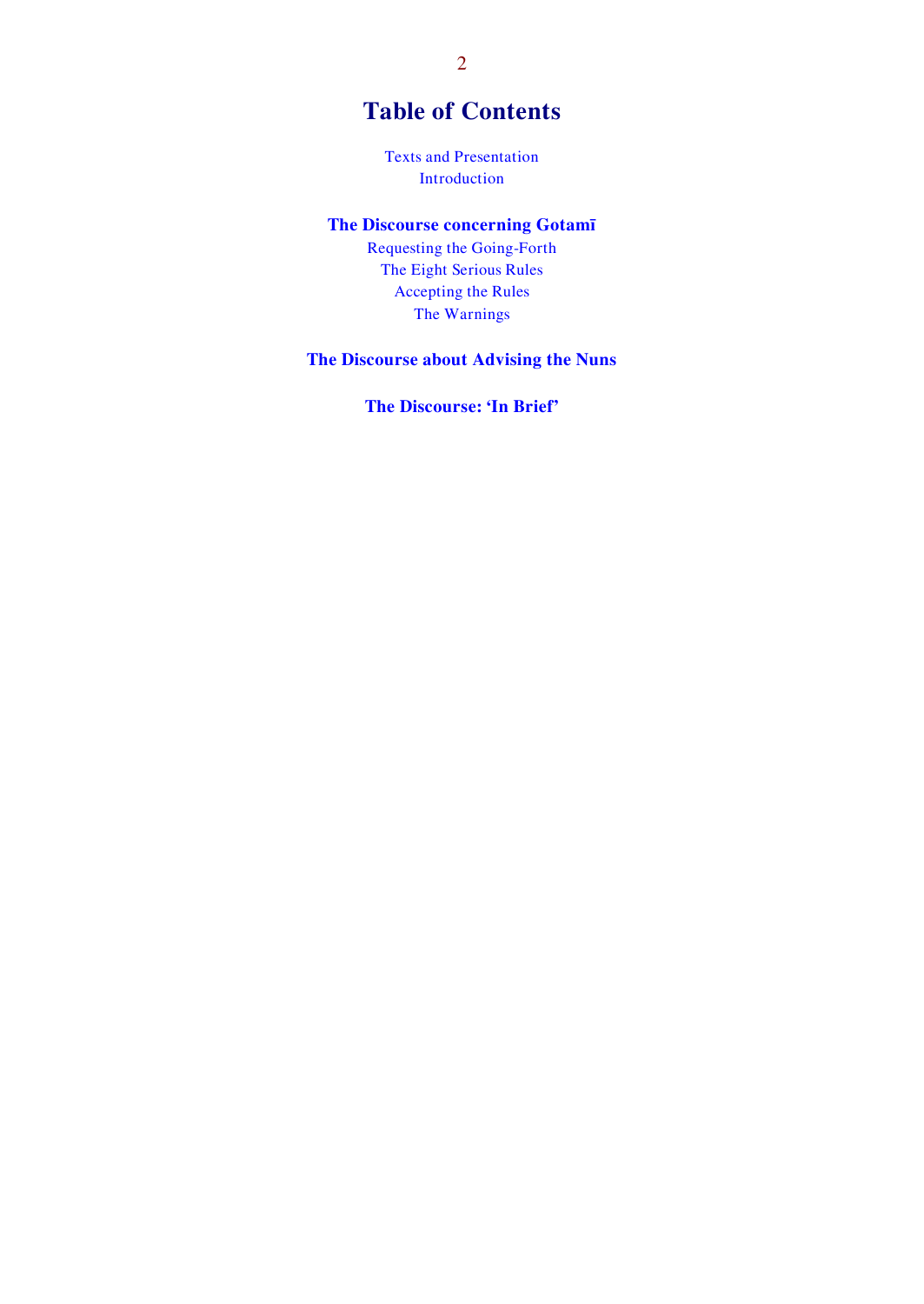## <span id="page-3-0"></span>**Texts and Presentation**

**BJT** (for the Tipitaka): Śrī Laṁkan edition, from the Buddha Jayanti Tripitaka series, Vol 22 (Colombo 1977, reprinted 2007).

**SHB** (for the Atthakathā): Śrī Lamkan edition, from the Simon Hewavitarne Bequest series, Vol. XXXIII (Colombo, 1931, reprinted Colombo, 2006).

**PTS** (for the Tipitaka): European edition, The Anguttara-Nikāya, Part IV, edited by Prof. E. Hardy (London 1899, reprinted London, 1958); (for the Aṭṭhakathā): Manorathapūraṇī, Vol. IV, (London 1940, reprinted London, 1979).

**RTE**: Royal Thai edition and commentary, as found on Budsir for Windows CD-ROM (version 2.0, Bangkok, 1996).

**ChS**: Burmese edition and commentary as found on the Chaṭṭha Saṅgāyana CD-ROM (version 3, Igatpuri, no date but  $= 1999$ ).

Translation of Tipiṭaka Text: Bhikkhu Bodhi, The Numerical Discourses of the Buddha (Wisdom Publications, Somerville, 2012).

Article by Ven. Analayo: Mahāpajāpatī's Going Forth in the Madhyama-āgama, Journal for Buddhist Ethics, Vol 18, 2011 (http://goo.gl/7WUTvf).

It what follows the Tipiṭaka text and translation are marked up in blue and red:

**Ekaṁ samayaṁ Bhagavā...** At one time the Fortunate One....

The Commentarial text and translation are in purple and green:

**Chaṭṭhassa paṭhame...**  In the first (discourse)...

Repetition (*peyyāla*) text in either is marked up in black:

**Sādhu, Bhante, labheyya mātugāmo...**  It is good, reverend Sir, if women could receive...

The latter is not written in the manuscripts or the printed editions of the texts and has to be inferred either from sections that occur earlier in the text, or earlier in the compilation of texts, and occasionally from an earlier book in the series of texts.

It seems to me, however, that a recitor (*bhāṇaka*) would have used the written text as simply an *aide-de-memoir*, and would have filled in the text during recital. But besides this when presenting texts extracted from their original collection, it is clearly better practice to fill in the text, and to then mark it so that its status is indicated.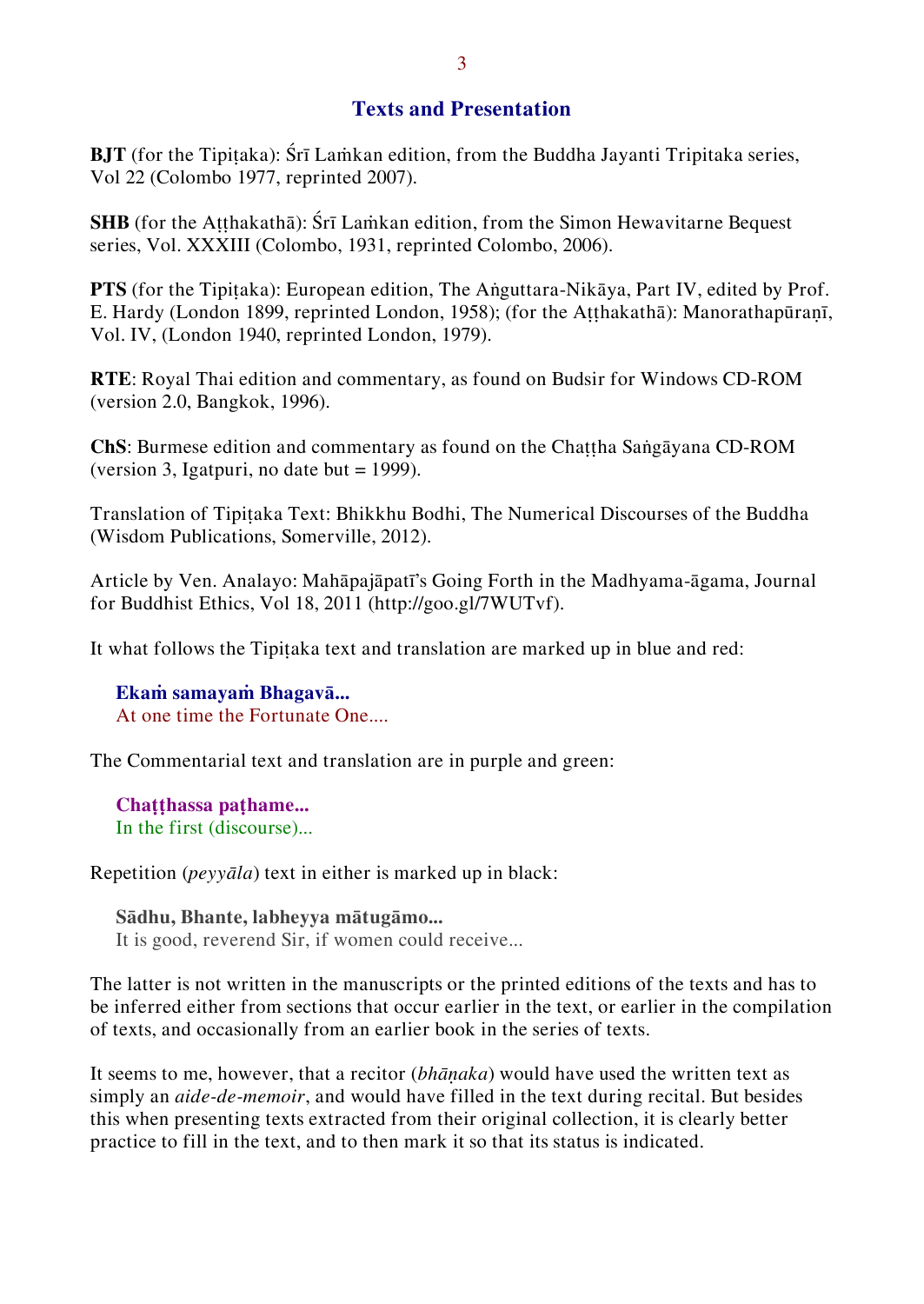<span id="page-4-0"></span>What follows is a text and translation of three discourses that follow each other in the Book of the Eights of the Aṅguttaranikāya (8.51-3), together with their commentaries. The first concerns the establishment of the Community of nuns;<sup>1</sup> the second the qualities required by a monk to be fit to teach the nuns; and the third the discourse that led to Ven. Gotamī's liberation.

The first discourse, that on the establishment of the Community of nuns, is one of the most controversial matters in the Canon. There are a number of issues concerning the discourse when taken alone, but when taken with the commentary it becomes even more contentious, as instead of easing the problems, the commentary multiplies them.

The basic story outlined in the discourse is this: The Buddha's step-mother and aunt, Mahāpajāpatī Gotamī approached the Buddha and requested ordination three times. She was turned down. Some time later, having shaved her head and donned monastic robes, together with five hundred other Sakiyan women, she again approached the Buddha with the request, and is again turned down.

Ven. Ānanda saw her crying and asked what the problem was, she explained and Ven. Ānanda suggested that he should speak to the Buddha, which he subsequently did. He also was turned down. But then he tried another approach, and asked whether women can attain liberation, to which the Buddha readily agreed. He then reminded the Buddha how kind Gotamī had been to him, and made the request yet again.

This time the Buddha agreed, providing Gotamī agreed to eight serious rules. These were related to her by Ven. Ānanda, and she agreed to them and the Buddha announced that that constituted her higher ordination, and so the order of nuns was established.

That is an outline of the story in the discourse, and the first problem that emerges is right at the beginning. The discourse opens with two simple sentences: *At one time the Fortunate One was dwelling amongst the Sakiyans, near to Kapilavatthu, in Nigrodha's Monastery. Then Mahāpajāpatī Gotamī approached the Fortunate One*...

A natural reading of this would give the impression that they are connected: the Fortunate One was in Kapilavatthu, and Gotamī approaches him. The commentary however, first states that *the Fortunate One was in Kapilavatthu* refers to the first journey back to Kapilavatthu, which took place in the first year after the Awakening, but that *Gotamī approaches him* took place four years later, after the death of her husband the King.

It is difficult to understand why it should have been stated in such a way. One reason might be that the commentator is trying to reconcile different traditions in his sources. It may be that there were different ideas about the timing of Gotamī's request that had come down, and the commentator had the difficulty of reconciling them. A second possibility is

<sup>&</sup>lt;sup>1</sup> This discourse is parallel to the opening story of the Bhikkhunīkkhandhaka of the Vinaya, (Cullavagga, 10), Cv 10.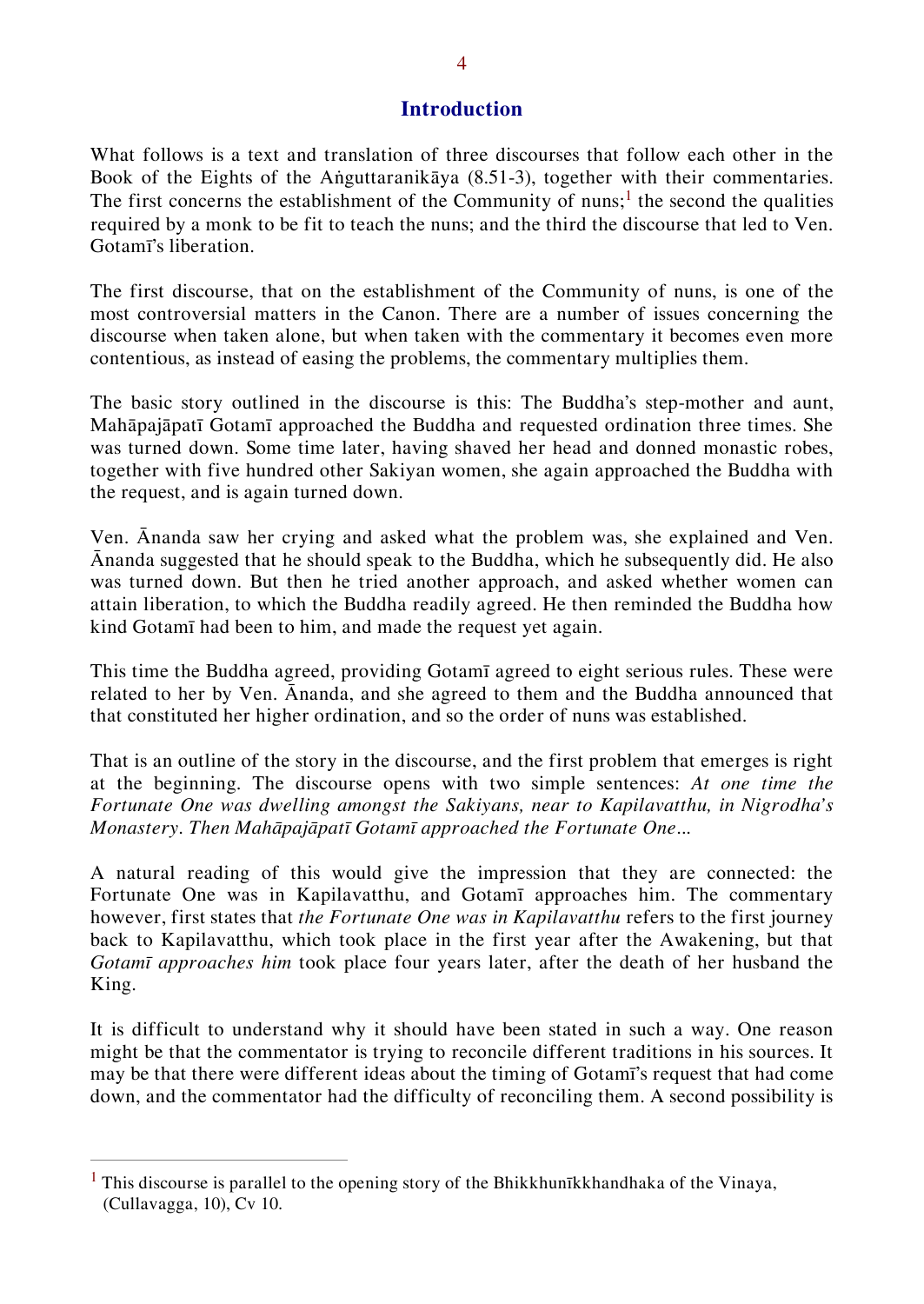that the story contains a remembrance of a different sequence of events, some of which have fallen out from the textual sources in the Pāli.

Ven. Analayo,<sup>2</sup> after examining all the extant versions of this passage, has suggested a reconstruction whereby Gotamī first requested ordination, and was eventually told to shave her hair, wear monastic-style robes and take up the celibate life – but in her home, and not as a homeless wanderer. Then later when the King died, she again decided to approach the Buddha to request full ordination, equivalent to the monk's, which was eventually given.

If this was so it would explain why the commentary remembers the events opening on the first journey back, but still places the other part of the story four years later. We could then understand that in the years in between Gotamī would have been living a monasticstyle of life in the home, which was more secure, and also less demanding.

It would also explain why, when Ven. Ānanda first enters the story and meets with Gotamī, he remarks on her appearance asking: *Why are you, Gotamī, with swollen feet, and dust on your limbs, pained and depressed, crying, with tears on your face, standing outside the doorway?* but says nothing at all about her having a shaved head and wearing monastic-type robes, which must have been much more striking that the condition of her feet had it been novel.

\* \* \*

The second problem that arises in the discourse is the question of the eight serious rules. There has probably been more ink spilt discussing this issue that any other in regard to the nuns' ordination, but without reviewing all the work that has been done, it is safe to say that the rules as they stand are certainly anachronistic, and couldn't have been promulgated at the beginning of the foundation of the Community.

This is shown by numbers of them being found in the confession (*pācittiya*) rules of the nuns' Pātimokkha, along with different establishment stories, which would not have been necessary had the rules already been in place.

The only rule which doesn't have an analogue in the Bhikkhunī Pātimokkha is the first, which insists that a senior nun should show respect to any monk, even one ordained that day.

In the Vinaya<sup>3</sup> (but not in this collection) there is another story of Ven Gotami approaching the Buddha and asking that the monks and the nuns pay respect according to seniority, something which the Buddha does not allow. Of course, if Gotamī had already agreed to this rule at the outset as an integral part of her ordination, then there would be no reason at all to go and request the Buddha on the matter.

\* \* \*

<sup>&</sup>lt;sup>2</sup> See Ven. Analayo: Mahāpajāpatī's Going Forth in the Madhyama-āgama, Journal for Buddhist Ethics, Vol 18, 2011.

 $3$  See Cv 10, just after the foundation story parallel to the first discourse here.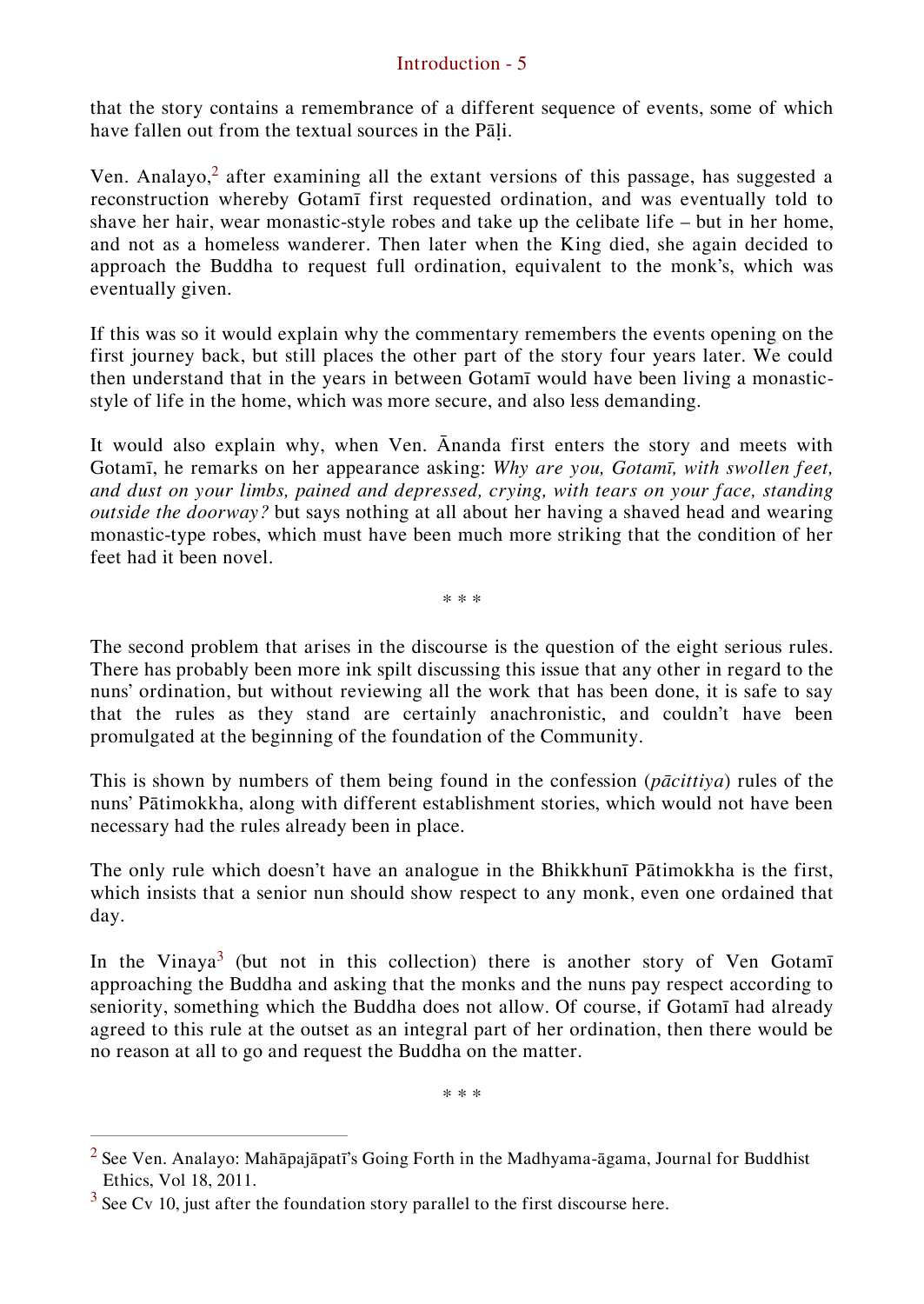The sixth of the eight serious rules ordains that before seeking higher ordination a nun should train in six rules for two years. The nuns who accompanied Ven. Gotamī however, do not seem to have done so, and although the *sikkhamāna* training is mentioned in rules and formal lists in the Vinaya, it never seems to occur in any other context, not even in the commentarial stories about the nuns' careers.

These six rules could quite easily have been the rules that the Queen had been given while still living in a home environment. They are the five lay precepts (no killing, stealing, sexual misconduct, lying and alcohol), with the third redefined as strict celibacy, plus the rule about eating after midday.

Another supporting factor for this is that, according to tradition, the Bodhisatta's wife, Rāhulamātā (a.k.a. Yasodharā), had lived a life very much along these lines after the Bodhisatta renounced the world and went off to seek Awakening, so the idea of a Royal Lady living a renunciate life at home was already established in the household.

In any case it is really impossible that this rule was in force from the beginning as we find cases of nuns who were pregnant recorded in the Bhikkhunī Vinaya, something that could not have happened of course if they were maintaining strict celibacy for two years prior to their higher ordination.

\* \* \*

A final issue which requires notice is that the Buddha, according to the discourse as recorded here, is supposed to have said that giving ordination to the nuns would seriously affect the life of the Dispensation, effectively cutting it in half, from one thousand years to only five hundred.

It is questionable in the extreme that the Buddha would have done anything that would see to the halving of the life of the Dispensation, and elsewhere it is clear that a strong presence of nuns was one of the factors leading to the *increase* in the length of the Sāsana.

But also, as is obvious to anyone, the prediction has not come true, and if the record was rightly attributed to the Buddha, then he was wrong in making it. This, of course, is not impossible, but it surely goes against all that the tradition holds dear.

The commentator, who collated the material around one thousand years after the Buddha's passing, was also aware of the discrepancy between the recorded prediction and the reality he could see around him, with the Buddhasāsana flourishing throughout India and spreading all over Asia.

His solution to the problem is not at all convincing, and requires us to reinterpret what was actually said to mean something quite different. The Buddha, as reported here, says: *the Good Dhamma would have endured for a thousand years ... (but it) ... will now (after the establishment of the Community of nuns) endure for (only) five hundred years*.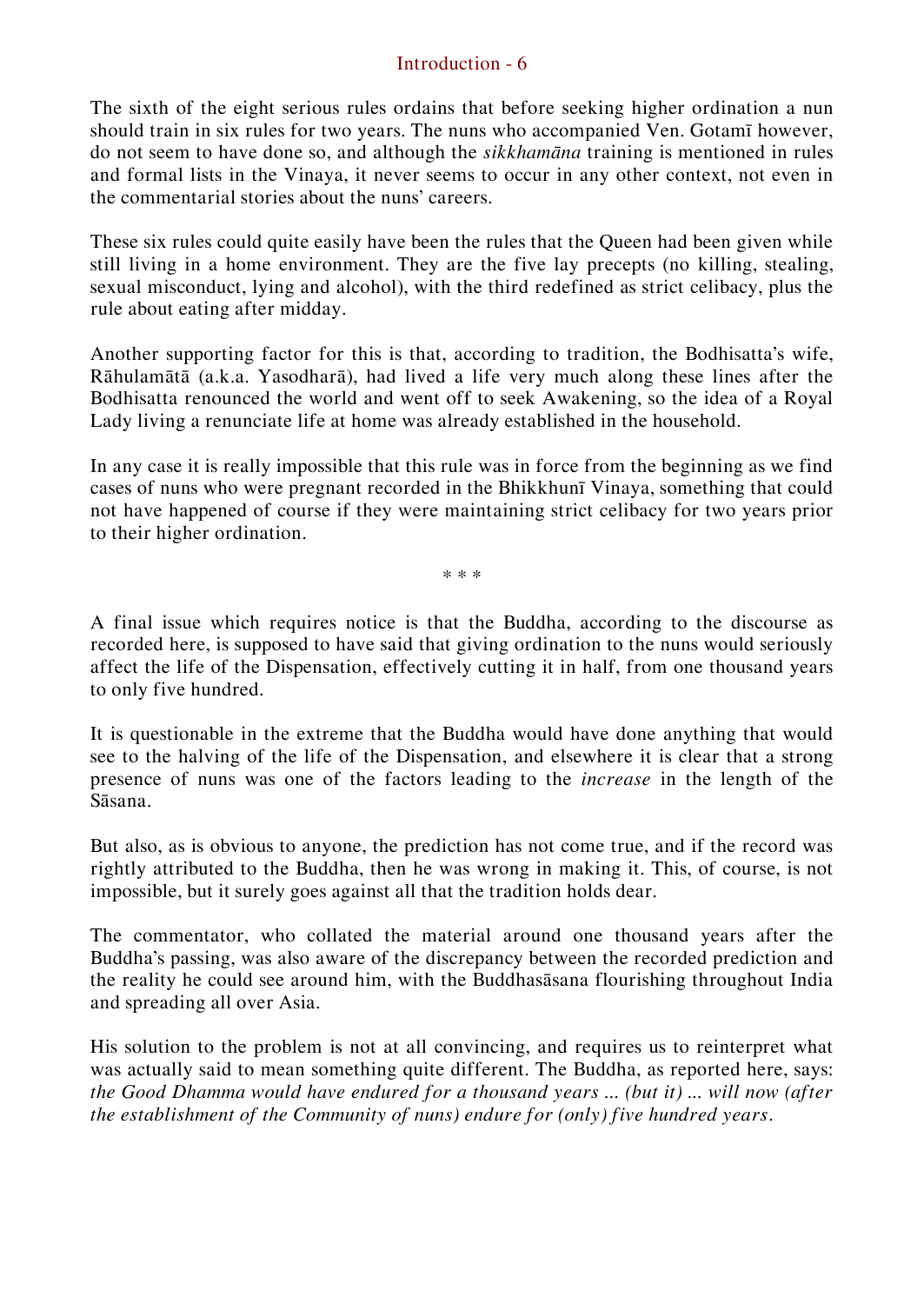The commentary, at a place rather remote from where this plain statement is made, says: *One thousand years, this was said in regard to those who have attained destruction of the pollutants together with the analytic knowledges, but a further thousand years beyond that for those who have attained destruction of the pollutants through dry insight, a thousand years in regard to those who are Non-Returners ... Once-Returners ... Stream Enterers, thus the Good Dhamma of penetration (to Awakening) will endure for five thousand years (in all). Then there will be only the Dhamma of learning ... But the signs of the disappearance of learning will last for a long time.*

That makes for quite a large adjustment against the plain sense of the text, and seems to be made on the settled idea in the tradition that the Dispensation would last for 5,000 years. We are now about half way through that time span, and presumably should start expecting the decline to start imminently, although it actually appears to be a stronger point now that it was during many hundreds of years of stagnation.

\* \* \*

The second discourse in this group concerns the qualities that are required for a monk to be appointed as one who advises the nuns. This discourse is a lot less problematic, but it does reflect on the previous discourse some more, as one of the eight serious rules is that the nuns should seek advice from the monks before holding the Uposatha ceremony twice a month  $4$ 

One of the qualifications for a monk to be appointed to this position is stated to be that the monk should have twenty years since his higher ordination. Obviously this was not possible when these serious rules were laid down, which, according to tradition happened after the fifth Rains retreat, at which point the most senior monk would have been fifteen years short of meeting the qualification.

The qualities enumerated seem quite reasonable: the monk should be virtuous, learned, understand both sets of Pātimokkha rules, be a clear speaker, able to inspire the nuns, and is dear and pleasing to them. He should not be guilty of a Saṅghādisesa offence and should have, as mentioned, twenty years seniority.

All of these qualities would seem to be aimed at protecting and indeed being of benefit to the nuns, making sure that the monk giving the instruction is virtuous, learned and experienced.

\* \* \*

The third discourse is recorded in the commentary as having led to Ven. Gotamī's liberation. The discourse is quite general in nature, just stating basically that she should bear in mind that the true teaching leads to dispassion, unfettering, decrease (of rebirths), little desire, contentment, solitude, energy and ease in support.

<sup>&</sup>lt;sup>4</sup> Yet another anachronism, as the Vinaya records the gradual development of the Pātimokkha recital amongst the nuns.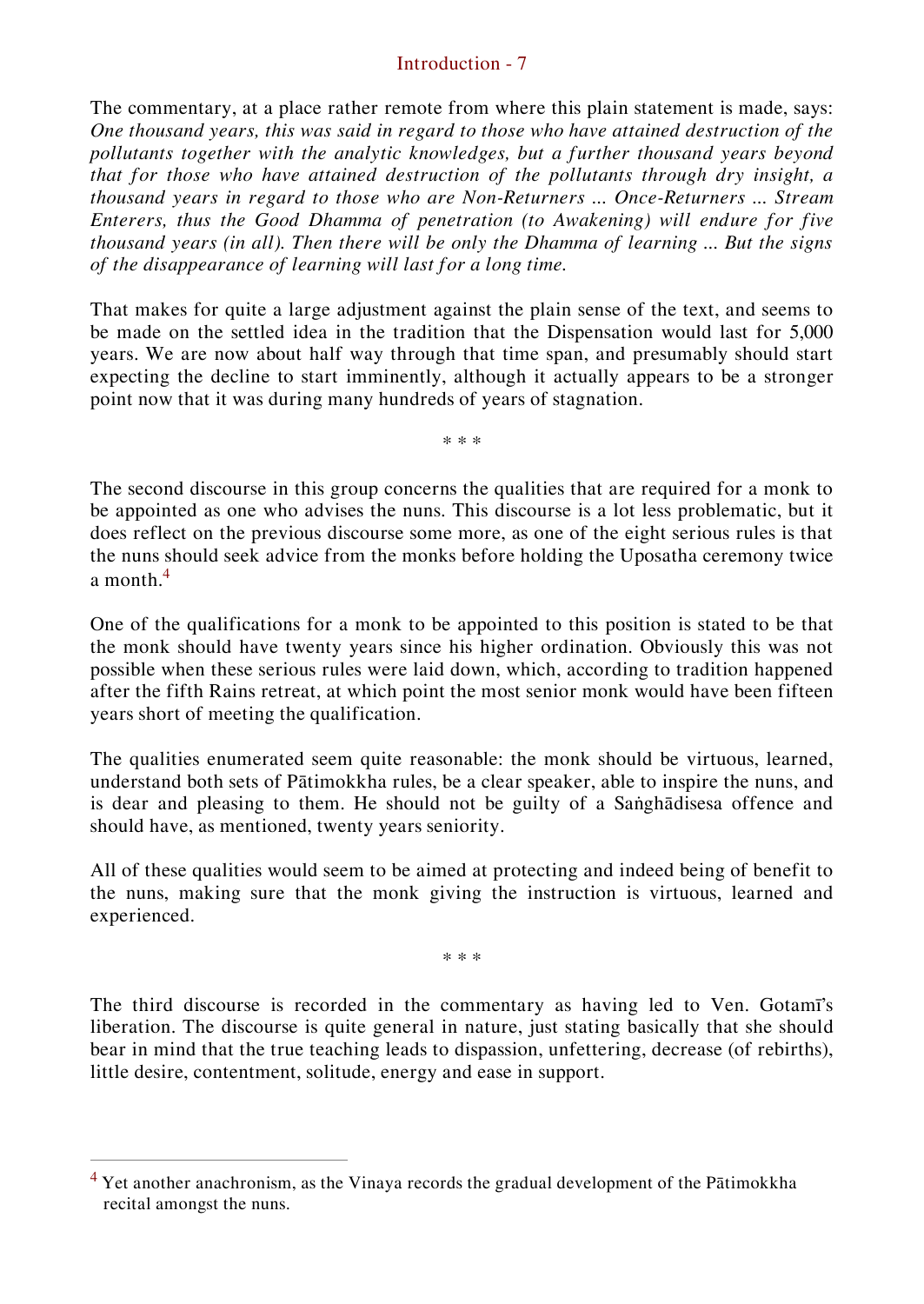All of these things are indeed characteristic of the Teaching of the Lord Buddha, but it is hard to see how stating the general principles in themselves would lead to liberation. Of course knowing them in more detail and acting upon them might do so.

The teaching here contrasts however with another teaching in the Aṅguttara Commentary on the Elder Nandaka, who was named by the Buddha as the foremost of his monk disciples in teaching the nuns. In the commentary on that placement it says that after he had taught what became known as the Nandakovādasuttaṁ (MN 146), all the nuns, which would have included Ven. Gotamī, attained liberation.

I previously noted, in my translation of that text that this does not agree with the text itself, which states only that the nuns attained at least a level of Stream Entry. So it seems that the commentary itself here is also in disagreement with what it has stated elsewhere.

## **Acknowledgements**

I am very grateful to Ayyā Tathālokā Bhikkhunī, who reviewed this work a couple of times, made a number of corrections, and who informed my understanding of the background and meaning of the text in many places. A number of her comments have been worked into the notes and Introduction.

I also owe a great debt to Dr. Junko Matsumura, who has excellent knowledge of both Canonical and Commentarial Pāḷi, and reviewed the work and made a number of corrections and improvements to the translation.

Without the help of these two generous scholars the work would have been much poorer, but I am responsible, of course, for any mistakes or shortcomings that remain.

Anandajoti Bhikkhu December 2014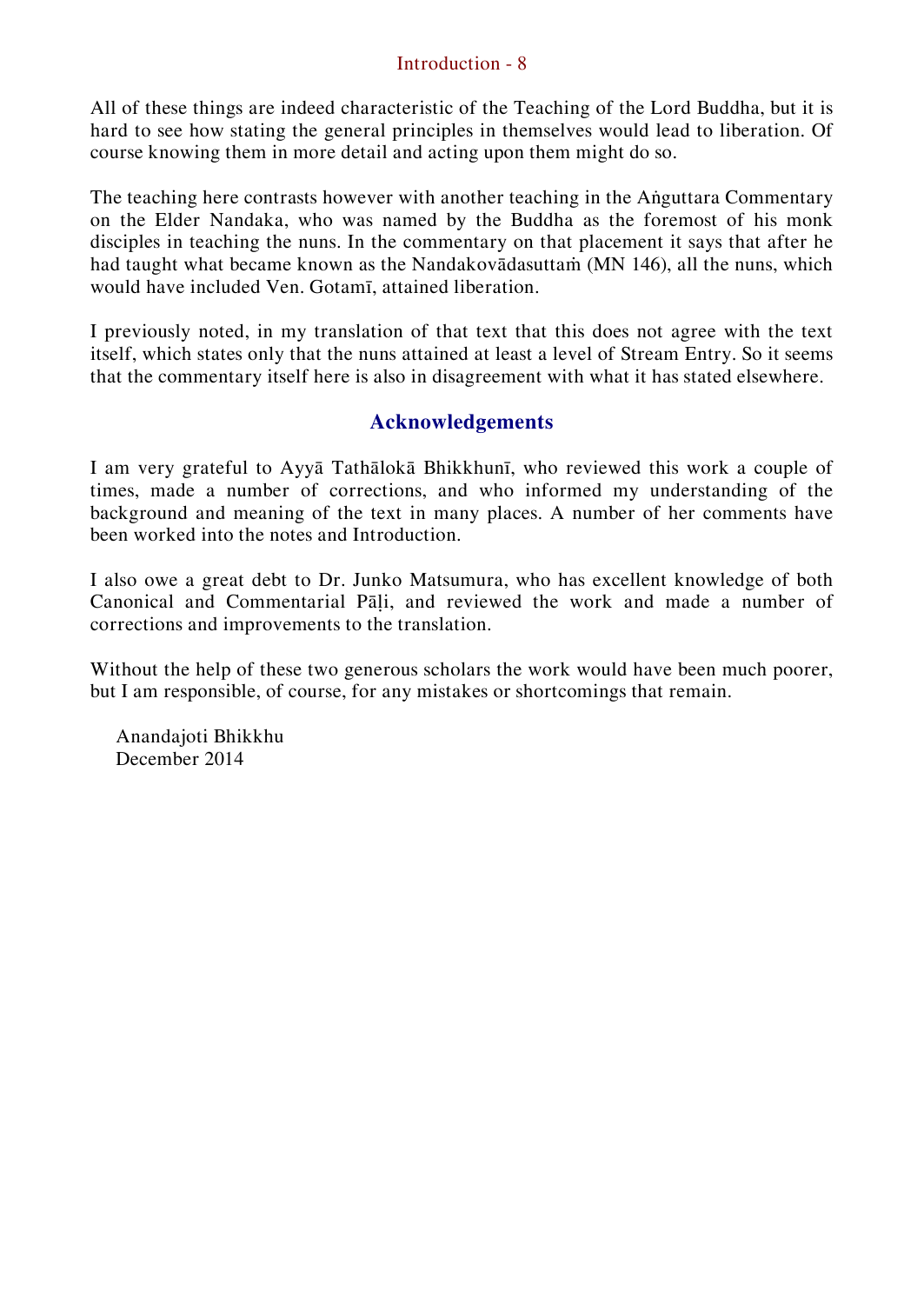## **Gotamīsuttaṁ<sup>5</sup>**

# The Discourse concerning Gotamī

<span id="page-9-1"></span><span id="page-9-0"></span>(AN 8.51)

## Requesting the Going-Forth

#### **Ekaṁ samayaṁ Bhagavā Sakkesu viharati Kapilavatthusmiṁ Nigrodhārāme.**

At one time the Fortunate One was dwelling amongst the Sakiyans, near to Kapilavatthu, in Nigrodha's Monastery.<sup>6</sup>

#### **Chaṭṭhassa paṭhame, 'Sakkesu viharatī' ti**

In the first (discourse) of the sixth (chapter), 'Was dwelling amongst the Sakiyans' means

**paṭhamagamanena gantvā, viharati.** was dwelling, after going (there) on the first journey.<sup>7</sup>

## **Atha kho Mahāpajāpatī<sup>8</sup> Gotamī yena Bhagavā tenupasaṅkami,**

Then Mahāpajāpatī Gotamī approached the Fortunate One,

## **'Mahāpajāpatī' ti puttapajāya ceva dhītupajāya ca mahantattā evaṁladdhanāmā.**

'Mahāpajāpatī' means (hoping she would be) having many male and female progeny, this was the name that was given.<sup>9</sup>

## **'Yena Bhagavā tenupasaṅkamī' ti Bhagavā Kapilapuraṁ gantvā,**

'Approached the Fortunate One' means the Fortunate One, having gone to Kapila's city,

## **paṭhamam-eva Nandaṁ pabbājesi, sattame divase Rāhulakumāraṁ.**

first of all gave the going forth to Nanda,<sup>10</sup> and after seven days to prince  $R\bar{a}$ hula.<sup>11</sup>

\* \* \*

 $<sup>5</sup>$  PTS, RTE lack any title or end-title on any of the discourses.</sup>

 $6$  Kapilavatthu was the Buddha's home town. Nigrodha was a Sakyan who donated this park to the Saṅgha. For more information on this monastery see the long entry in DPPN.

<sup>&</sup>lt;sup>7</sup> The first journey back to his home city in the first year after his Awakening, see the Introduction for a discussion of the chronology.

<sup>8</sup> RTE: *Mahāpajāpati*; similarly below.

<sup>9</sup> The name means: *rich in progeny*, although it appears she had just one daughter (the eldest), Nandā, and one son, Nanda.

 $10$  Mahāpajāpatī's son, and the Buddha's half-brother. Nanda's story is told in the Exalted Utterances (3.2), see elsewhere on this website.

 $11$  His son through Yasodharā. Rāhula's ordination is related at the beginning of the 9th section (*bhāṇavāra*) of the Great Chapter (*Mahākhandhaka*), Vin 3.1.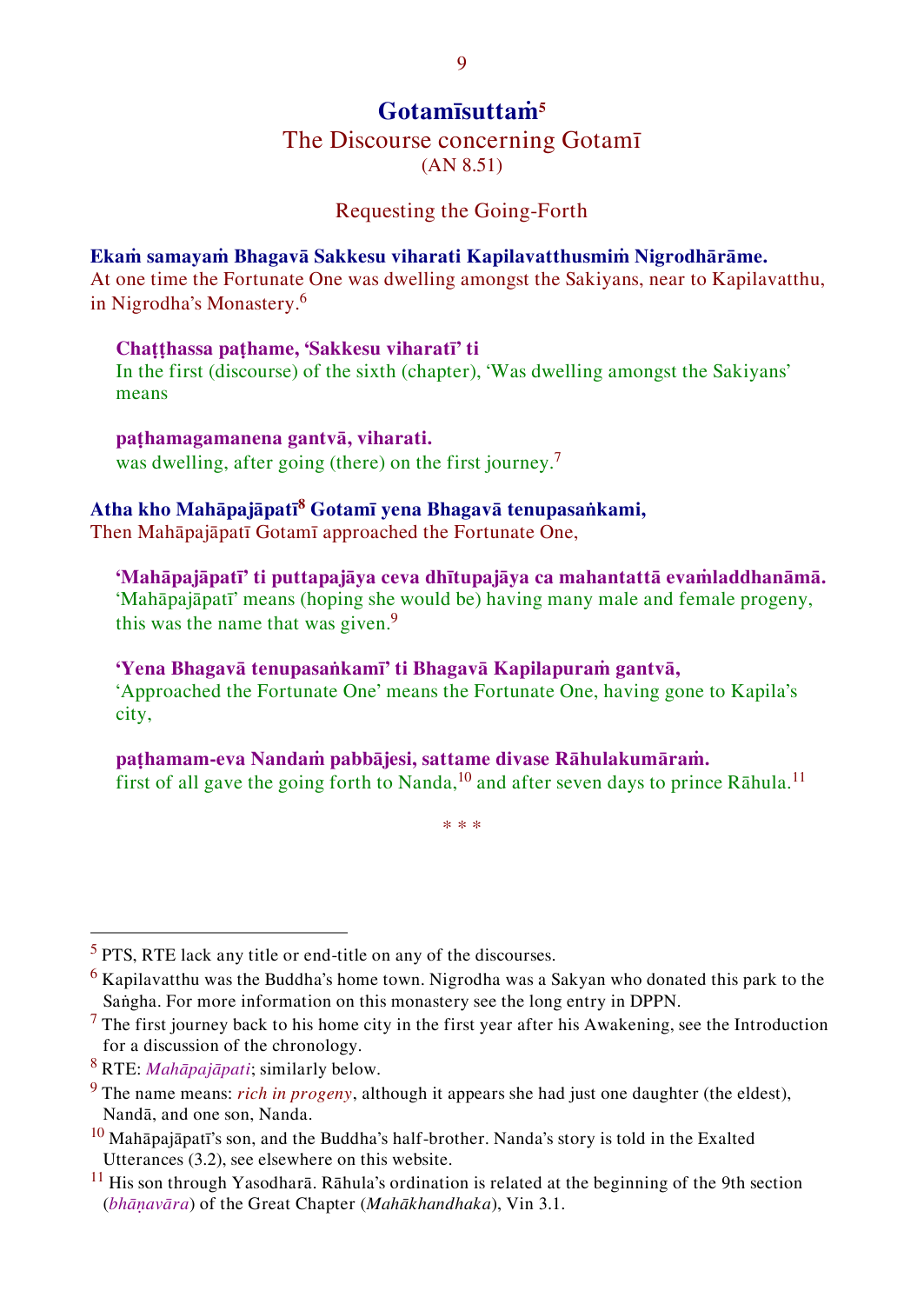## **Cumbaṭakakalahe,<sup>12</sup> pana<sup>13</sup> ubhayanagaravāsīsu<sup>14</sup> yuddhatthāya nikkhantesu,**

In the dispute about the head-roll,<sup>15</sup> residents from both cities came out in order to fight,

## **Satthā gantvā, te Rājāno saññāpetvā, Attadaṇḍasuttaṁ kathesi.**

and the Teacher went (there), convinced those Kings, and taught the Discourse on Taking up a Stick.<sup>16</sup>

## **Rājāno pasīditvā<sup>17</sup> aḍḍhatiyasate aḍḍhatiyasate kumāre adaṁsu,**

The Kings were pleased and each gave two hundred and fifty princes,

## **tāni pañca kumārasatāni Satthu santike pabbajiṁsu.**

and those five hundred princes went forth in the presence of the Teacher.

## **Atha nesaṁ pajāpatiyo sāsanaṁ pesetvā anabhiratiṁ uppādayiṁsu.**

Then their wives sent them messages and that made discontent arise (in their husbands).

## **Satthā tesaṁ anabhiratiyā uppannabhāvaṁ ñatvā,**

The Teacher, knowing a state of discontent had arisen,

## **te pañcasate daharabhikkhū Kuṇāladahaṁ netvā,**

led those five hundred young monks to the Kunāla Lake,<sup>18</sup>

## **attano kuṇālakāle nisinnapubbe pāsāṇatale nisīditvā,**

having sat on the stone slab, where formerly he himself had sat at the time of the cuckoo (story),

## **Kuṇālajātakakathāya tesaṁ anabhiratiṁ vinodetvā,**

and having driven out their discontent with the Kunāla Birth Story,<sup>19</sup>

 $\overline{a}$ 

<sup>17</sup> SHB, PTS: *pasīditvā va*.

<sup>18</sup> In the Himālayas.

 $19$  This is a misogynist story about the wiles of women, which has been attributed to the Buddha, but which appears to have been a folk story incorporated into the wider Buddhist tradition.

<sup>12</sup> SHB, PTS: *Cumbaṭakalahe*.

<sup>13</sup> RTE omits: *pana*.

<sup>14</sup> ChS: *ubhayanagaravāsikesu*.

<sup>&</sup>lt;sup>15</sup> According to the commentaries this took place four years after the first return to Kapilavatthu. There are two stories which came down in the commentaries about the origin of this dispute, one of them records there was a dispute about head-rolls (*cumbaṭaka*) left by slaves on the bank of the river Rohiṇī, although this explanation is rejected by the commentator there. See my text and translation of a section from The Introduction to the Story of the Cuckoo (*Kuṇālajātakanidānaṁ*) elsewhere on this website.

<sup>16</sup> *Attadaṇḍasuttaṁ*, now found in the Discourse Collection (*Suttanipāta*), Sn 4.15.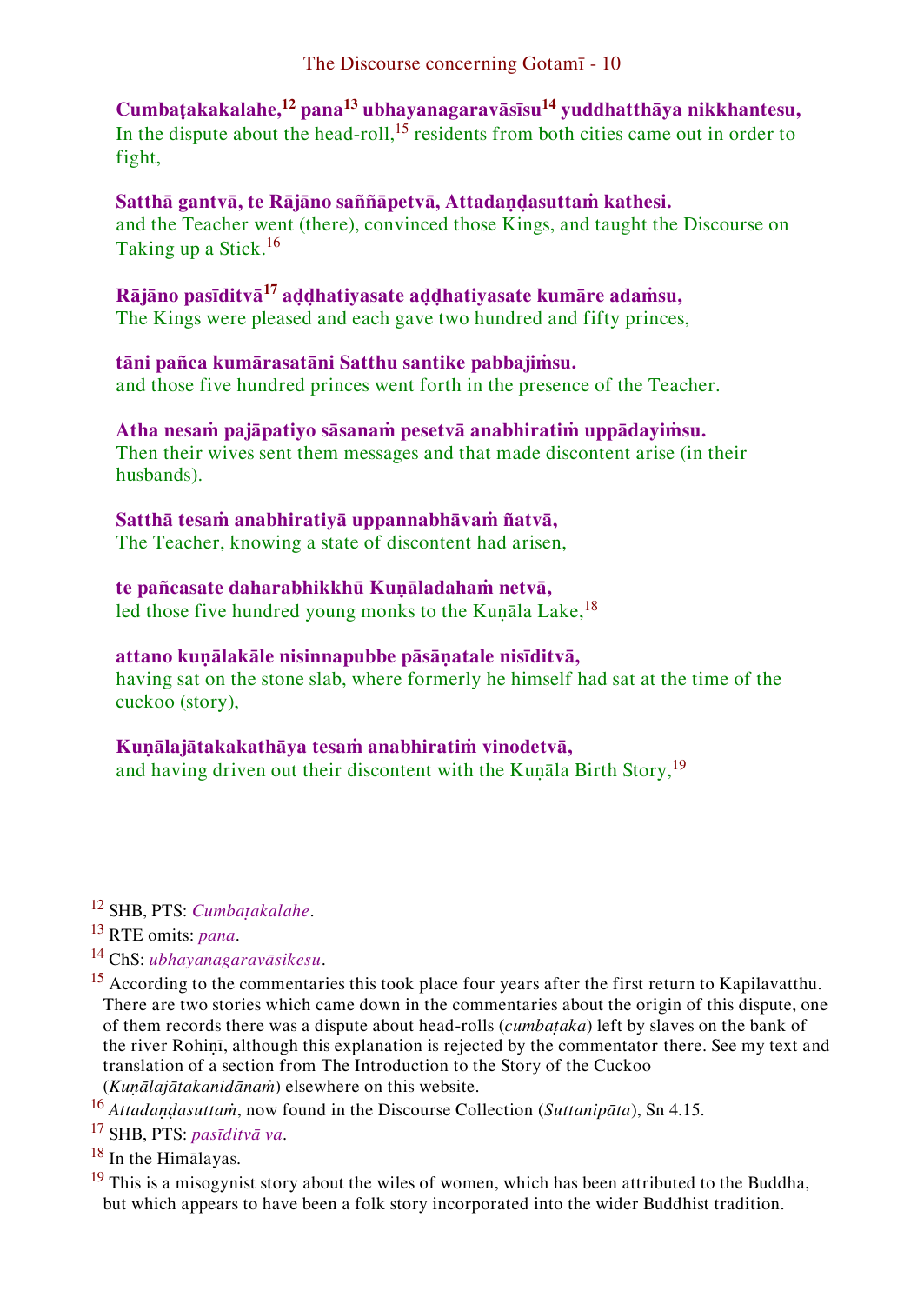## **sabbe pi te Sotāpattiphale<sup>20</sup> patiṭṭhāpesi,**

he established them all in the fruit of Stream-Entry, $2<sup>1</sup>$ 

## **puna Mahāvanaṁ ānetvā, Arahattaphale ti.**

and after bringing them to the Great Wood, in the fruit of Liberation.<sup>22</sup>

#### **Tesaṁ cittajānanatthaṁ<sup>23</sup> puna pi pajāpatiyo sāsanaṁ pahiṇiṁsu,**  In order to know their minds their wives again sent messages,

**te: "Abhabbā mayaṁ gharāvāsassā," ti paṭisāsanaṁ pahiṇiṁsu.**  and they sent a reply back, saying: "It is impossible for us to dwell in the home."<sup>24</sup>

## **Tā: "Na dāni amhākaṁ gharaṁ gantuṁ yuttaṁ.**  (The wives) said: "Now it is not suitable (for us) to go (back) to our homes.

### **Mahāpajāpatiyā santikaṁ gantvā,** Having gone into the presence of Mahāpajāpatī,

## **pabbajjaṁ anujānāpetvā pabbajissāmā." ti**  and having received allowance for the going forth, we will go forth."

## **Pañcasatā pi Mahāpajāpatiṁ<sup>25</sup> upasaṅkamitvā,**

The five hundred (wives) approached Mahāpajāpatī,

## **"Ayye, amhākaṁ pabbajjaṁ anujānāpethā," ti āhaṁsu.**

and said: "Noble Lady, you should get the allowance for us to go forth."

## **Mahāpajāpatī tā itthiyo gahetvā, yena Bhagavā tenupasaṅkami.**

Having taken those women, Mahāpajāpatī approached the Fortunate One.

**Setacchattassa heṭṭhā Rañño parinibbutakāle upasaṅkamī, ti pi vadanti yeva.** They say: after the King (Suddhodana) had attained Complete Emancipation under the white umbrella<sup>26</sup> (Mahāpajāpatī) approached (the Buddha).

## **upasaṅkamitvā Bhagavantaṁ abhivādetvā, ekam-antaṁ aṭṭhāsi.**

and after approaching and worshipping the Fortunate One, she stood on one side.

<sup>25</sup> SHB, PTS: *Pajāpatiṁ*.

<sup>20</sup> SHB, PTS: *te sabbe Sotāpattiphale*.

 $^{21}$  The first of four stages on the path to Awakening.

 $^{22}$  The final stage on the path. According to the traditional chronology, this took place just before the beginning of the fifth Rains Retreat at Vesālī.

<sup>23</sup> SHB, PTS: *cittaṁ jānanatthaṁ*; similarly elsewhere.

 $^{24}$  Having attained liberation all that was attractive about the home life had lost its attraction, and they were unable to live in that way any more.

<sup>&</sup>lt;sup>26</sup> The implication is that King Suddhodana was still reigning as King when he died. He was one of the only people who attained Liberation and never ordained, having died on the same day.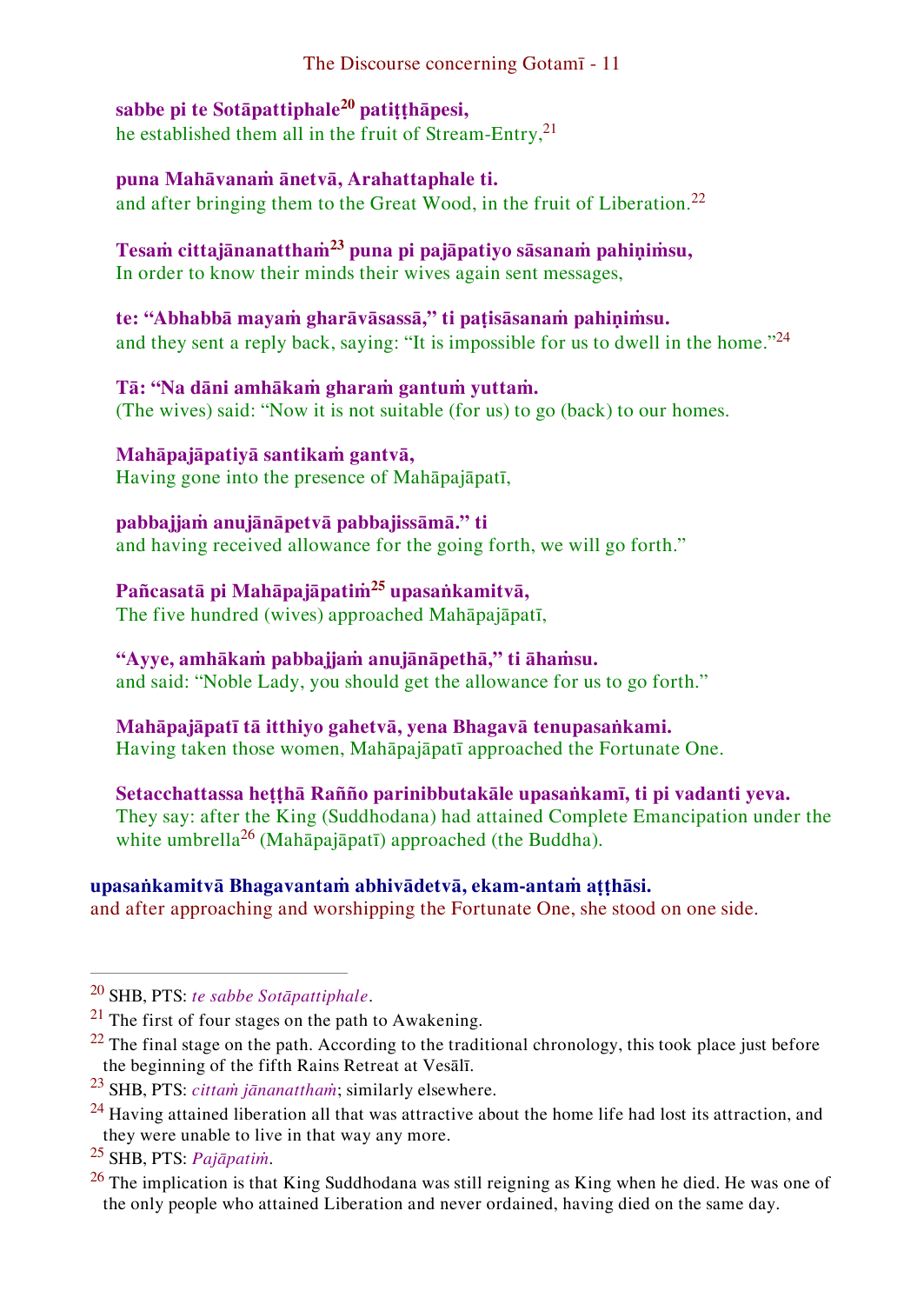#### **Ekam-antaṁ ṭhitā kho Mahāpajāpatī Gotamī Bhagavantaṁ etad-avoca:** While standing on one side Mahāpajāpatī Gotamī said this to the Fortunate One:

**"Sādhu, Bhante, labheyya mātugāmo Tathāgatappavedite Dhammavinaye,** "It is good, reverend Sir, if women could receive, in this Dhamma and Discipline taught by the Realised One,

**agārasmā anagāriyaṁ pabbajjan."-ti**  the going forth from the home to the homeless life."

## **"Alaṁ, Gotamī!<sup>27</sup>**

"Enough, Gotamī!

## **Mā te rucci mātugāmassa Tathāgatappavedite Dhammavinaye,**

Please do not wish for women, in this Dhamma and Discipline taught by the Realised One,

**'Alaṁ, Gotamī! Mā te ruccī.' ti** 'Enough, Gotamī! Please do not wish,' is said.

**Kasmā paṭikkhipi?**  Why did he refuse?

**Na nu sabbesam-pi Buddhānaṁ catasso parisā hontī ti?**  Do not all the Buddhas have four assemblies?

**Kāmaṁ honti.**  Certainly they do.

**Kilametvā pana anekavāraṁ yācite<sup>28</sup> anuññātaṁ pabbajjaṁ,**  But he allowed the going forth (only) after making many requests,

## **dukkhena laddhā. ti**

and it was received with (much) trouble.

## **'Sammā paripālessantī,' ti garuṁ katvā, anuññātukāmo paṭikkhipi.**

He thought: '(Later) they will guard it well,' and have respect, and wishing to grant the allowance (later), he refused (at this time).<sup>29</sup>

## **agārasmā anagāriyaṁ pabbajjā." ti**

the going forth from the home to the homeless life."

<sup>27</sup> Thai, ChS: *Gotami*; similarly below.

<sup>28</sup> RTE: *yācitena*.

 $29$  The sentence is convoluted in the Pāḷi, and I am unsure whether the interpretation is correct here.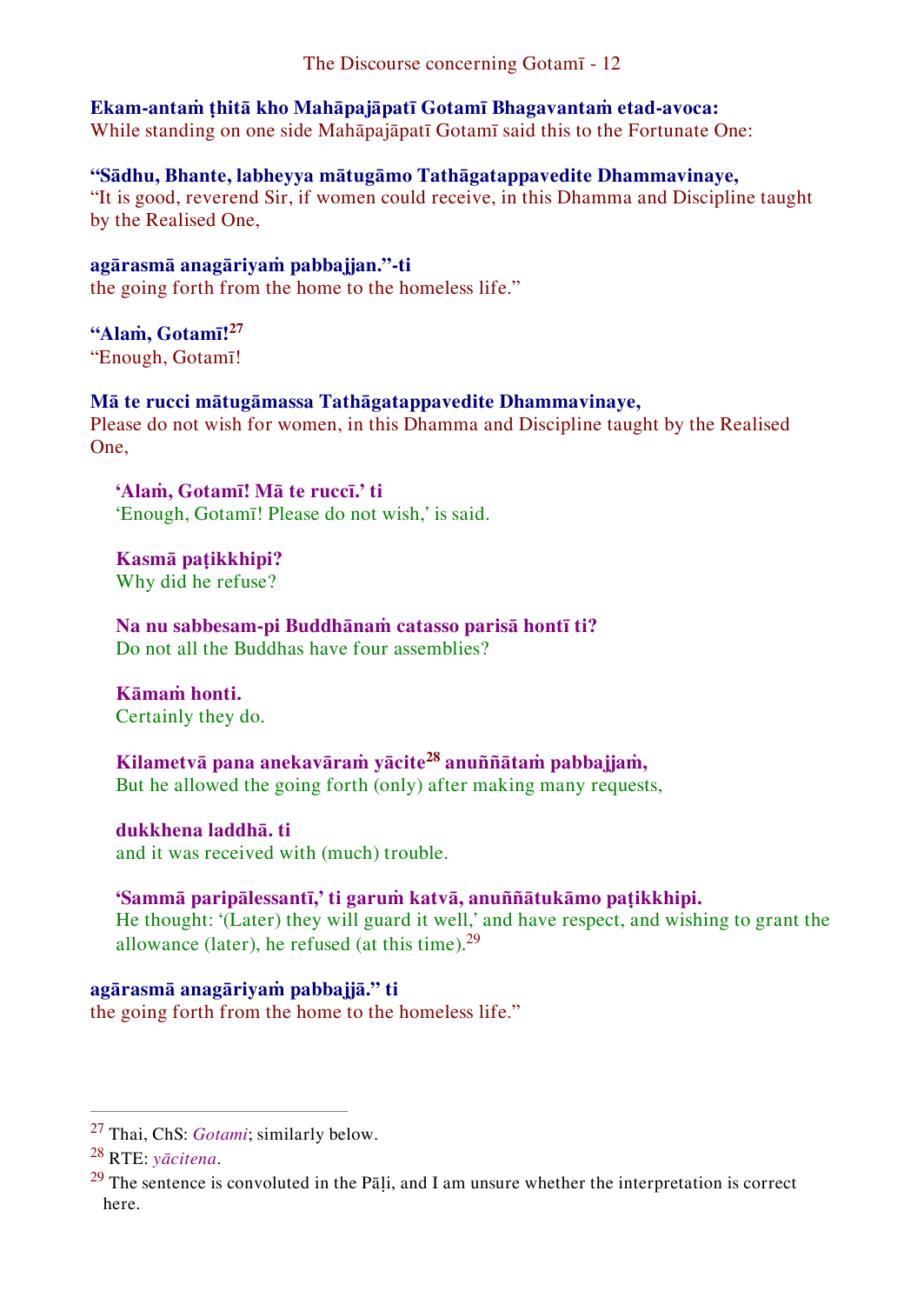## **Dutiyam-pi kho Mahāpajāpatī Gotamī Bhagavantaṁ etad-avoca:**

For a second time Mahāpajāpatī Gotamī said this to the Fortunate One:

#### **"Sādhu, Bhante, labheyya mātugāmo Tathāgatappavedite Dhammavinaye,** "It is good, reverend Sir, if women could receive, in this Dhamma and Discipline taught by the Realised One,

**agārasmā anagāriyaṁ pabbajjan."-ti**  the going forth from the home to the homeless life."

#### **"Alaṁ, Gotamī!**

"Enough, Gotamī!

#### **Mā te rucci mātugāmassa Tathāgatappavedite Dhammavinaye,**

Please do not wish for women, in this Dhamma and Discipline taught by the Realised One,

#### **agārasmā anagāriyaṁ pabbajjā." ti**

the going forth from the home to the homeless life."

## **Tatiyam-pi kho Mahāpajāpatī Gotamī Bhagavantaṁ etad-avoca:**

For a third time Mahāpajāpatī Gotamī said this to the Fortunate One:

## **"Sādhu, Bhante, labheyya mātugāmo Tathāgatappavedite Dhammavinaye,**

"It is good, reverend Sir, if women could receive, in this Dhamma and Discipline taught by the Realised One,

## **agārasmā anagāriyaṁ pabbajjan."-ti**

the going forth from the home to the homeless life."

## **"Alaṁ, Gotamī!**

"Enough, Gotamī!

## **Mā te rucci mātugāmassa Tathāgatappavedite Dhammavinaye,**

Please do not wish for women, in this Dhamma and Discipline taught by the Realised One,

#### **agārasmā anagāriyaṁ pabbajjā." ti**

the going forth from the home to the homeless life."

## **Atha kho Mahāpajāpatī Gotamī:**

Then Mahāpajāpatī Gotamī,

## **'Na Bhagavā anujānāti mātugāmassa Tathāgatappavedite Dhammavinaye,**

thinking: 'The Fortunate One does not allow for women, in this Dhamma and Discipline taught by the Realised One,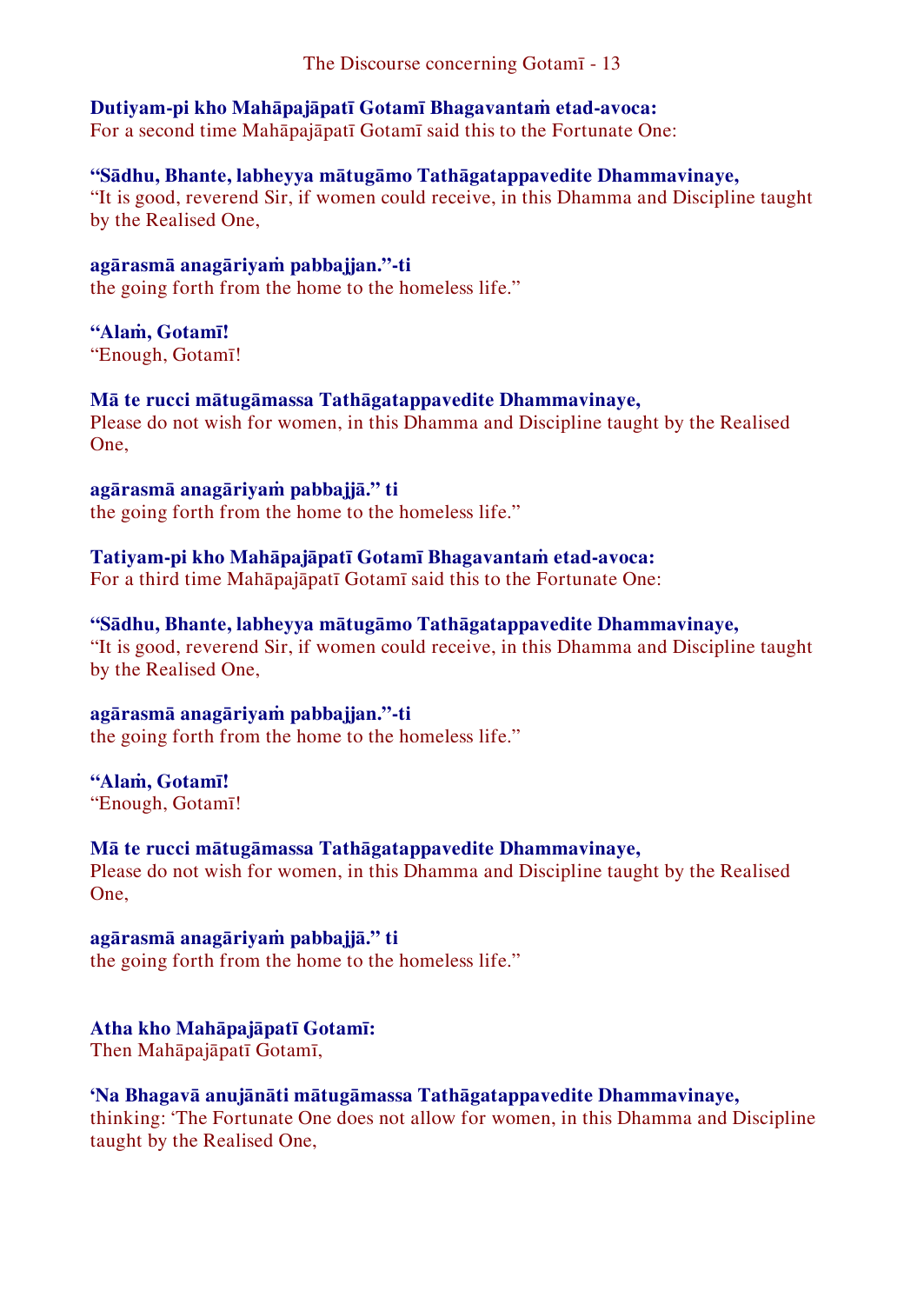### **agārasmā anagāriyaṁ pabbajjan,'-ti**

the going forth from the home to the homeless life,'

### **dukkhī dummanā, assumukhī, rudamānā,**

pained and depressed, crying, with tears on her face,

## **Bhagavantaṁ abhivādetvā padakkhiṇaṁ katvā, pakkāmi.**

having worshipped and circumambulated the Fortunate One, went away.

#### **'Pakkāmī' ti puna Kapilapuram-eva pāvisi.**

'Went away' means she entered Kapila's city again.

#### **Atha kho Bhagavā Kapilavatthusmiṁ yathābhirantaṁ viharitvā,**

Then the Fortunate One, having dwelt in Kapilavatthu for as long as he liked,

**'Yathābhirantaṁ viharitvā' ti**  'Dwelt for as long as he liked' means

#### **bodhaneyyasattānaṁ<sup>30</sup> upanissayaṁ olokento, yathājjhāsayane viharitvā.**  looking around at those beings that have the right conditions for being led to Awakening, he dwelt for as long as he had the intention to.

#### **yena Vesālī tena cārikaṁ pakkāmi,**

went on walking tour towards Vesālī,

#### **'Cārikaṁ pakkāmī' ti mahājanasaṅgahaṁ karonto**  'Went on walking tour' means favouring the populace

**uttamāya<sup>31</sup> Buddhasiriyā anopamena Buddhavilāsena aturitacārikaṁ pakkāmi.** he went on an unhurried walking tour, with his supreme Buddha glory and his matchless Buddha beauty (shining forth).

## **anupubbena cārikaṁ caramāno yena Vesālī tad-avasari.**

and while walking gradually on walking tour he arrived at Vesālī.

## **Tatra sudaṁ<sup>32</sup> Bhagavā Vesāliyaṁ viharati,**

There the Fortunate One dwelt near Vesālī,

## **Mahāvane Kūṭāgārasālāyaṁ.**

in the Great Wood, at the Gabled Hall.

<sup>30</sup> SHB, PTS: *sattānaṁ*.

<sup>31</sup> SHB, PTS: *anupamāya*.

<sup>32</sup> RTE: *suradaṁ*; probably transcription mistake.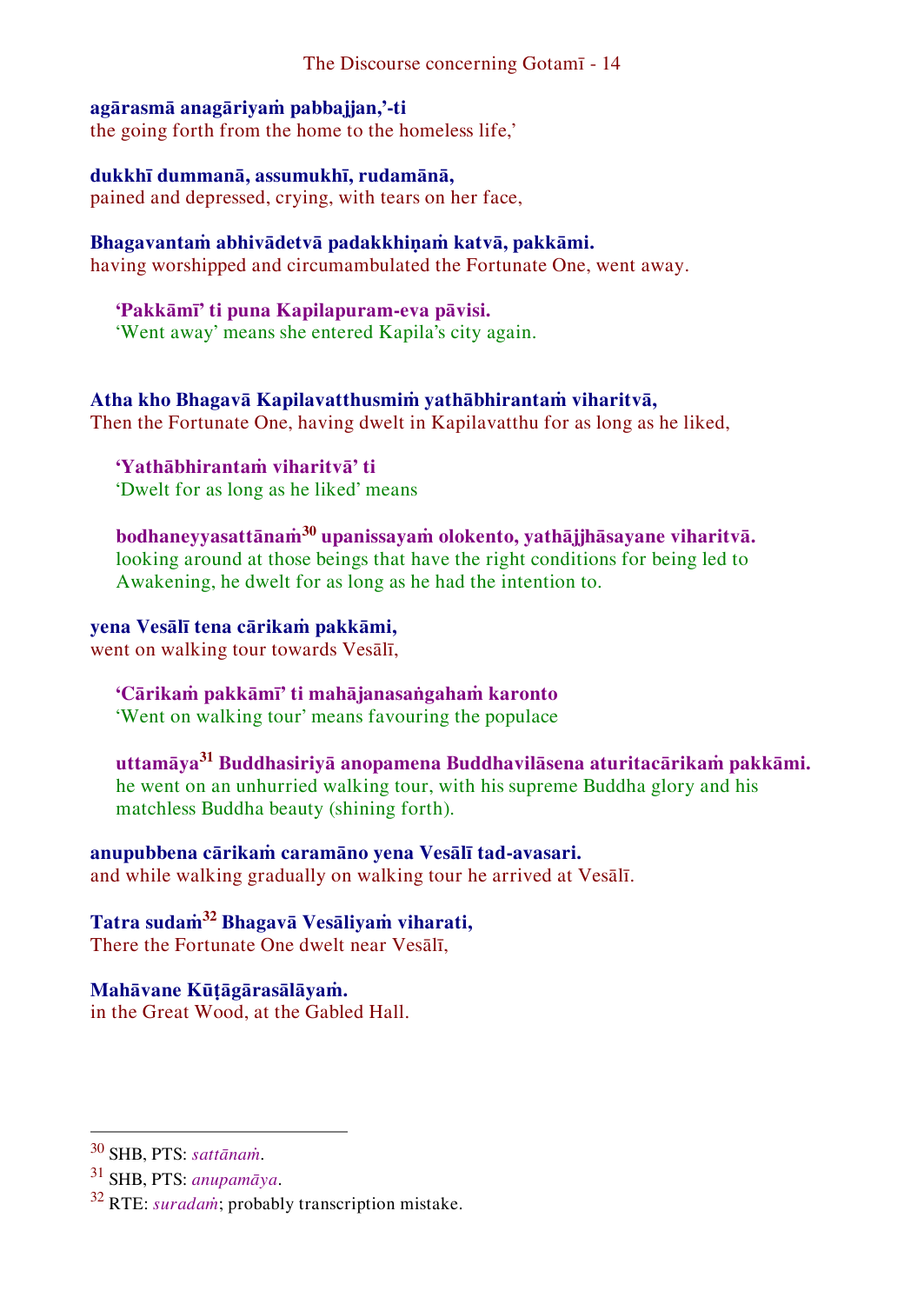## **Atha kho Mahāpajāpatī Gotamī,**

Then Mahāpajāpatī Gotamī,

## **kese chedāpetvā, kāsāyāni vatthāni acchādetvā,**

after having her hair cut off, and donning ochre clothes,

## **sambahulāhi Sākiyānīhi<sup>33</sup> saddhiṁ yena Vesālī tena pakkāmi,**

together with a great many Sakiyan ladies, went towards Vesālī,

## **'Sambahulāhi Sākiyānīhi saddhin'-ti**

'Together with a great many Sakiyan ladies' means

## **antonivesanamhi<sup>34</sup> yeva Dasabalaṁ uddissa pabbajjāvesaṁ gahetvā,**  having taken the appearance of one gone forth in the inner chambers based on that (worn by the) One of Ten Powers,

## **pañcasatā<sup>35</sup> Sākiyāniyo<sup>36</sup> pabbajjāvesaṁ yeva<sup>37</sup> gāhāpetvā,**

and having the five hundred Sakiyan ladies (also) take the appearance of those gone forth,

#### **sabbāhi pi tāhi sambahulāhi Sākiyānīhi saddhiṁ.** together with a great many Sakiyan ladies, (she went towards Vesālī).

## **'Cārikaṁ<sup>38</sup> pakkāmī' ti gamanaṁ abhinīhari.**

'Went on walking tour' means she left on her journey.

## **Gamanābhinīharaṇakāle<sup>39</sup> pana**

But at the time of leaving on the journey

## **'Tā<sup>40</sup> sukhumālā Rājitthiyo padasā gantuṁ na sakkhissantī,' ti**  thinking: 'Those delicate princesses will not be able to go by foot,'

## **Sākiya-Koliyarājāno<sup>41</sup> sovaṇṇasivikāyo<sup>42</sup> upaṭṭhāpayiṁsu,<sup>43</sup>** the Sakiyan and Koliyan kings arranged golden palanquins,

- <sup>39</sup> SHB, PTS: *Gamanābhiharaṇakāle*.
- <sup>40</sup> SHB, PTS omits: *Tā*.
- <sup>41</sup> SHB: *Koḷiya*-.
- <sup>42</sup> SHB, PTS: *suvaṇṇa*-.
- <sup>43</sup> RTE: *uṭṭhāpayiṁsu*.

<sup>33</sup> RTE: *Sākiyāhi*; similarly below.

<sup>34</sup> RTE: *antonivesanasmiṁ*.

<sup>35</sup> RTE: *tā pi pañcasatā*.

<sup>36</sup> PTS: *pañcasata-Sākiyāniyo*.

<sup>37</sup> PTS omits: *yeva*.

<sup>38</sup> RTE omits: *Cārikaṁ*.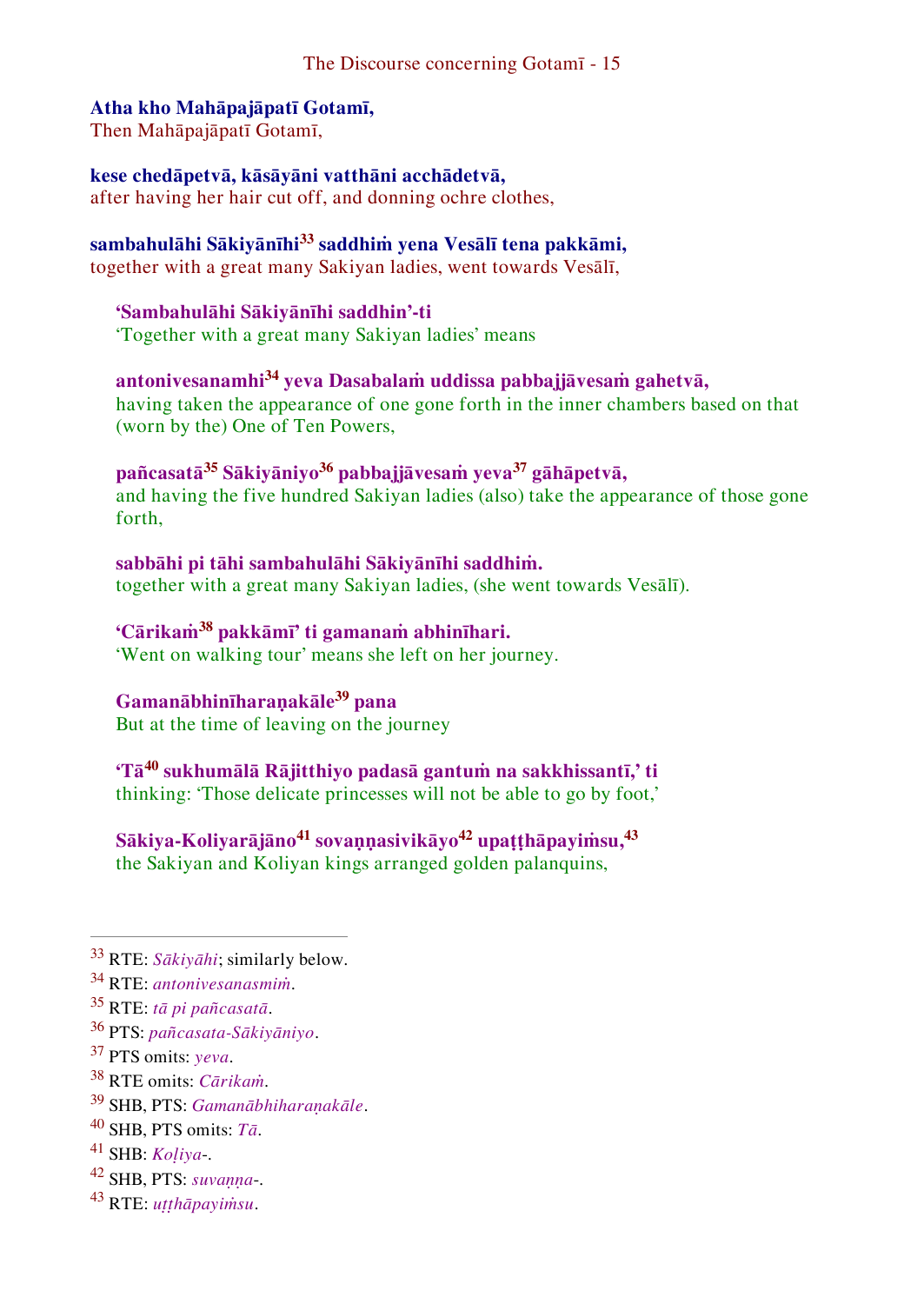## **'Tā pana yāne āruyha gacchantī,' ti<sup>44</sup>** thinking: 'Having mounted the vehicles they will go,'

**'Satthari agāravo kato hotī,' ti**  (But the women thought): 'That is disrespectful to the Teacher,'

**ekapaṇṇāsayojanikaṁ<sup>45</sup> padasā va paṭipajjiṁsu.**  and they followed the path on foot for fifty-one leagues.<sup>46</sup>

**Rājāno pi purato ca pacchato ca ārakkhaṁ saṁvidahāpetvā,**  The Kings, after arranging protection at the front and the rear,

**taṇḍulasappitelādīnaṁ sakaṭāni pūrāpetvā:<sup>47</sup>** and filling carts with the finest rice, ghee, oil and so forth,

**"Gataṭṭhāne gataṭṭhāne,<sup>48</sup> āhāraṁ paṭiyādethā," ti purise pesayiṁsu.** sent men, saying: "Whatever place they go to, prepare the food."

**anupubbena yena Vesālī Mahāvanaṁ<sup>49</sup> Kūṭāgārasālā tenupasaṅkami.** and gradually approached the Great Wood, and the Gabled Hall at Vesālī.

**Atha kho Mahāpajāpatī Gotamī sūnehi<sup>50</sup> pādehi rajokiṇṇena gattena,**  Then Mahāpajāpatī Gotamī, with swollen feet, and dust on her limbs,

**'Sūnehi pādehī' ti**  'With swollen feet' means

**tāsañ-hi sukhumālattā pādesu: eko phoṭo uṭṭheti,<sup>51</sup> eko bhijjati.**  for those with delicate feet: some had blisters arise, some had split open.

**Ubho pādā katakaṭṭhiparikiṇṇā<sup>52</sup> viya hutvā, uddhumātā jātā.<sup>53</sup>** Both feet having become as though covered all round with the clearing nut seed,<sup>54</sup> became swollen.

<sup>44</sup> RTE: *gacchantīhi*.

<sup>45</sup> RTE adds: *maggaṁ*.

<sup>&</sup>lt;sup>46</sup> It appears that one of the things the ladies were trying to prove to the Buddha is that they were capable of living an ascetic life, traveling large distances by foot as the mons regularly did.

<sup>47</sup> RTE: *pūretvā*.

<sup>48</sup> RTE: *gatagataṭṭhāne* PTS omits second: *gataṭṭhāne*.

<sup>49</sup> BJT: *Mahāvane*.

<sup>50</sup> PTS: *sunehi*; similarly below.

<sup>51</sup> SHB, PTS: *udeti*.

<sup>52</sup> RTE: *kaṭaka*-; ChS: *katakaṭṭhisamparikiṇṇā*.

<sup>53</sup> SHB, PTS omits: *jātā*.

<sup>54</sup> *Strychnos Potatorum*, presumably the seed is dry and hardened.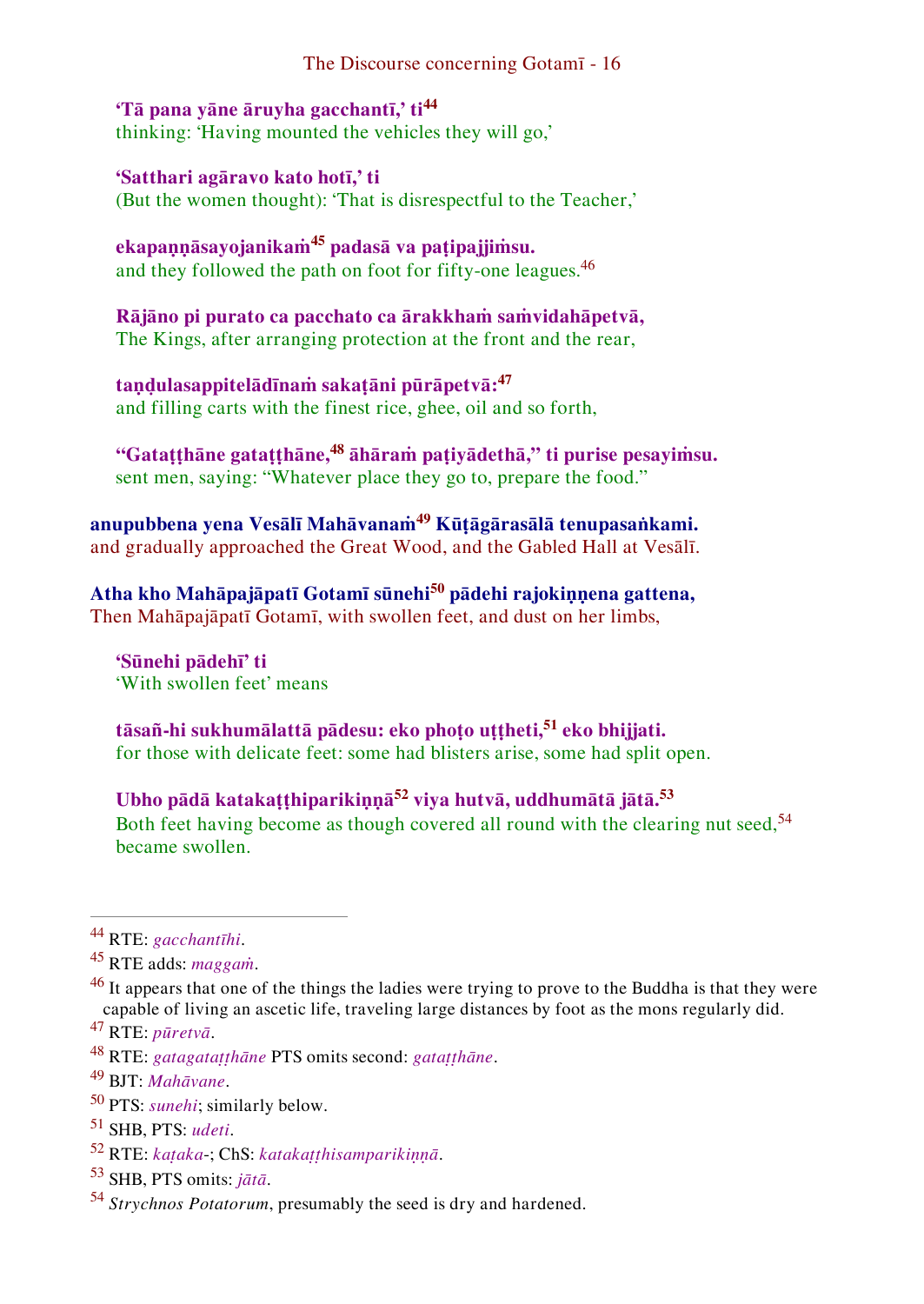### **Tena vuttaṁ: 'Sūnehi pādehī.' ti**

Therefore it was said: 'With swollen feet.'

**dukkhī dummanā, assumukhī, rudamānā, bahidvārakoṭṭhake aṭṭhāsi.** pained and depressed, crying, with tears on her face, stood outside the doorway.

**Addasā kho āyasmā Ānando Mahāpajāpatiṁ Gotamiṁ** Venerable Ānanda saw Mahāpajāpatī Gotamī,

**sūnehi pādehi rajokiṇṇena gattena,** with swollen feet, and dust on her limbs,

**dukkhiṁ dummanaṁ, assumukhiṁ, rudamānaṁ, bahidvārakoṭṭhake ṭhitaṁ.**  pained and depressed, crying, with tears on her face, stood outside the doorway.

**'Bahidvārakoṭṭhake' ti dvārakoṭṭhakato bahi.**  'Outside the doorway' means outside the doorway.<sup>55</sup>

**Kasmā panevaṁ ṭhitā ti?<sup>56</sup>** But why stand there?

**Evaṁ kirassā ahosi:**  This occurred to her:

**'Ahaṁ Tathāgatena ananuññātā sayam-eva pabbajjāvesaṁ aggahesiṁ,**  'Without the permission of the Realised One, I took the appearance of one gone forth,

**evaṁ gahitabhāvo ca pana me sakala-Jambudīpe pākaṭo jāto.**  but the fact that (the appearance) was taken by me has become famous throughout the whole of the Rose-Apple Isle.

**Sace Satthā pabbajjaṁ anujānāti, iccetaṁ kusalaṁ,** If the Teacher allows the going forth, that is good,

**sace pana nānujānissati, mahatī garahā bhavissatī.' ti**  but if he does not allow, there will be great reproach (for me),'

**vihāraṁ pavisituṁ asakkontī rodamānā va<sup>57</sup> aṭṭhāsi.** and being unable to enter the monastery she stood there crying.

<sup>55</sup> The commentator is parsing the compound.

<sup>56</sup> RTE: *sanṭhitā ti*.

<sup>57</sup> SHB, PTS omits: *va*.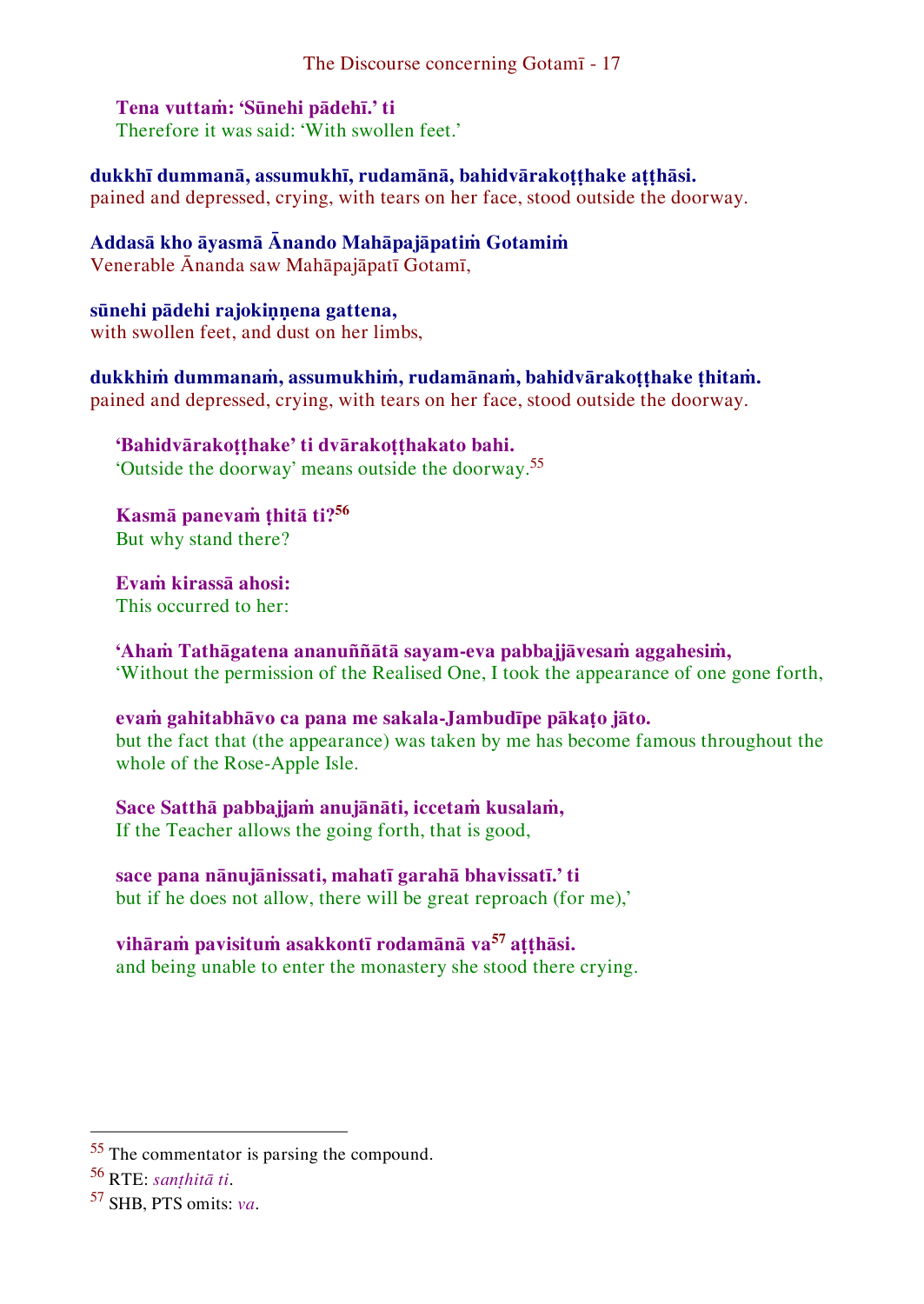## **Disvāna,<sup>58</sup> Mahāpajāpatiṁ Gotamiṁ etad-avoca:**

And after seeing (her), he said this to Mahāpajāpatī Gotamī:

**"Kiṁ nu tvaṁ, Gotamī,<sup>59</sup> sūnehi pādehi rajokiṇṇena gattena,** "Why are you, Gotamī, with swollen feet, and dust on your limbs,

**'Kiṁ nu tvaṁ Gotamī?' ti**  'Why are you, Gotamī?' means (he was asking):

**kiṁ nu Rājakulānaṁ vipatti uppannā,**  has any misfortune arisen in the families of Kings,

**kena tvaṁ<sup>60</sup> kāraṇena, evaṁ vivaṇṇabhāvaṁ pattā,**  (or) for what reason are you, having become weakened like this,

**sūnehi pādehi, ṭhitā? ti<sup>61</sup>** with swollen feet, standing (there)?

**dukkhī dummanā, assumukhī, rudamānā, bahidvārakoṭṭhake ṭhitā?" ti**  pained and depressed, crying, with tears on your face, standing outside the doorway?"

**"Tathā hi pana, bhante Ānanda, na Bhagavā anujānāti<sup>62</sup>** "Because, venerable Ānanda, the Fortunate One does not allow

**mātugāmassa Tathāgatappavedite Dhammavinaye,**  for women, in this Dhamma and Discipline taught by the Realised One,

**agārasmā anagāriyaṁ pabbajjan"-ti.**  the going forth from the home to the homeless life."

**"Tena hi, Gotamī,<sup>63</sup> idheva tāva hohi, yāvāhaṁ Bhagavantaṁ yācāmi** "Then, Gotamī, just wait here, while I request the Fortunate One

**mātugāmassa Tathāgatappavedite Dhammavinaye,** for women, in this Dhamma and Discipline taught by the Realised One,

**agārasmā anagāriyaṁ pabbajjan."-ti**

the going forth from the home to the homeless life."

<sup>58</sup> PTS: *Disvā*.

<sup>59</sup> ChS: *Gotami*; similarly below.

<sup>60</sup> RTE: *kena nu tvaṁ*.

<sup>61</sup> RTE, ChS: *sūnehi pādehi .pe. ṭhitā ti.*

<sup>62</sup> PTS: *Bhagavā na anujānāti*.

<sup>63</sup> ChS: *Tena hi tvaṁ, Gotamī, muhuttaṁ*.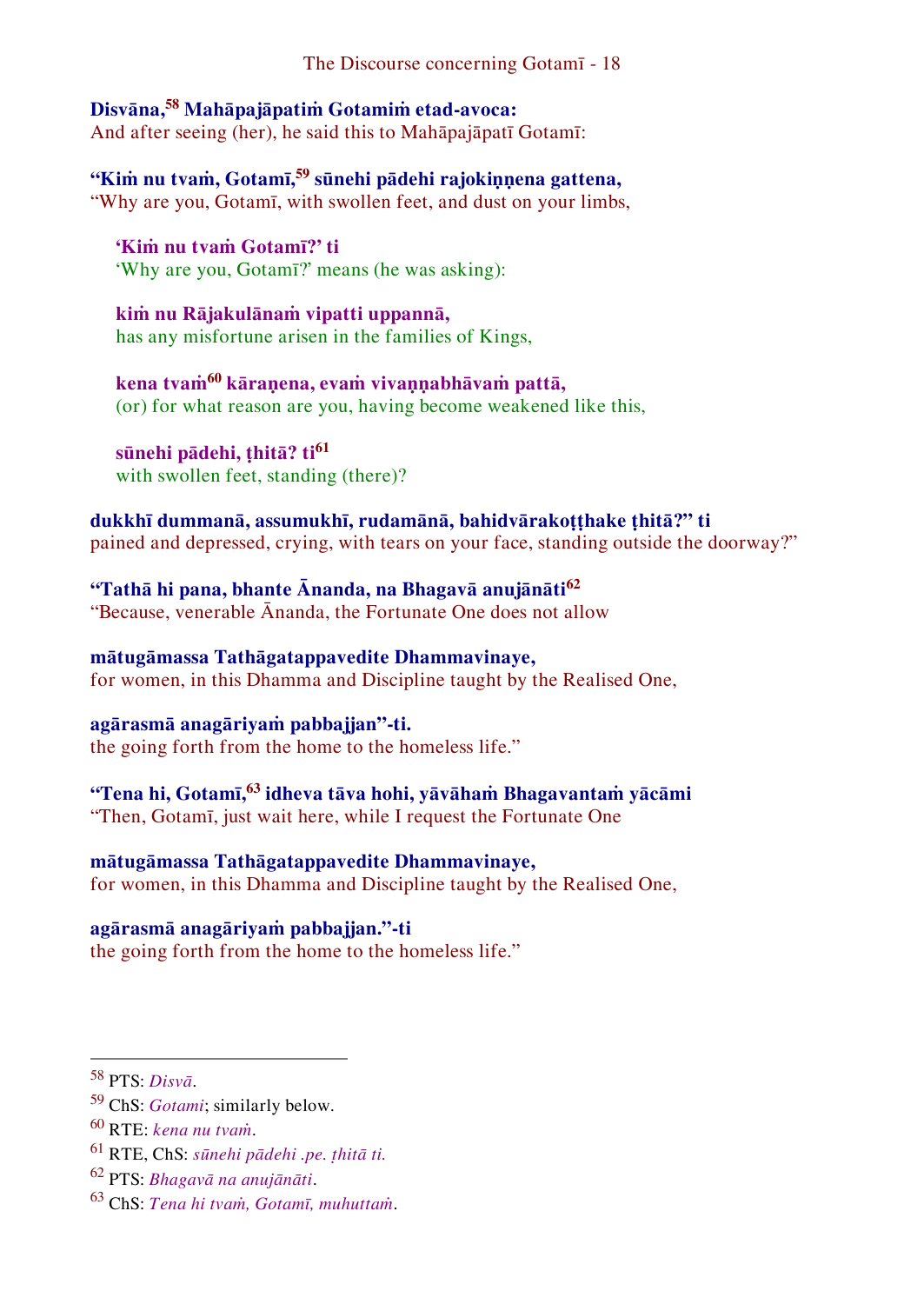## **Atha kho āyasmā Ānando yena Bhagavā tenupasaṅkami,**

Then venerable Ānanda approached the Fortunate One,

**upasaṅkamitvā Bhagavantaṁ abhivādetvā ekam-antaṁ nisīdi.**  and after approaching and worshipping the Fortunate One, he sat down on one side.

**Ekam-antaṁ nisinno kho āyasmā Ānando Bhagavantaṁ etad-avoca:** While sitting on one side venerable Ānanda said this to the Fortunate One:

**"Esā, Bhante, Mahāpajāpatī Gotamī sūnehi pādehi rajokiṇṇena gattena,**  "This Mahāpajāpatī Gotamī, reverend Sir, with swollen feet, and dust on her limbs,

**dukkhī dummanā, assumukhī, rudamānā, bahidvārakoṭṭhake ṭhitā:** pained and depressed, crying, with tears on her face, is standing outside the doorway,

## **'Na Bhagavā anujānāti mātugāmassa Tathāgatappavedite Dhammavinaye,**

thinking: 'The Fortunate One does not allow for women, in this Dhamma and Discipline taught by the Realised One,

**agārasmā anagāriyaṁ pabbajjan.'-ti**  the going forth from the home to the homeless life.'

**Sādhu, Bhante, labheyya mātugāmo Tathāgatappavedite Dhammavinaye,**  It is good, reverend Sir, if women could receive, in this Dhamma and Discipline taught by the Realised One,

**agārasmā anagāriyaṁ pabbajjan."-ti**  the going forth from the home to the homeless life."

## **"Alaṁ, Ānanda!**

"Enough, Ānanda!

## **Mā te rucci mātugāmassa Tathāgatappavedite Dhammavinaye,**

Please do not wish for women, in this Dhamma and Discipline taught by the Realised One,

## **agārasmā anagāriyaṁ pabbajjā." ti**

the going forth from the home to the homeless life."

## **Dutiyam-pi kho āyasmā Ānando Bhagavantaṁ etad-avoca:**

For a second time venerable Ānanda said this to the Fortunate One:

## **"Sādhu, Bhante, labheyya mātugāmo Tathāgatappavedite Dhammavinaye,**

"It is good, reverend Sir, if women could receive, in this Dhamma and Discipline taught by the Realised One,

**agārasmā anagāriyaṁ pabbajjan."-ti** 

the going forth from the home to the homeless life."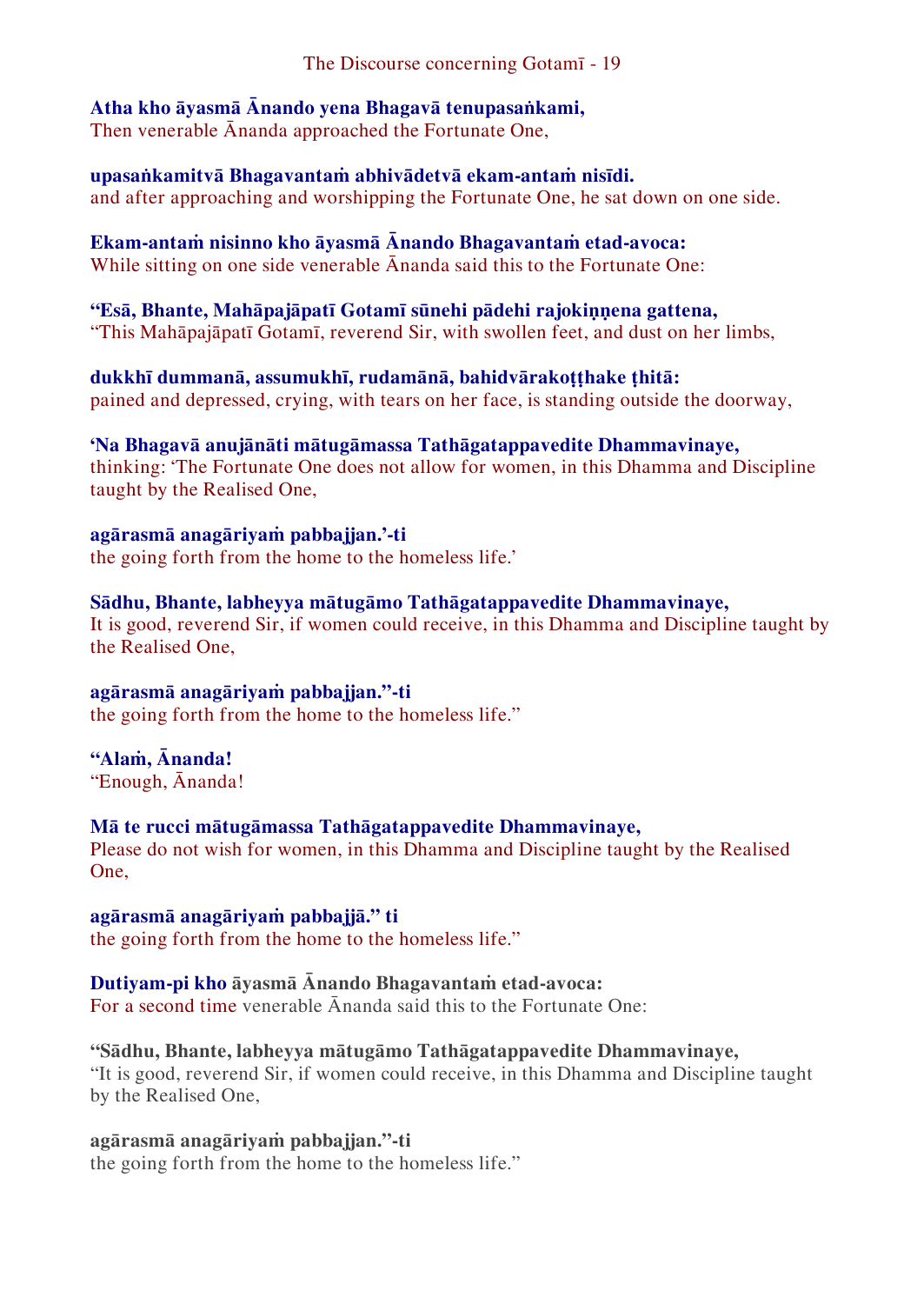## **"Alaṁ, Ānanda!**

"Enough, Ānanda!

## **Mā te rucci mātugāmassa Tathāgatappavedite Dhammavinaye,**

Please do not wish for women, in this Dhamma and Discipline taught by the Realised One,

**agārasmā anagāriyaṁ pabbajjā." ti**

the going forth from the home to the homeless life."

## **Tatiyam-pi kho āyasmā Ānando Bhagavantaṁ etad-avoca:**

For a third time venerable Ānanda said this to the Fortunate One:

## **"Sādhu, Bhante, labheyya mātugāmo Tathāgatappavedite Dhammavinaye,**

"It is good, reverend Sir, if women could receive, in this Dhamma and Discipline taught by the Realised One,

**agārasmā anagāriyaṁ pabbajjan."-ti**  the going forth from the home to the homeless life."

## **"Alaṁ, Ānanda!**

"Enough, Ānanda!

## **Mā te rucci mātugāmassa Tathāgatappavedite Dhammavinaye,**

Please do not wish for women, in this Dhamma and Discipline taught by the Realised One,

## **agārasmā anagāriyaṁ pabbajjā." ti<sup>64</sup>**

the going forth from the home to the homeless life."

## **Atha kho āyasmato Ānandassa etad-ahosi:**

Then it occurred to venerable Ānanda:

## **'Na Bhagavā anujānāti mātugāmassa Tathāgatappavedite Dhammavinaye,**

'The Fortunate One does not allow for women, in this Dhamma and Discipline taught by the Realised One,

**agārasmā anagāriyaṁ pabbajjaṁ.**  the going forth from the home to the homeless life.

## **Yaṁ nūnāhaṁ aññena pi pariyāyena Bhagavantaṁ yāceyyaṁ**

What if I were to ask the Fortunate One in a different way

## **'Aññena pi pariyāyenā' ti aññena pi kāraṇena.**

'In a different way' means with a different reason.

<sup>64</sup> BJT: *pabbajjan-ti*, but *pabbajjā ti* above.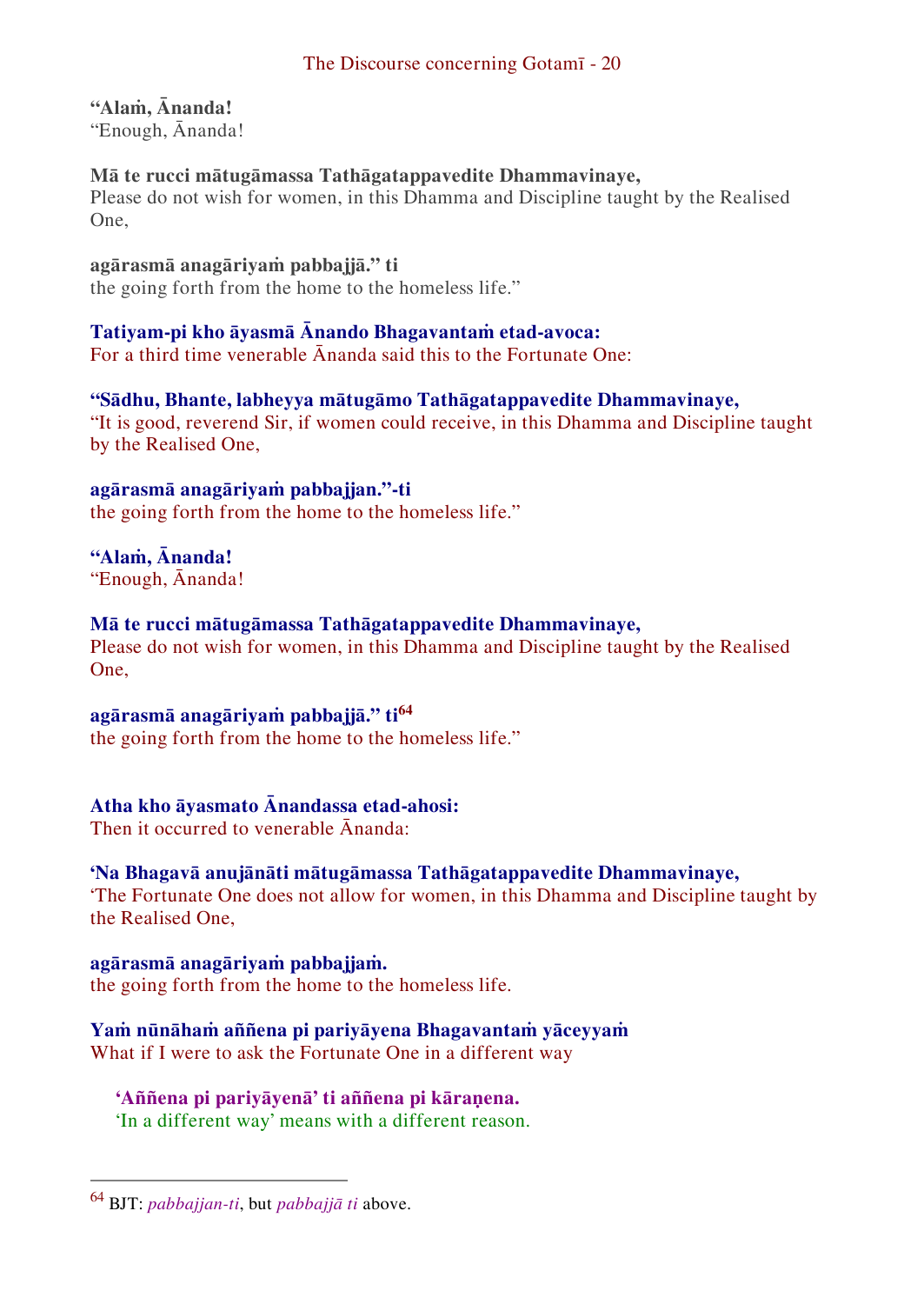## **mātugāmassa Tathāgatappavedite Dhammavinaye,**

for women, in this Dhamma and Discipline taught by the Realised One,

### **agārasmā anagāriyaṁ pabbajjan'?-ti**

the going forth from the home to the homeless life?'

## **Atha kho āyasmā Ānando Bhagavantaṁ etad-avoca:**

Then venerable Ānanda said this to the Fortunate One:

## **"Bhabbo nu kho, Bhante, mātugāmo Tathāgatappavedite Dhammavinaye,**

"Is it possible, reverend Sir, for women, in this Dhamma and Discipline taught by the Realised One,

## **agārasmā anagāriyaṁ pabbajitvā,**

having gone forth from the home to the homeless life,

## **Sotāpattiphalaṁ vā, Sakadāgāmiphalaṁ vā,**

° to directly experience the fruit of Stream Entry, or the fruit of Once-Returning,

## **Anāgāmiphalaṁ vā Arahattaphalaṁ vā sacchikātun?"-ti**

or the fruit of Non-Returning, or the fruit of Liberation?"

## **"Bhabbo, Ānanda, mātugāmo Tathāgatappavedite Dhammavinaye,**

"It is possible, Ānanda, that women, in this Dhamma and Discipline taught by the Realised One,

## **agārasmā anagāriyaṁ pabbajitvā,**

having gone forth from the home to the homeless life,

## **Sotāpattiphalam-pi Sakadāgāmiphalam-pi**

° to directly experience the fruit of Stream Entry, and the fruit of Once-Returning,

## **Anāgāmiphalam-pi Arahattaphalam-pi sacchikātun."-ti**

and the fruit of Non-Returning, and the fruit of Liberation."

## **"Sace, Bhante, bhabbo mātugāmo Tathāgatappavedite Dhammavinaye,**

"If it is possible, reverend Sir, for women, in this Dhamma and Discipline taught by the Realised One,

#### **agārasmā anagāriyaṁ pabbajitvā,**  having gone forth from the home to the homeless life,

**Sotāpattiphalam-pi Sakadāgāmiphalam-pi**

## ° to directly experience the fruit of Stream Entry, and the fruit of Once-Returning,

## **Anāgāmiphalam-pi Arahattaphalam-pi sacchikātun,-ti**

and the fruit of Non-Returning, and the fruit of Liberation,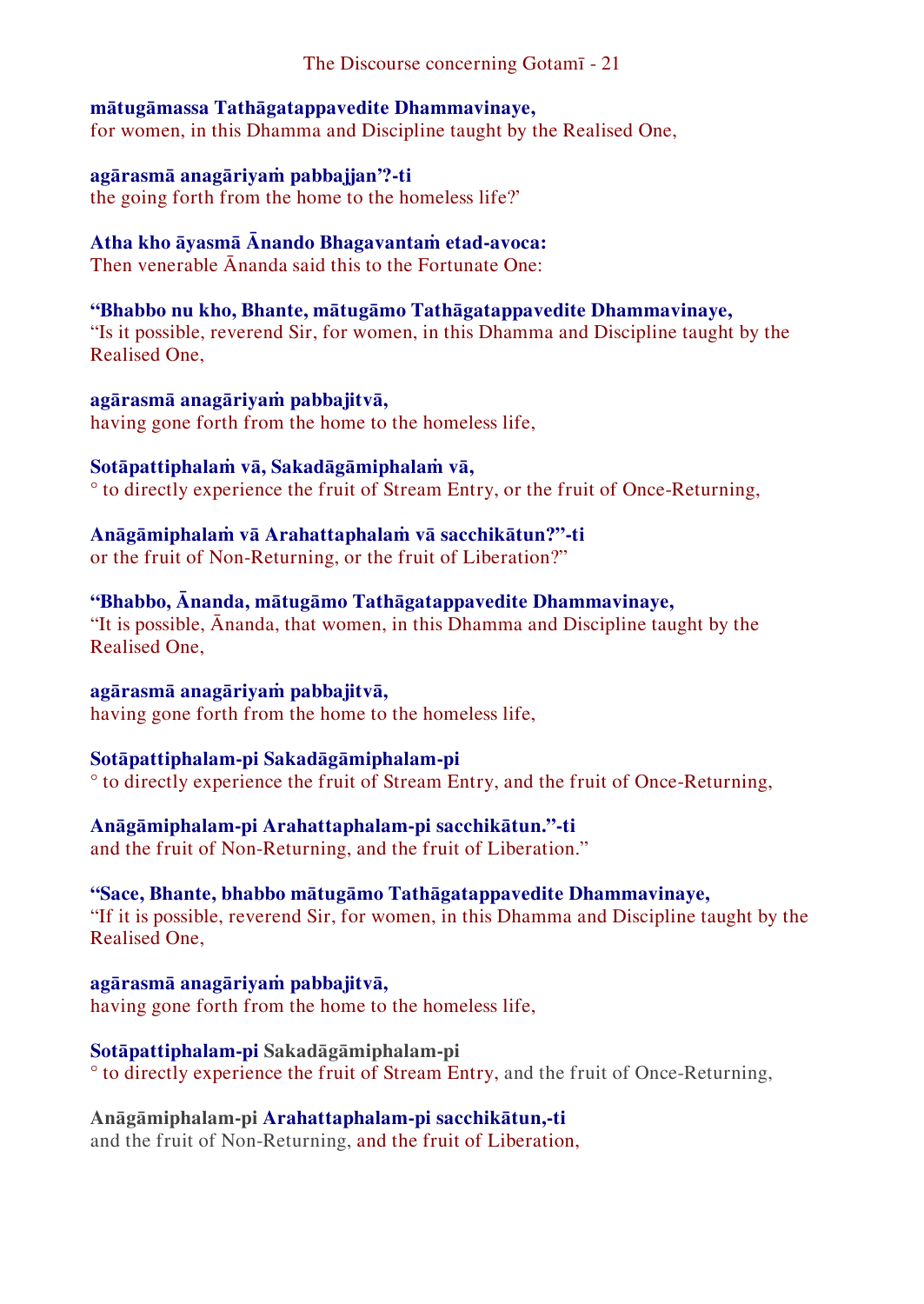## **bahukārā,<sup>65</sup> Bhante, Mahāpajāpatī Gotamī,**

and Mahāpajāpatī Gotamī was a great help, reverend Sir,

#### **'Bahukārā, Bhante' ti-ādinā,**

'A great help, reverend Sir,' and so forth,

#### **tassā guṇaṁ kathetvā, puna pabbajjaṁ yācanto evam-āha.**

after speaking about her virtue, again he spoke requesting the going forth.

## **Bhagavato mātucchā āpādikā posikā khīrassa dāyikā,<sup>66</sup>**

she is the Fortunate One's maternal aunt, his wet-nurse, who looked after him and gave him milk,

## **Bhagavantaṁ janettiyā kālaṅkatāya, thaññaṁ pāyesi.**

and after the Fortunate One's Mother had died, she gave him suck at the breast.

#### **Sādhu, Bhante, labheyya mātugāmo Tathāgatappavedite Dhammavinaye,**

It would be good, reverend Sir, if women could receive, in this Dhamma and Discipline taught by the Realised One,

#### **agārasmā anagāriyaṁ pabbajjan"-ti.**

the going forth from the home to the homeless life."

## <span id="page-22-0"></span>The Eight Serious Rules

## **"Sace, Ānanda, Mahāpajāpatī Gotamī aṭṭha garudhamme paṭigaṇhāti,<sup>67</sup>**

"If, Ānanda, Mahāpajāpatī Gotamī accepts these eight serious rules,

#### **sā vassā hotu upasampadā:**

this will be the higher ordination for her:

#### **Satthā pi: 'Itthiyo nāma parittapaññā,**

The Teacher also thought: 'Women are known to have little wisdom, <sup>68</sup>

## **ekayācitamattena<sup>69</sup> pabbajjāya anuññātāya,**

by gaining permission for the going forth through one request only,

## **na mama<sup>70</sup> Sāsanaṁ garuṁ katvā gaṇhissantī,' ti<sup>71</sup>**

they will not accept my Dispensation with respect,'

<sup>65</sup> PTS: *bahupakārā*.

<sup>66</sup> BJT, PTS omit: *khīrassa dāyikā*.

<sup>67</sup> BJT: *pati*-; RTE, ChS: -*gg*-; similarly elsewhere.

<sup>&</sup>lt;sup>68</sup> Remember this is the Commentator fostering thoughts on the Buddha.

<sup>69</sup> RTE: *ekāyācitamatteneva*.

<sup>70</sup> SHB, PTS: *me*.

<sup>71</sup> SHB, PTS: *gaṇhantī ti*.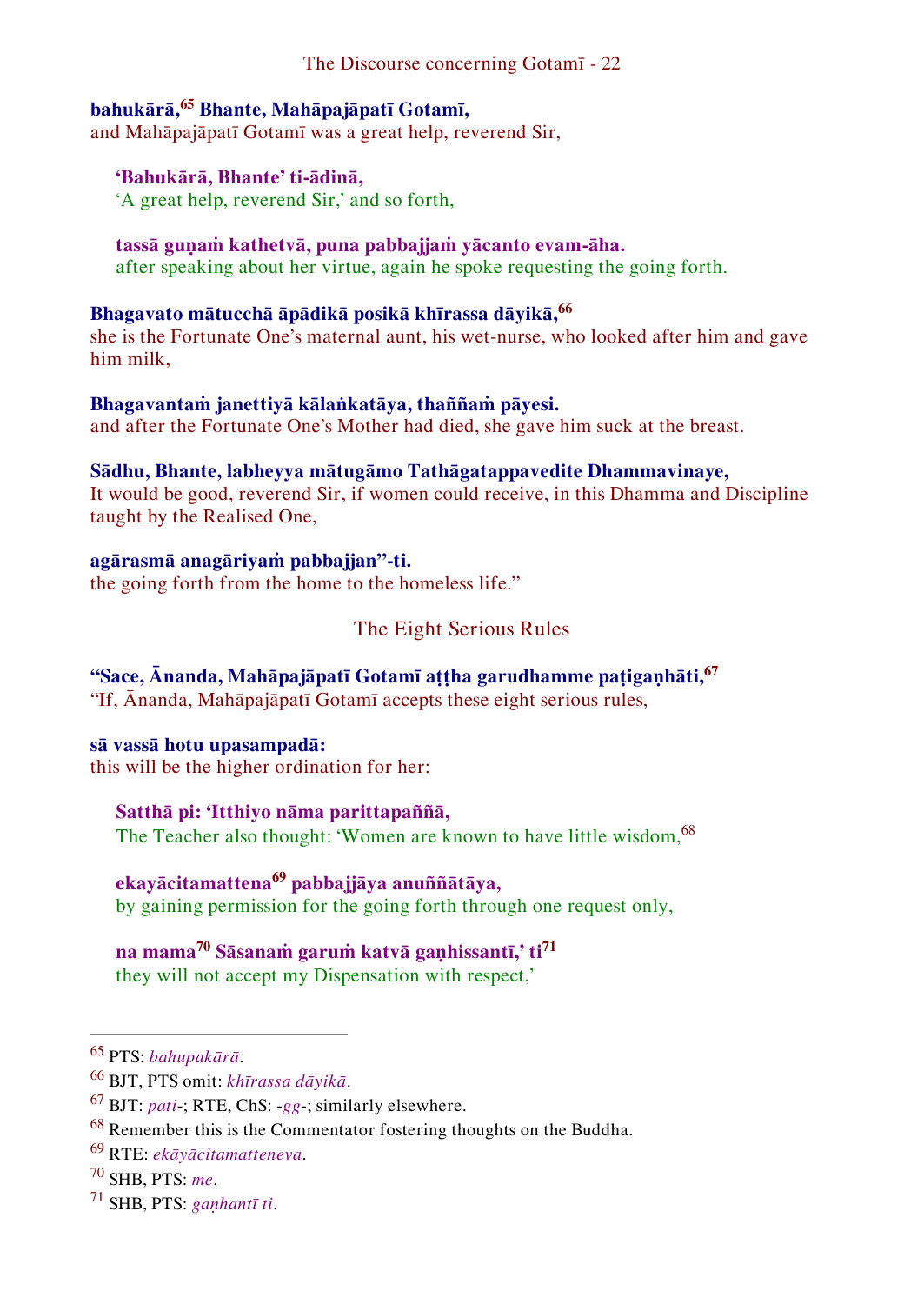**tikkhattuṁ paṭikkhipitvā, idāni garuṁ katvā, gāhāpetukāmatāya:**  now, after being refused three times, they have respect, and have a (deep) desire to take (ordination, and so),  $72$ 

**'Sace, Ānanda, Mahāpajāpatī Gotamī aṭṭha garudhamme paṭigaṇhāti,<sup>73</sup>** 'If, Ānanda, Mahāpajāpatī Gotamī accepts these eight serious rules,

**sā vassā hotu upasampadā' ti-ādim-āha.**  this will be the higher ordination for her,' and so forth was said.

**Tattha 'Sā vassā' ti sā eva<sup>74</sup> assā pabbajjā pi upasampadā pi hotu.** Herein '*Sā vassā*' is parsed as *sā eva assā*, <sup>75</sup> for her this is the going forth and the higher ordination.

**Vassasatūpasampannāya bhikkhuniyā, tad-ahūpasampannassa<sup>76</sup> bhikkhuno,** A nun having a hundred years (seniority), in regard to a monk ordained that day,

**'Tad-ahūpasampannassā'<sup>77</sup> ti taṁ divasaṁ<sup>78</sup> upasampannassa.**  'In regard to a monk ordained that day' means to one ordained on that day.<sup>79</sup>

**abhivādanaṁ paccuṭṭhānaṁ añjalikammaṁ sāmīcikammaṁ<sup>80</sup> kattabbaṁ. [1]** should worship, rise from the seat, salute and pay homage. $81$ 

**'Abhivādanaṁ paccuṭṭhānaṁ añjalikammaṁ sāmīcikammaṁ kattabban'-ti<sup>82</sup>** 'Should worship, rise from the seat, salute and pay homage' means

 $72$  Earlier and again here it is stated that the Buddha only refused women ordination to make them try and try again, so they would eventually have great respect for the ordination. If that were so though, it is difficult to understand why the Buddha would also initially refuse Ānanda's request three times, and only (apparently) change his mind when further arguments about their abilities, which he must surely have known without needing prompting, had been adduced.

<sup>73</sup> RTE: -*gg*-.

<sup>74</sup> SHB, PTS: *ev'*.

<sup>75</sup> This is incorrect, as according to the rules of Pāḷi grammar, it would parse as *sā va assā*, not *eva*, which would give *sevassā*.

<sup>76</sup> RTE: *ahu-*; similarly elsewhere.

<sup>77</sup> RTE: *ahu*-.

<sup>78</sup> RTE: *divasam-pi*.

 $79$  The commentator is clarifying what was said by paraphrasing.

<sup>80</sup> BJT: *Abhivādana-paccuṭṭhāna-añjalikamma-sāmīcikamman-ti*.

 $81$  Ayy $\overline{a}$  Tath $\overline{a}$ lok $\overline{a}$ , in a private communication, points out that this is the only one of the serious rules that doesn't appear in the Bhikkhunī Pātimokkha. It is found in the Cullavagga, directly after this story, raising the likelihood that it was instituted after the Vibhaṅga texts were closed, but while the Cullavagga was still open to modification.

<sup>82</sup> SHB, PTS: *Abhivādana-paccuṭṭhāna-añjalikamma-sāmīcikamman-ti*.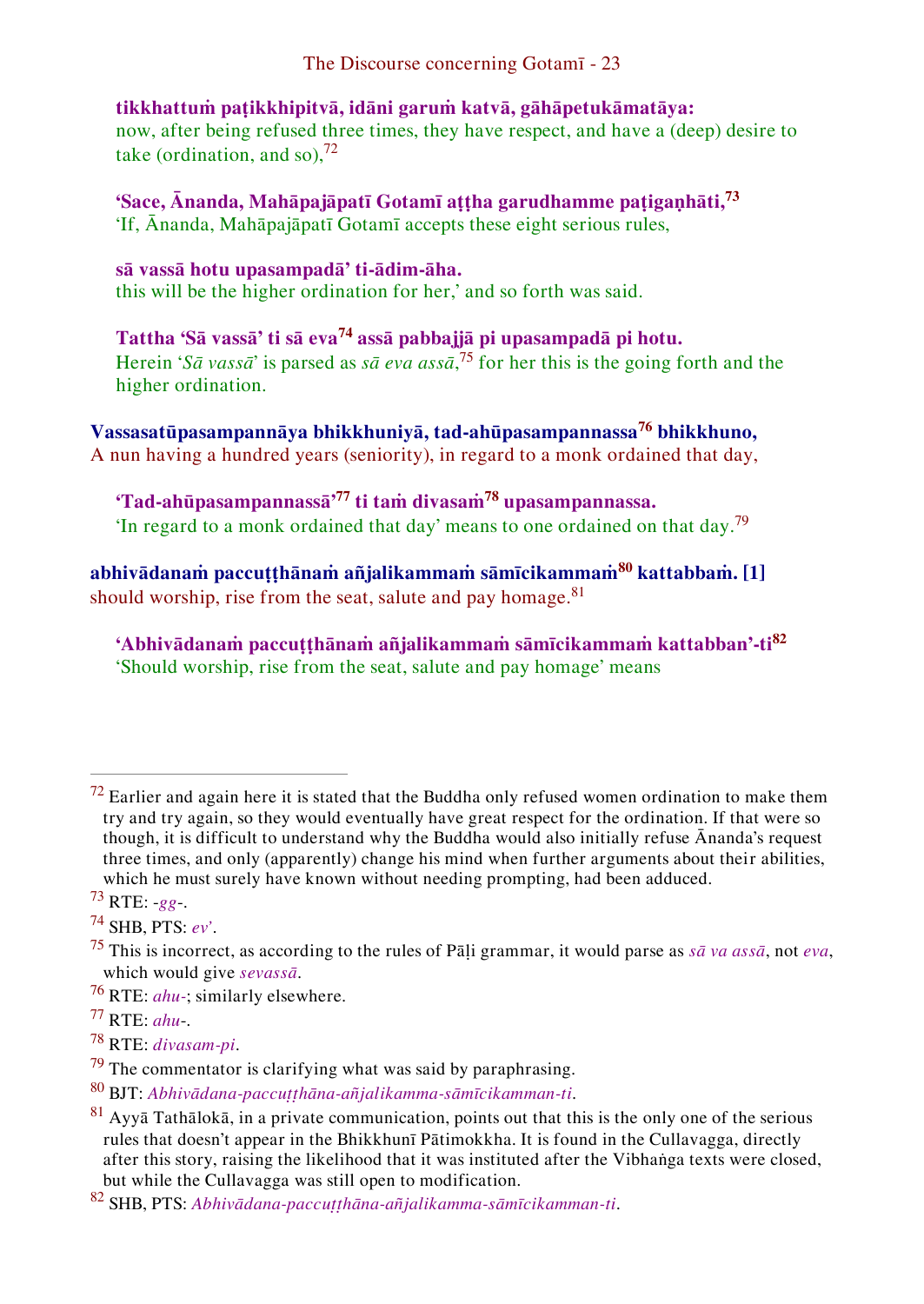## **māne<sup>83</sup> akatvā, pañcapatiṭṭhitena abhivādanaṁ,**

after putting aside conceit, worshipping with the prostration touching in five places,  $84$ 

## **āsanā paccuṭṭhāya,<sup>85</sup> paccuggamanavasena paccuṭṭhānaṁ,**

rising from the sitting place, rising from the seat in order to go and greet (the monk),

## **dasanakhaṁ<sup>86</sup> samodhānetvā, añjalikammaṁ,**

having placed the ten fingernails together, saluting, <sup>87</sup>

## **āsanapaññāpanabījanādikaṁ anucchavikakammasaṅkhātaṁ,**

and everything agreed upon as duties that are suitable, such as preparing the seat, fan and so on,

**sāmīcikammañ-ca kātabbaṁ.<sup>88</sup>** (in this way) she should pay homage.

## **Ayam-pi dhammo sakkatvā garukatvā<sup>89</sup> mānetvā pūjetvā,**

This is a rule that should be respected, treated seriously, be honoured, worshipped,

### **yāvajīvaṁ anatikkamanīyo.**

and should not be transgressed for as long as her life lasts.

#### **Na bhikkhuniyā abhikkhuke āvāse vassaṁ upagantabbaṁ. [2]**

A nun should not enter the Rains Retreat in a dwelling place without monks.<sup>90</sup>

### **'Abhikkhuke āvāse' ti**

'A dwelling place without monks' means

#### **yattha vasantiyā anantarāyena,**

wherever (nuns) are dwelling must be without danger.

<sup>83</sup> RTE, ChS: *omānātimāne*.

 $84$  The five places are the two feet, the two forearms and the forehead, all of which would be touching the floor at the same time.

<sup>85</sup> SHB, PTS: *uṭṭhāya*.

<sup>86</sup> RTE, ChS: *dasanakhe*.

 $87$  This is the common greeting of holding the palms together and raised, which is still often seen to this day in Eastern countries.

<sup>88</sup> RTE: *kattabbaṁ*; ChS: *katabbaṁ*.

<sup>89</sup> ChS: *garuṁ katvā*; similarly elsewhere.

 $90$  This corresponds to Bhikkhuni Pācittaya, 56. Three other rules (3, 4, and 7) also correspond to *pācittiya* (confession) rules in the Bhikkhunī Pātimokkha, and have their own origin stories, which portray the Bhikkhunīsaṅgha as already established. This surely indicates either that they were not established at the beginning, or that the eight serious rules are anachronistic.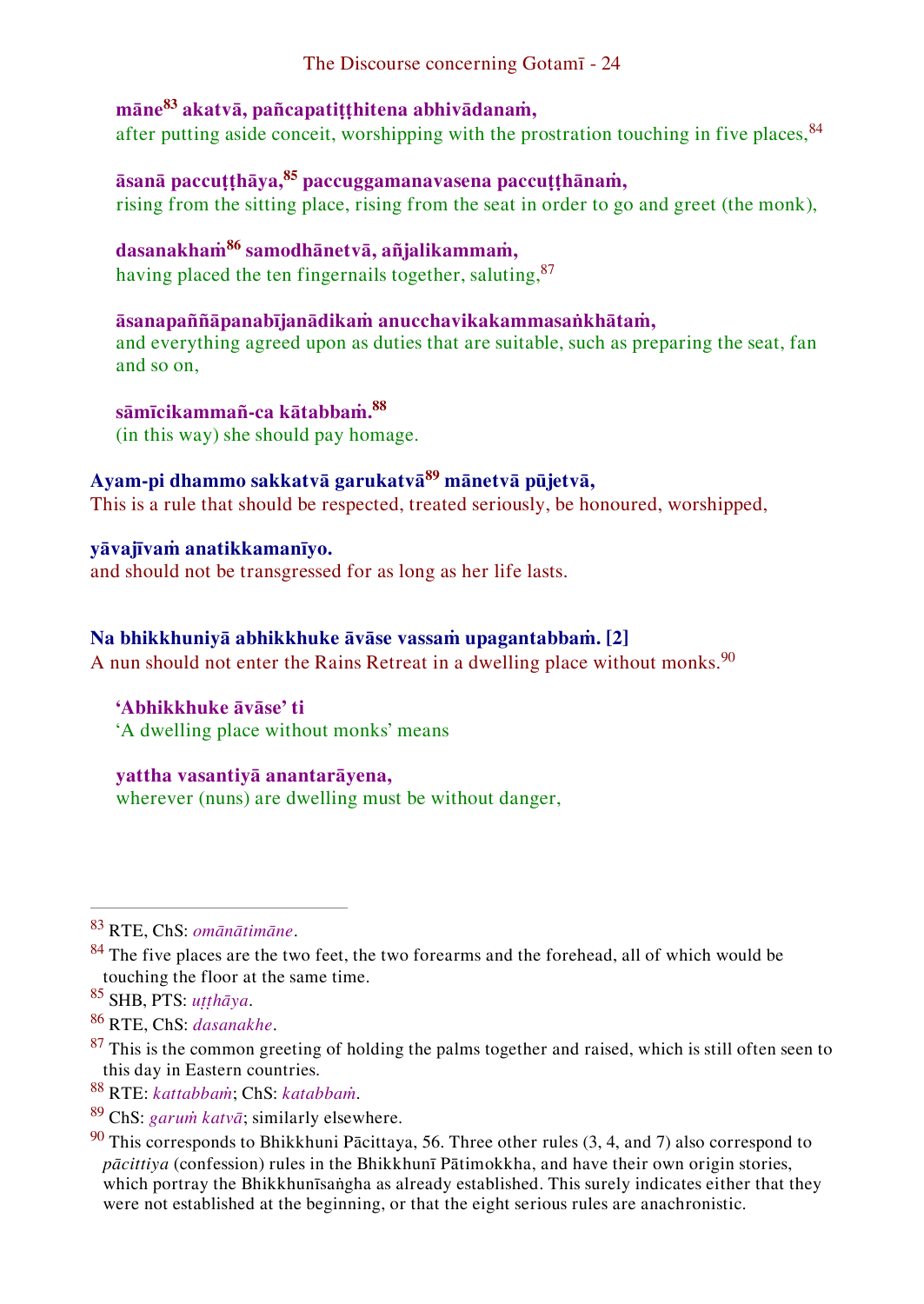## **ovādatthāya upasaṅkamanaṭṭhāne<sup>91</sup> ovādadāyako ācariyo natthi,**

(but if) after approaching that place in order to get advice, (it is found) there is no teacher (monk) to give the advice,

**ayaṁ abhikkhuko āvāso nāma.**  this is called a dwelling place without monks. $92$ 

### **Evarūpe āvāse Vassaṁ na upagantabbaṁ.**

In such a dwelling place they should not undertake the Rains Retreat.

## **Ayam-pi dhammo sakkatvā garukatvā mānetvā pūjetvā,**

This is a rule that should be respected, treated seriously, be honoured, worshipped,

## **yāvajīvaṁ anatikkamanīyo.**

and should not be transgressed for as long as her life lasts.

## **Anvaḍḍhamāsaṁ<sup>93</sup> bhikkhuniyā Bhikkhusaṅghato dve dhammā paccāsīsitabbā:<sup>94</sup>**

Every fortnight the nuns are to expect two things from the Community of monks:

## **'Anvaḍḍhamāsan'-ti<sup>95</sup> Anuposathikaṁ.**

'Every fortnight' means every Observance day.

## **Uposathapucchakañ-ca, ovādūpasaṅkamanañ-ca.<sup>96</sup> [3]**

asking about the Observance day, and approaching (the monks) for (getting) advice.<sup>97</sup>

## **'Ovādūpasaṅkamanan'-ti ovādatthāya upasaṅkamanaṁ.**

'Approaching (the monks) for (getting) advice' means approaching (the monks) in order to (get) advice.<sup>98</sup>

## **Ayam-pi dhammo sakkatvā garukatvā mānetvā pūjetvā,**

This is a rule that should be respected, treated seriously, be honoured, worshipped,

## **yāvajīvaṁ anatikkamanīyo.**

and should not be transgressed for as long as her life lasts.

 $\overline{a}$ 

<sup>95</sup> SHB: *Anvaddha*-.

<sup>97</sup> This corresponds to Bhikkhuni Pācittaya, 59.

<sup>91</sup> RTE: *upasaṅkamanārahe ṭhāne*.

 $92$  See the following discourse for the requirements a monk must fulfil before he can qualify as being fit to teach the nuns, including having at least twenty years seniority. As these rules were apparently given to Gotamī in the fifth year of the Dispensation it would have been impossible for any monk to fulfil that requirement.

<sup>93</sup> SHB: *Anvaddha*-.

<sup>94</sup> BJT, RTE: *paccāsiṁsitabbā*; PTS omits: *dve dhammā paccāsīsitabbā*.

<sup>96</sup> BJT: *ovad*-; printer's error; PTS adds: *pariyesitabbaṁ*.

 $98$  Parsing the compound to make it clear what is said.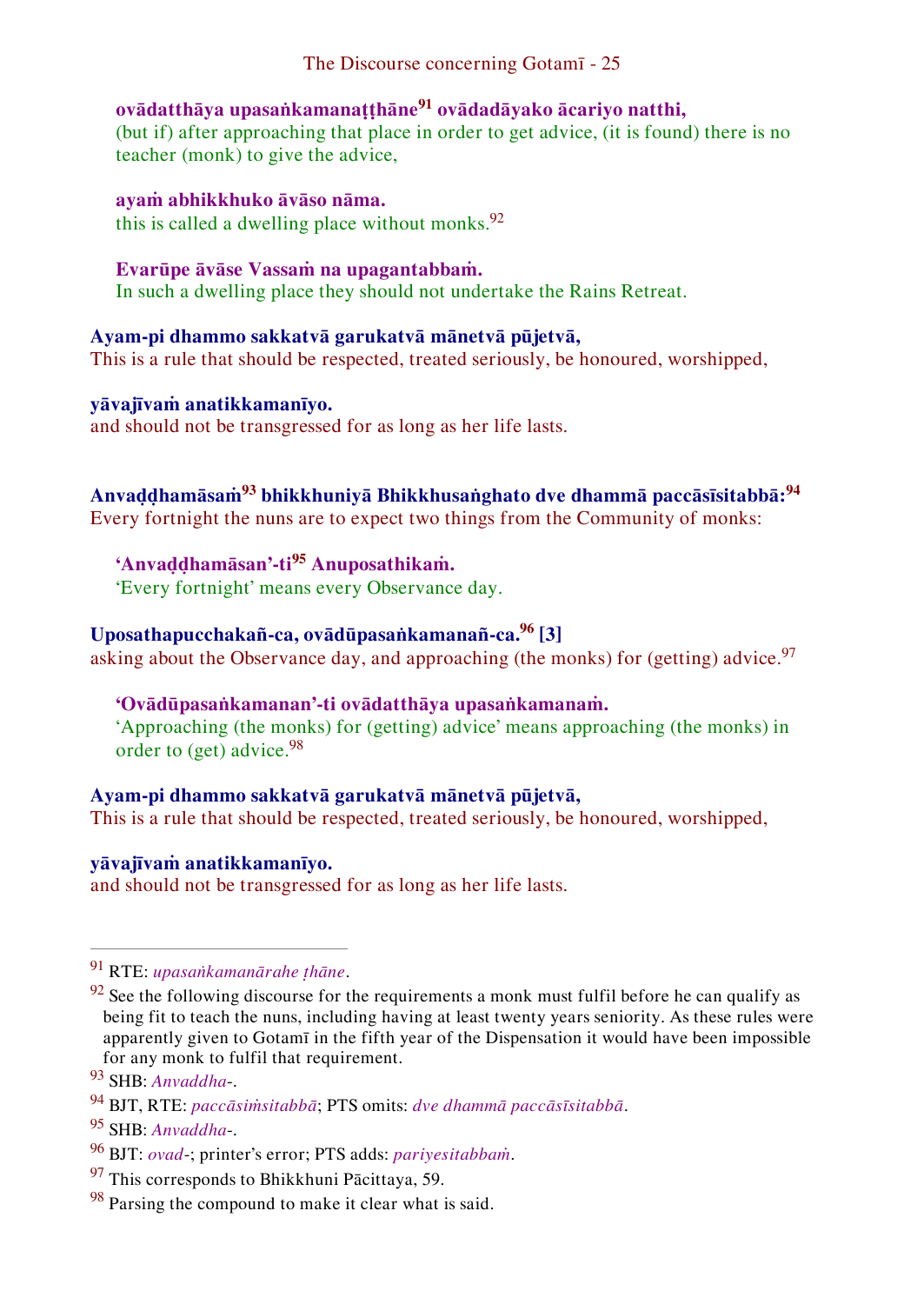## **Vassaṁ vuṭṭhāya<sup>99</sup> bhikkhuniyā ubhato Saṅghe tīhi ṭhānehi pavāretabbaṁ:**

A nun emerging from the Rains Retreat should invite both Communities in regard to three reasons:

## **diṭṭhena vā sutena vā parisaṅkāya vā.<sup>100</sup> [4]**

with what was seen, or what was heard or what was suspected.<sup>101</sup>

#### **'Diṭṭhenā' ti cakkhunā diṭṭhena.**

'With what was seen' means with what was seen by the eye.

#### **'Sutenā' ti sotena sutena.**

'What was heard' means what was heard by the ear.

## **'Parisaṅkāyā' ti diṭṭhasutavasena<sup>102</sup> parisaṅkitena.**

'What was suspected' means what was suspected on account of seeing or hearing.

#### **Ayam-pi dhammo sakkatvā garukatvā mānetvā pūjetvā,**

This is a rule that should be respected, treated seriously, be honoured, worshipped,

#### **yāvajīvaṁ anatikkamanīyo.**

and should not be transgressed for as long as her life lasts.

#### **Garudhammaṁ ajjhāpannāya bhikkhuniyā**

A nun who is guilty of a serious offence<sup>103</sup>

## **'Garudhamman'-ti garukaṁ saṅghādisesāpattiṁ.<sup>104</sup>**

'Serious offence' means a serious offence entailing the Community at the beginning and for the rest (of the procedure).

## **ubhato Saṅghe pakkhamānattaṁ caritabbaṁ. [5]**

should observe reparation for a fortnight before both Communities.<sup>105</sup>

<sup>99</sup> BJT: *vutthāya*.

<sup>100</sup> BJT, PTS: *diṭṭhena sutena parisaṅkāya*.

<sup>101</sup> This corresponds to Bhikkhuni Pācittaya, 57, and refers to the invitation (*pavāraṇa*) for correction held at the end of the Rains, when the monastics have been living together long enough to make a balanced appraisal of someone's behaviour. The monks also invite correction, but only from the Community of monks.

<sup>102</sup> BJT, PTS: *diṭṭhasutamutavasena*; *on account of seeing, hearing or cognising*.

<sup>103</sup> Here we see the word *garudhamma* used as a synonym for a Saṅghādisesa offence, the most serious class of offenses that can be repaired. The same word is used with the same meaning in the next discourse too. It is curious that the same term should be used for these rules for the nuns, when none of the rules are, in fact, Saṅghādisesa, and a number are rather confession (*pācittiya*) offenses in the bhikkhunī Pātimokkha.

<sup>104</sup> BJT, PTS: *garukasaṅghādisesāpattiṁ*.

 $105$  The monks only do reparation for one week, and only before their own Community.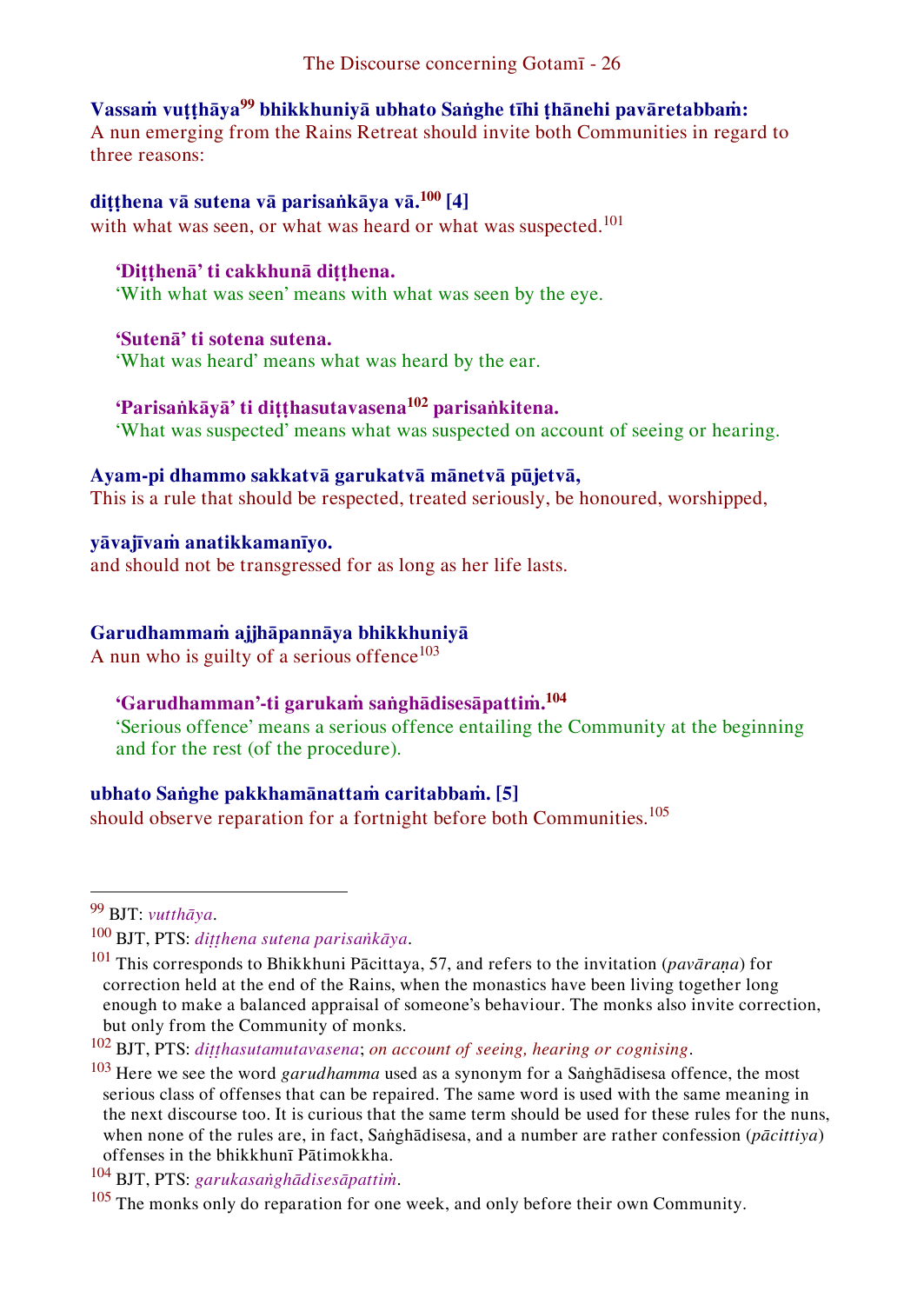## **'Pakkhamānattan'-ti anūnāni pannarasa divasāni mānattaṁ.**

'Reparation for a fortnight' means reparation for not less that fifteen days.<sup>106</sup>

#### **Ayam-pi dhammo sakkatvā garukatvā mānetvā pūjetvā,**

This is a rule that should be respected, treated seriously, be honoured, worshipped,

#### **yāvajīvaṁ anatikkamanīyo.**

and should not be transgressed for as long as her life lasts.

## **Dve vassāni chasu dhammesu sikkhitasikkhāya sikkhamānāya**

(Only) a trainee who has trained in the six training rules for two years

## **'Chasu dhammesū' ti vikālabhojanacchaṭṭhesu sikkhāpadesu.**

'In six rules' means in the training rules including the sixth one of the wrong time for food  $107$ 

## **'Sikkhitasikkhāyā' ti ekasikkham-pi akhaṇḍaṁ katvā pūritasikkhāya.<sup>108</sup>**

'Trained in' means not having broken even one training rule the training is fulfilled.<sup>109</sup>

#### **ubhato Saṅghe upasampadā pariyesitabbā. [6]**

should seek for higher ordination before both Communities.<sup>110</sup>

#### **Ayam-pi dhammo sakkatvā garukatvā mānetvā pūjetvā,**

This is a rule that should be respected, treated seriously, be honoured, worshipped,

#### **yāvajīvaṁ anatikkamanīyo.**

 $\overline{a}$ 

and should not be transgressed for as long as her life lasts.

## **Na kenaci pariyāyena bhikkhuniyā bhikkhu<sup>111</sup> akkositabbo paribhāsitabbo. [7]**

A nun should not abuse or censure a monk by any means.<sup>112</sup>

**'Akkositabbo paribhāsitabbo' ti** 

'Should not abuse or censure' means

<sup>&</sup>lt;sup>106</sup> A fortnight means fourteen nights, and therefore fifteen days.

 $107$  The wrong time for food is after the sun has passed the meridian, and before dawnrise in the morning; the other five rules are: not to kill, steal, break celibacy, lie or take intoxicants.

<sup>108</sup> PTS: *akhaṇḍaṁ katvā tāya sikkhitasikkhāya*.

 $109$  If a rule has been broken, she would need to request the training rules again, and start back at the beginning of the two year period.

 $110$  Another anachronism, as the original ordination procedure entailed being ordained by the monks only.

<sup>111</sup> RTE: *Na bhikkhuniyā kenaci pariyāyena bhikkhu*.

<sup>112</sup> This corresponds to Bhikkhuni Pācittaya, 52.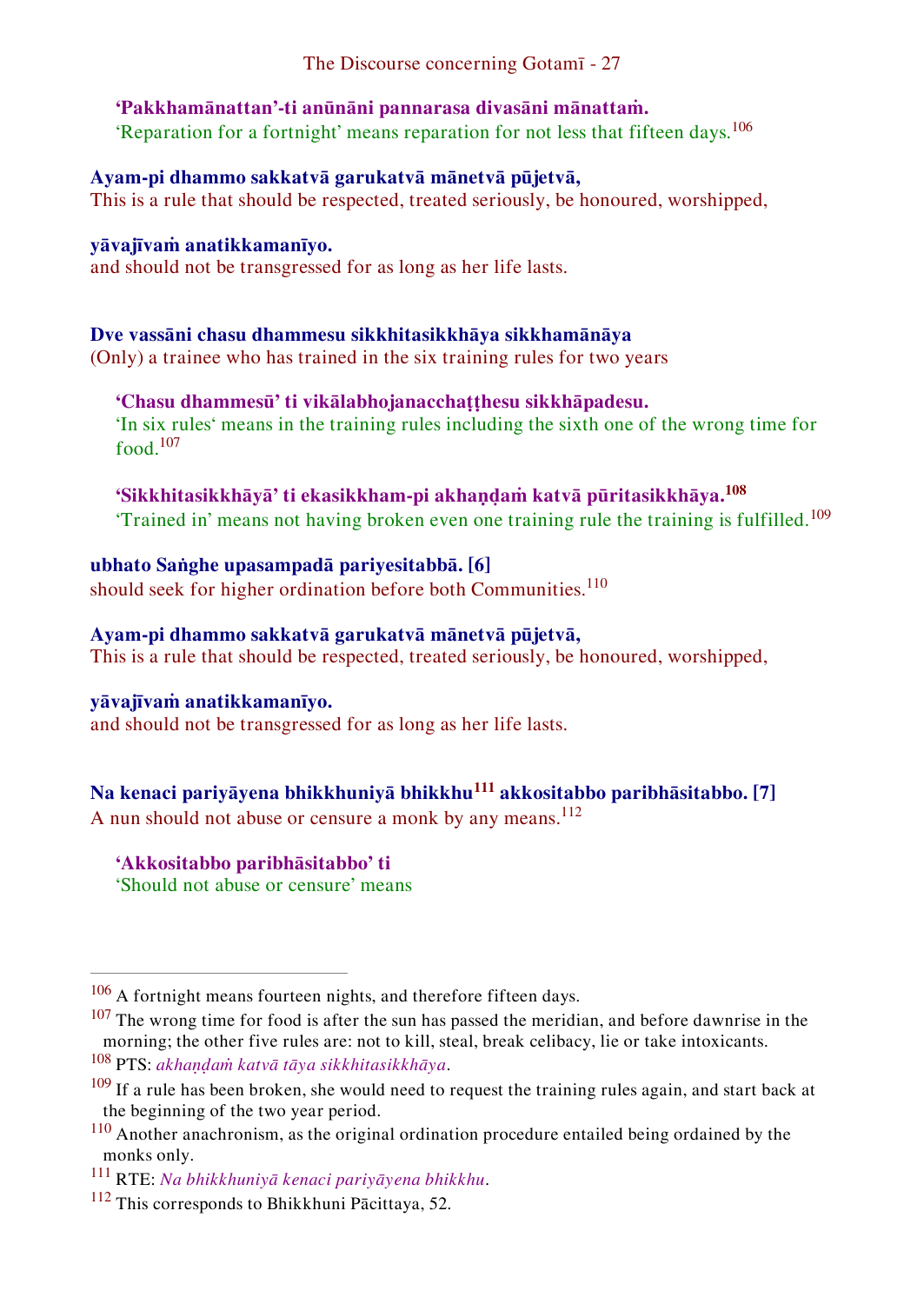**dasannaṁ akkosavatthūnaṁ aññatarena akkosavatthunā na akkositabbo,**  should not abuse with any of the ten types of abuse<sup>113</sup> or any other type of abuse.

**bhayūpadaṁsanāya<sup>114</sup> yāya kāyaci paribhāsāya na paribhāsitabbo.** should not censure with any kind of censure which brings on fear.

## **Ayam-pi dhammo sakkatvā garukatvā mānetvā pūjetvā,**

This is a rule that should be respected, treated seriously, be honoured, worshipped,

#### **yāvajīvaṁ anatikkamanīyo.**

and should not be transgressed for as long as her life lasts.

## **Ajjatagge<sup>115</sup> ovaṭo bhikkhunīnaṁ bhikkhūsu vacanapatho,**

From today forward nuns are prohibited from speaking (advice about discipline) to monks,

#### **'Ovaṭo bhikkhunīnaṁ bhikkhūsu vacanapatho' ti**

'Nuns are prohibited from speaking (advice about discipline) to monks' means

## **ovādānusāsanadhammakathāsaṅkhāto,<sup>116</sup>**

(anything) reckoned as advice, instruction or talk about ethics,

## **vacanapatho bhikkhunīnaṁ bhikkhūsu ovarito<sup>117</sup> pihito,**

the nuns are barred and prevented from speaking to monks,

## **na bhikkhuniyā koci bhikkhu ovaditabbo<sup>118</sup> anusāsitabbo vā:<sup>119</sup>**

or, no nun should advise or instruct any monk,

#### **"Bhante, Porāṇakattherā idaṁ cīvaravattaṁ<sup>120</sup> pūrayiṁsū," ti**  saying: "Reverend Sir, former Elders fulfilled the robe duties thus,"

#### **evaṁ pana paveṇivasena kathetuṁ vaṭṭati.**

even though it is suitable to speak regarding tradition.<sup>121</sup>

<sup>113</sup> Named in Vis. as contempt, reproof, sneering, jeering, mocking, slandering, censuring, castigating, blaming and backbiting.

<sup>114</sup> SHB: *bhayaparamparāya*.

<sup>115</sup> BJT, PTS adds: *Ānanda*.

<sup>116</sup> RTE: *ovādānusāsanī*-.

<sup>117</sup> RTE: *vārito*.

<sup>118</sup> RTE: *ovaditabbo vā*.

<sup>119</sup> PTS: *nānusāsitabbo*.

<sup>120</sup> RTE: *idañ-cidañ-ca vattaṁ*.

 $121$  An important caveat, as it appears to allow for the nuns to advise the monks on matters of Dhamma, even if not on matters on Vinaya.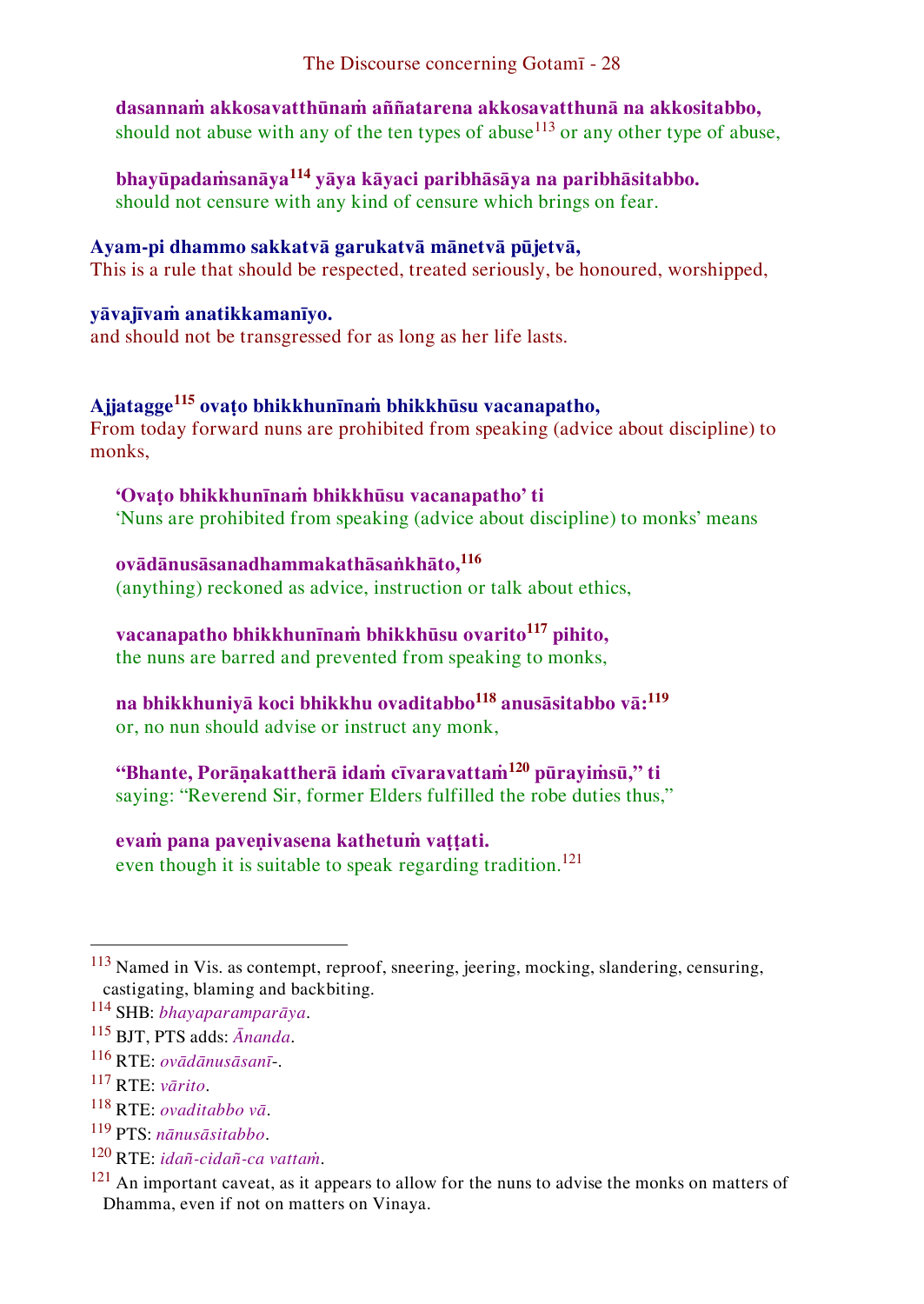## **anovaṭo bhikkhūnaṁ bhikkhunīsu vacanapatho. [8]**

(but) monks are not prohibited from speaking (advice about discipline) to nuns.

**'Anovaṭo bhikkhūnaṁ bhikkhunīsu vacanapatho' ti**  'Monks are not prohibited from speaking (advice about discipline) to nuns' means

**bhikkhūnaṁ pana bhikkhunīsu vacanapatho anivārito**  monks are not barred from speaking to nuns

**yathāruci<sup>122</sup> ovadituṁ anusāsituṁ Dhammakathaṁ kathetun.-ti**  and to advise, instruct and talk on ethics (to them) as they wish.

**Ayam-ettha saṅkhepo, vitthārato panesā garu-Dhammakathā,** This here is in brief, but the detailed, serious talk about ethics,

**Samantapāsādikāya Vinayasaṁvaṇṇanāya vuttanayeneva veditabbā.** should be understood as in the method explained in the Commentary on the Discipline, Pleasing on all Sides.<sup>123</sup>

**Ayam-pi dhammo sakkatvā garukatvā mānetvā pūjetvā,** This is a rule that should be respected, treated seriously, be honoured, worshipped,

**yāvajīvaṁ anatikkamanīyo.** and should not be transgressed for as long as her life lasts.

**Sace, Ānanda, Mahāpajāpatī Gotamī ime aṭṭha garudhamme paṭigaṇhāti,** If, Ānanda, Mahāpajāpatī Gotamī accepts these eight serious rules,

**sāvassā hotu upasampadā." ti** that will be her higher ordination."

<span id="page-29-0"></span>Accepting the Rules

**Atha kho āyasmā Ānando Bhagavato santike ime aṭṭha garudhamme uggahetvā,**

Then venerable Ānanda, having learned these eight serious rules in the presence of the Fortunate One,

**yena Mahāpajāpatī Gotamī tenupasaṅkami,** 

approached Mahāpajāpatī Gotamī,

**upasaṅkamitvā Mahāpajāpatiṁ Gotamiṁ etad-avoca:**

and after approaching he said this to Mahāpajāpatī Gotamī:

<sup>122</sup> RTE: *yathāruciṁ*.

 $123$  Samantapāsādika is the name of the commentary on the canonical Vinaya texts.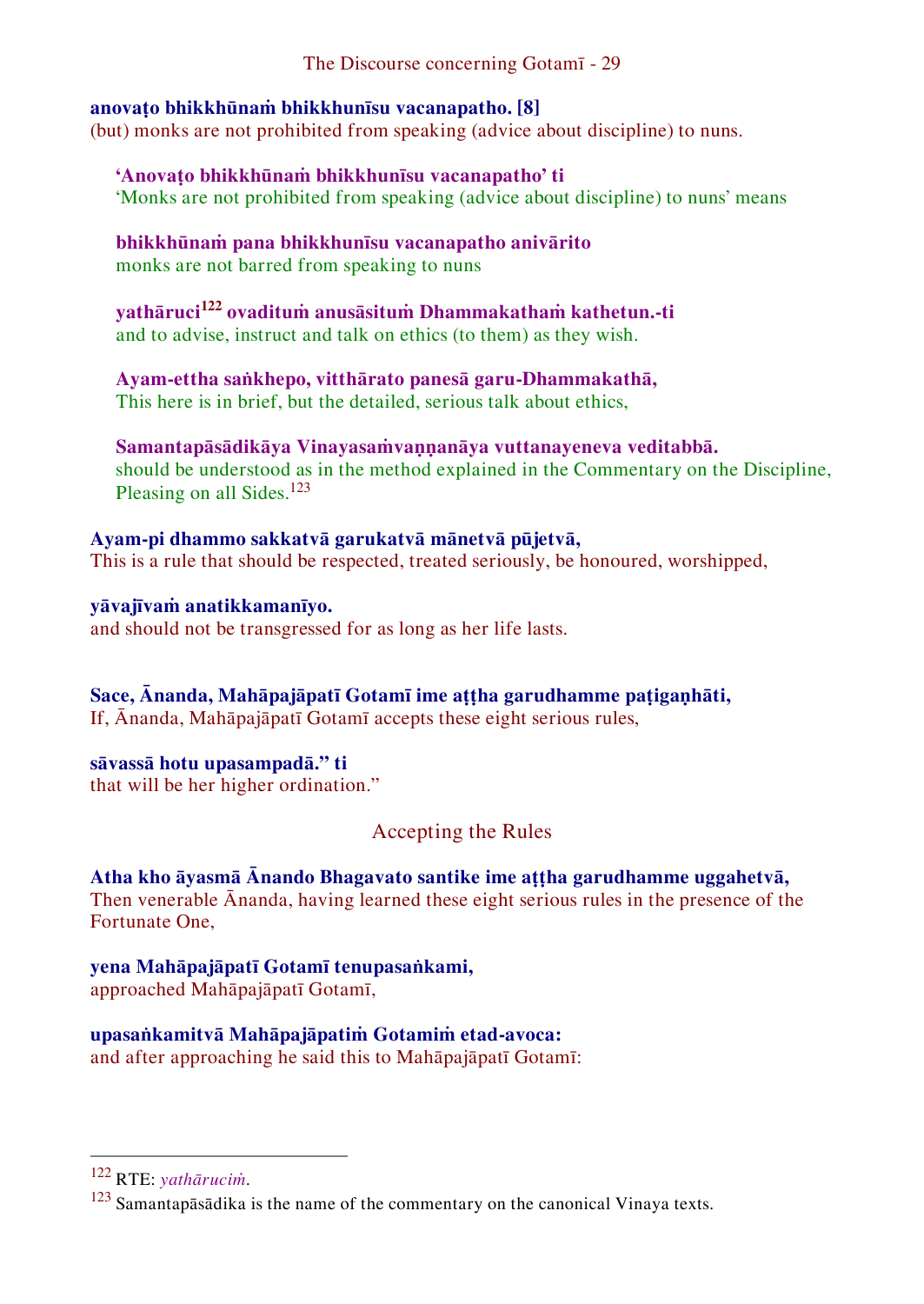#### **"Sace kho tvaṁ, Gotamī, aṭṭha garudhamme paṭigaṇheyyāsi,**  "If you, Gotamī, could accept these eight serious rules,

### **sā va te bhavissati upasampadā:**

this will be for you your higher ordination:

### **Vassasatūpasampannāya bhikkhuniyā, tad-ahūpasampannassa bhikkhuno,**

A nun having a hundred years (seniority), in regard to a monk ordained that day,

**abhivādanaṁ paccuṭṭhānaṁ añjalikammaṁ sāmīcikammaṁ kattabbaṁ. [1]** should worship, rise from the seat, salute and pay homage.

#### **Ayam-pi dhammo sakkatvā garukatvā mānetvā pūjetvā,**

This is a rule that should be respected, treated seriously, be honoured, worshipped,

# **yāvajīvaṁ anatikkamanīyo.**

and should not be transgressed for as long as her life lasts.

#### **Na bhikkhuniyā abhikkhuke āvāse vassaṁ upagantabbaṁ. [2]**

A nun should not enter the Rains Retreat in a dwelling place without monks.

#### **Ayam-pi dhammo sakkatvā garukatvā mānetvā pūjetvā,**

This is a rule that should be respected, treated seriously, be honoured, worshipped,

## **yāvajīvaṁ anatikkamanīyo.**

and should not be transgressed for as long as her life lasts.

#### **Anvaḍḍhamāsaṁ bhikkhuniyā Bhikkhusaṅghato dve dhammā paccāsīsitabbā:** Every fortnight the nuns are to expect two things from the Community of monks:

## **Uposathapucchakañ-ca, ovādūpasaṅkamanañ-ca. [3]**

asking about the Observance day, and approaching for (giving) advice.

## **Ayam-pi dhammo sakkatvā garukatvā mānetvā pūjetvā,**

This is a rule that should be respected, treated seriously, be honoured, worshipped,

## **yāvajīvaṁ anatikkamanīyo.**

and should not be transgressed for as long as her life lasts.

## **Vassaṁ vuṭṭhāya bhikkhuniyā ubhato Saṅghe tīhi ṭhānehi pavāretabbaṁ:**

A nun emerging from the Rains Retreat should invite both Communities in regard to three reasons:

## **diṭṭhena vā sutena vā parisaṅkāya vā. [4]**

with what was seen, or what was heard or what was suspected.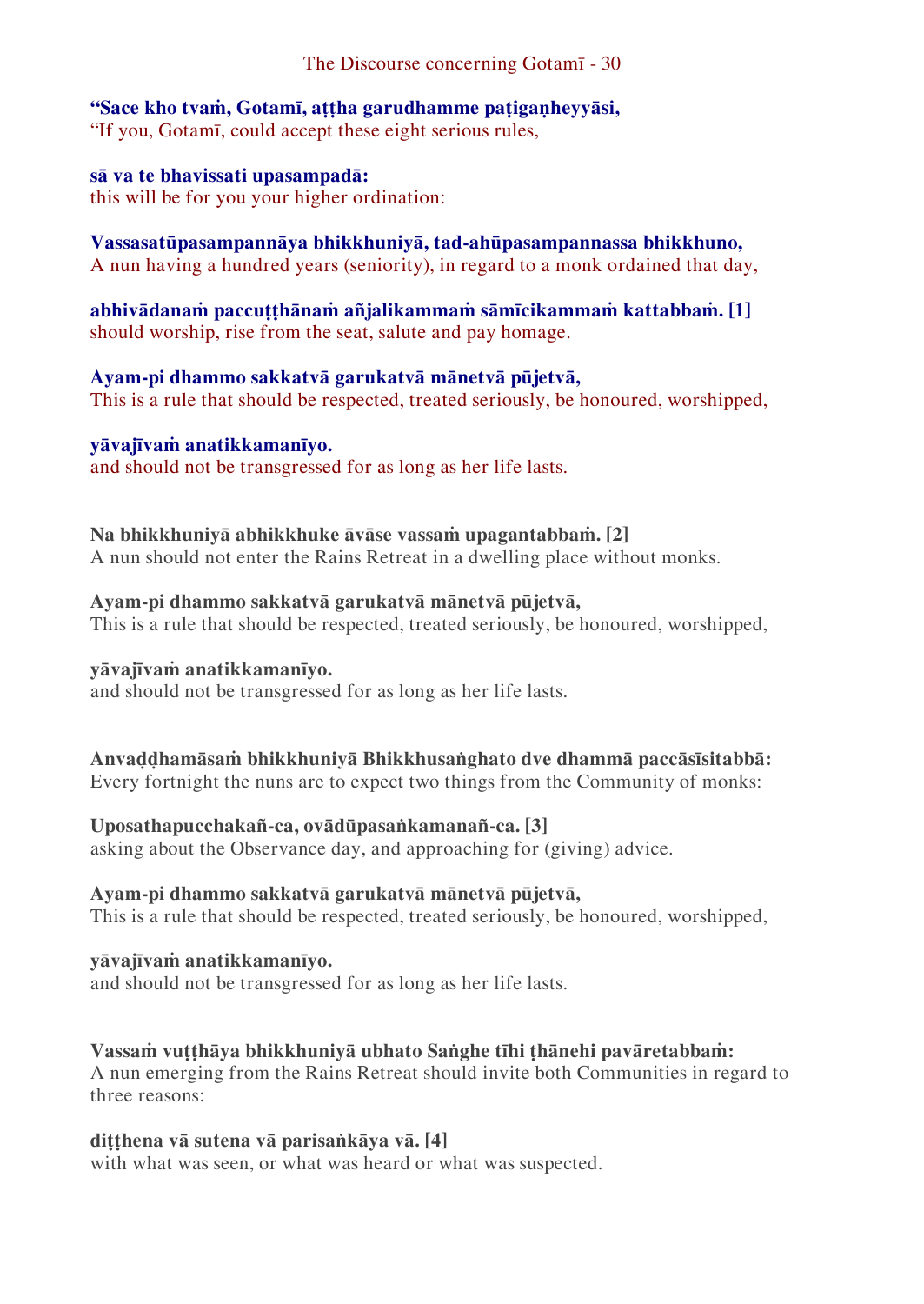#### **Ayam-pi dhammo sakkatvā garukatvā mānetvā pūjetvā,**

This is a rule that should be respected, treated seriously, be honoured, worshipped,

#### **yāvajīvaṁ anatikkamanīyo.**

and should not be transgressed for as long as her life lasts.

## **Garudhammaṁ ajjhāpannāya bhikkhuniyā**

A nun who is guilty of a serious offence

#### **ubhato Saṅghe pakkhamānattaṁ caritabbaṁ. [5]**

should observe reparation for a fortnight before both Communities.

## **Ayam-pi dhammo sakkatvā garukatvā mānetvā pūjetvā,**

This is a rule that should be respected, treated seriously, be honoured, worshipped,

#### **yāvajīvaṁ anatikkamanīyo.**

and should not be transgressed for as long as her life lasts.

## **Dve vassāni chasu dhammesu sikkhitasikkhāya sikkhamānāya**

(Only) a trainee who has trained in the six training rules for two years

## **ubhato Saṅghe upasampadā pariyesitabbā. [6]**

should seek for higher ordination before both Communities.

## **Ayam-pi dhammo sakkatvā garukatvā mānetvā pūjetvā,**

This is a rule that should be respected, treated seriously, be honoured, worshipped,

## **yāvajīvaṁ anatikkamanīyo.**

and should not be transgressed for as long as her life lasts.

## **Na kenaci pariyāyena bhikkhuniyā bhikkhu akkositabbo paribhāsitabbo. [7]**

A nun should not abuse or censure a monk by any means.

## **Ayam-pi dhammo sakkatvā garukatvā mānetvā pūjetvā,**

This is a rule that should be respected, treated seriously, be honoured, worshipped,

## **yāvajīvaṁ anatikkamanīyo.**

and should not be transgressed for as long as her life lasts.

## **Ajjatagge ovaṭo bhikkhunīnaṁ bhikkhūsu vacanapatho,**

From today forward nuns are prohibited from speaking (advice) to monks,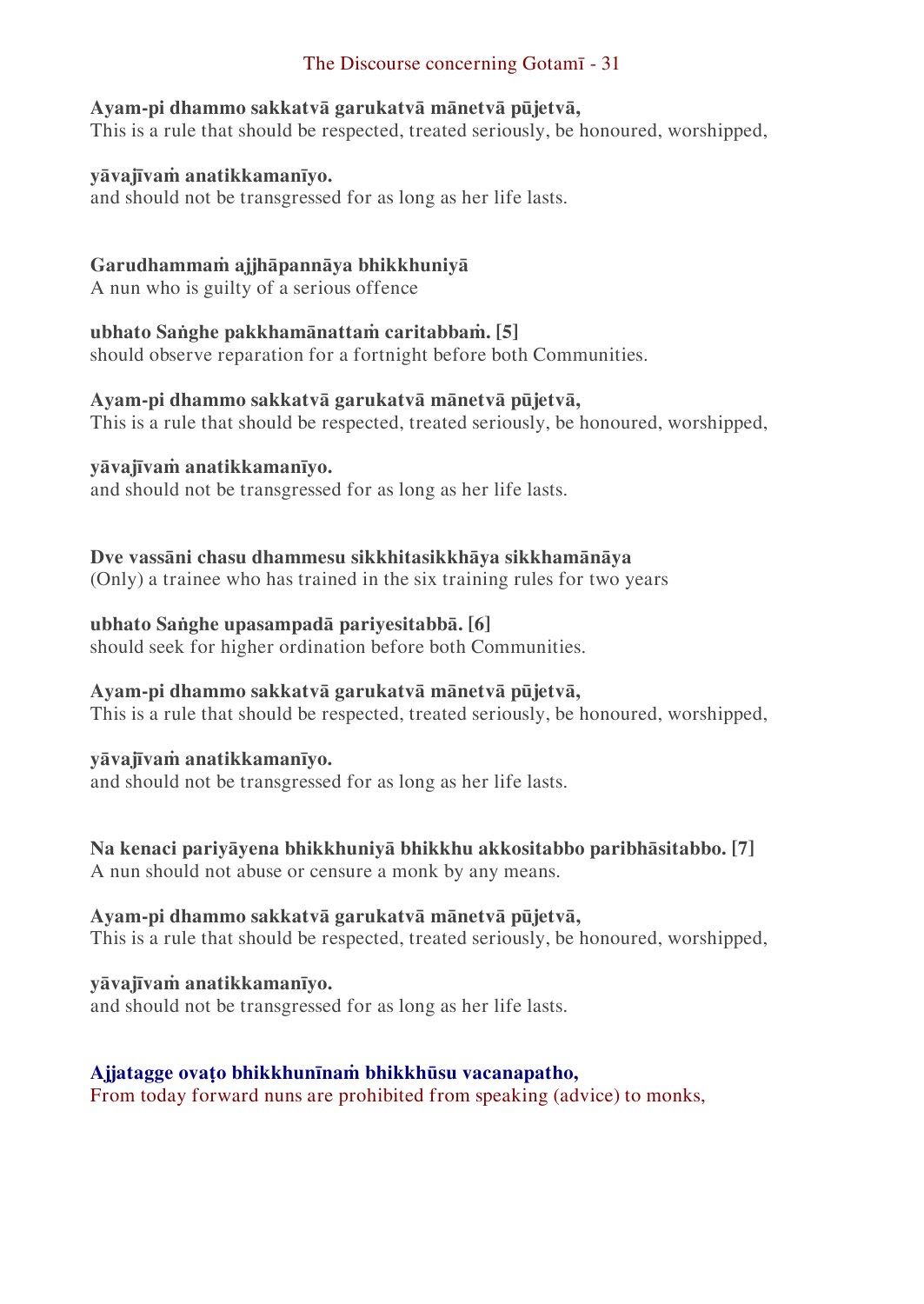## **anovaṭo bhikkhūnaṁ bhikkhunīsu vacanapatho.<sup>124</sup> [8]**

(but) monks are not prohibited from speaking (advice) to nuns.

## **Ayam-pi dhammo sakkatvā garukatvā mānetvā pūjetvā,**

This is a rule that should be respected, treated seriously, be honoured, worshipped,

## **yāvajīvaṁ anatikkamanīyo.**

and should not be transgressed for as long as her life lasts.

## **Sace kho tvaṁ, Gotamī, ime aṭṭha garudhamme paṭigaṇheyyāsi,**

If you, Gotamī, could accept these eight serious rules,

## **sā va te bhavissati upasampadā." ti**

that will be for you your higher ordination."

## **Ime pana aṭṭha garudhamme Satthu santike uggahetvā,**

Having learned these eight serious rules in the Teacher's presence,

## **Therena attano ārociyamāne sutvā va,**

having heard for herself the Elder (Ānanda)'s announcement,

## **Mahāpajāpatiyā tāva mahantaṁ domanassaṁ khaṇena paṭippassambhi,**

Mahāpajāpatī in a moment was eased of her great sorrow,

## **Anotattadahato ābhatena sītūdakassa<sup>125</sup> ghaṭasatena matthake parisittā viya,** and it was like being sprinkled on the head with a hundred pots of cool water brought from lake Anotatta,<sup>126</sup>

**vigatapariḷāhā attamanā hutvā,**  and being free from fever, she was delighted,

## **garudhammapaṭiggahaṇena uppannapītipāmojjaṁ<sup>127</sup> āvikarontī**

and explaining the joy and gladness that had arisen because of the acceptance of these serious rules

## **'Seyyathā pi, Bhante,' ti-ādikaṁ udānaṁ udānesi.**

she uttered this exalted utterance: 'It is as though,' and so on.

#### **"Seyyathā pi, bhante Ānanda,**  "It is as though, venerable Ānanda,

<sup>124</sup> BJT: *vacanatho*; printer's error.

<sup>125</sup> ChS: *sītudakassa*.

<sup>&</sup>lt;sup>126</sup> Anottata is situated in the Himālaya, and was later identified with Lake Manasarovar, which is found at the foot of Mount Kailash.

<sup>127</sup> RTE: *uppannaṁ pītipāmujjaṁ*; PTS: -*pāmujjaṁ*.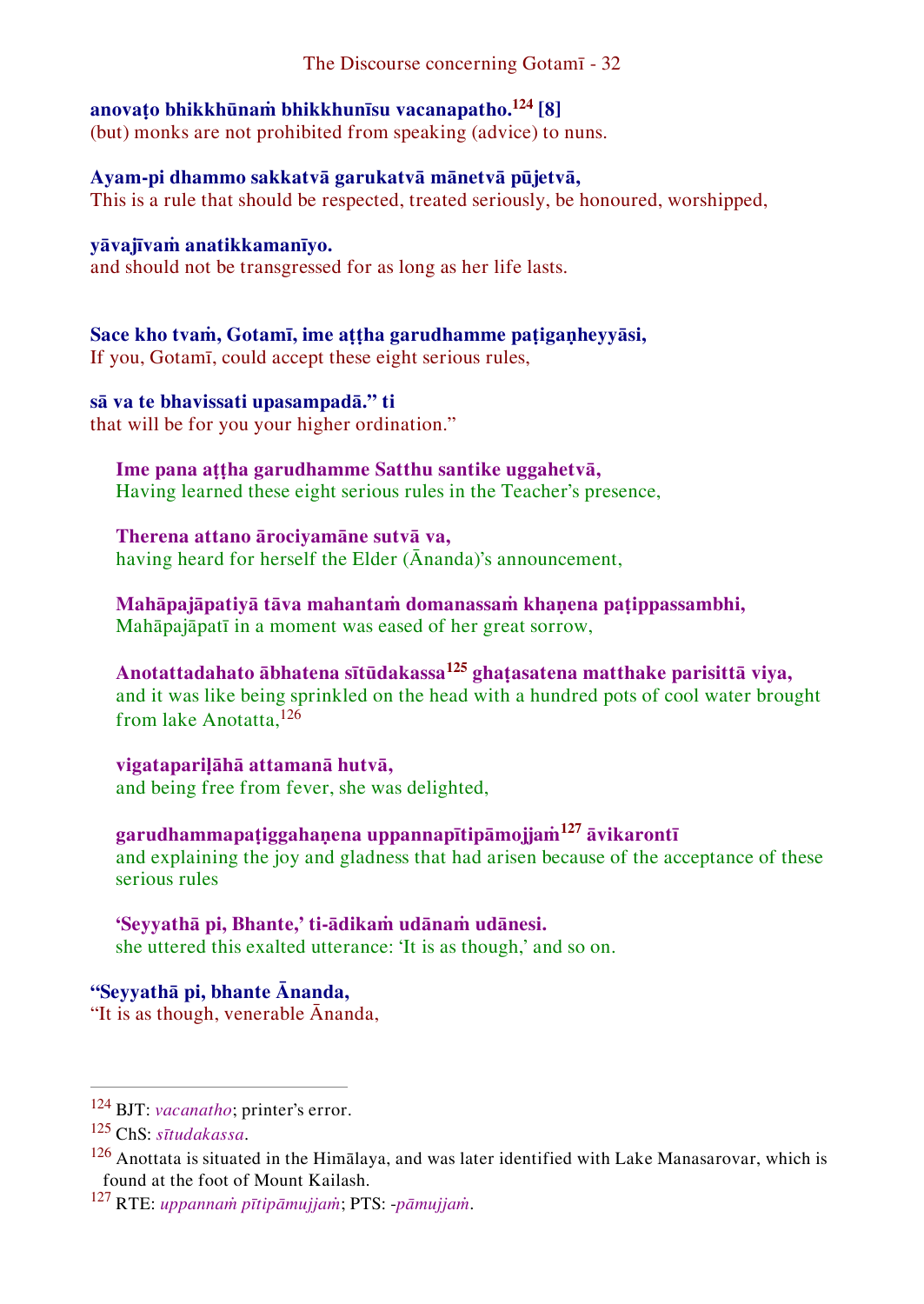## **itthī vā puriso vā daharo yuvā maṇḍanakajātiko sīsaṁ nhāto,<sup>128</sup>**

a woman or a man, young, youthful, having ornaments, with head washed,

## **uppalamālaṁ vā vassikamālaṁ vā atimuttakamālaṁ<sup>129</sup> vā labhitvā,**

had been given a garland of waterlilies, or a garland of jasmine, or a garland of whirlybird flowers,

## **ubhohi hatthehi paṭiggahetvā uttamaṅge sirasmiṁ patiṭṭhāpeyya,**

and having accepted it with both hands, were to place it on top of the most important limb, on the head,

## **evam-evaṁ kho ahaṁ, bhante Ānanda,<sup>130</sup>**

just so, venerable Ānanda,

### **ime aṭṭha garudhamme paṭigaṇhāmi<sup>131</sup> yāvajīvaṁ anatikkamanīye." ti** I accept these eight serious rules which should not be transgressed for as long as life lasts."

## <span id="page-33-0"></span>The Warnings

## **Atha kho āyasmā Ānando yena Bhagavā tenupasaṅkami,**

Then venerable Ānanda approached the Fortunate One,

## **upasaṅkamitvā Bhagavantaṁ abhivādetvā ekam-antaṁ nisīdi.**

and after approaching and worshipping the Fortunate One, he sat down on one side.

## **Ekam-antaṁ nisinno kho āyasmā Ānando Bhagavantaṁ etad-avoca:**

While sitting on one side venerable Ānanda said this to the Fortunate One:

## **"Paṭiggahitā, Bhante, Mahāpajāpatiyā Gotamiyā**

"Mahāpajāpatī Gotamī, reverend Sir, has accepted

## **aṭṭha garudhammā yāvajīvaṁ anatikkamanīyā." ti**

the eight serious rules which should not be transgressed for as long as life lasts."

## **"Sace, Ānanda, nālabhissa mātugāmo Tathāgatappavedite Dhammavinaye,**

"If, Ānanda, women, in this Dhamma and Discipline taught by the Realised One, had not obtained

## **agārasmā anagāriyaṁ pabbajjaṁ,**

the going forth from the home to the homeless life,

<sup>128</sup> PTS: *sīsaṁ nahāto*; Thai: *sīsanhāto*, and similarly elsewhere.

<sup>129</sup> PTS, Thai, ChS: *adhimuttaka*-.

<sup>130</sup> BJT, PTS omit: *Ānanda*; RTE places it in brackets.

<sup>131</sup> BJT: *paṭigaṇhāmi*.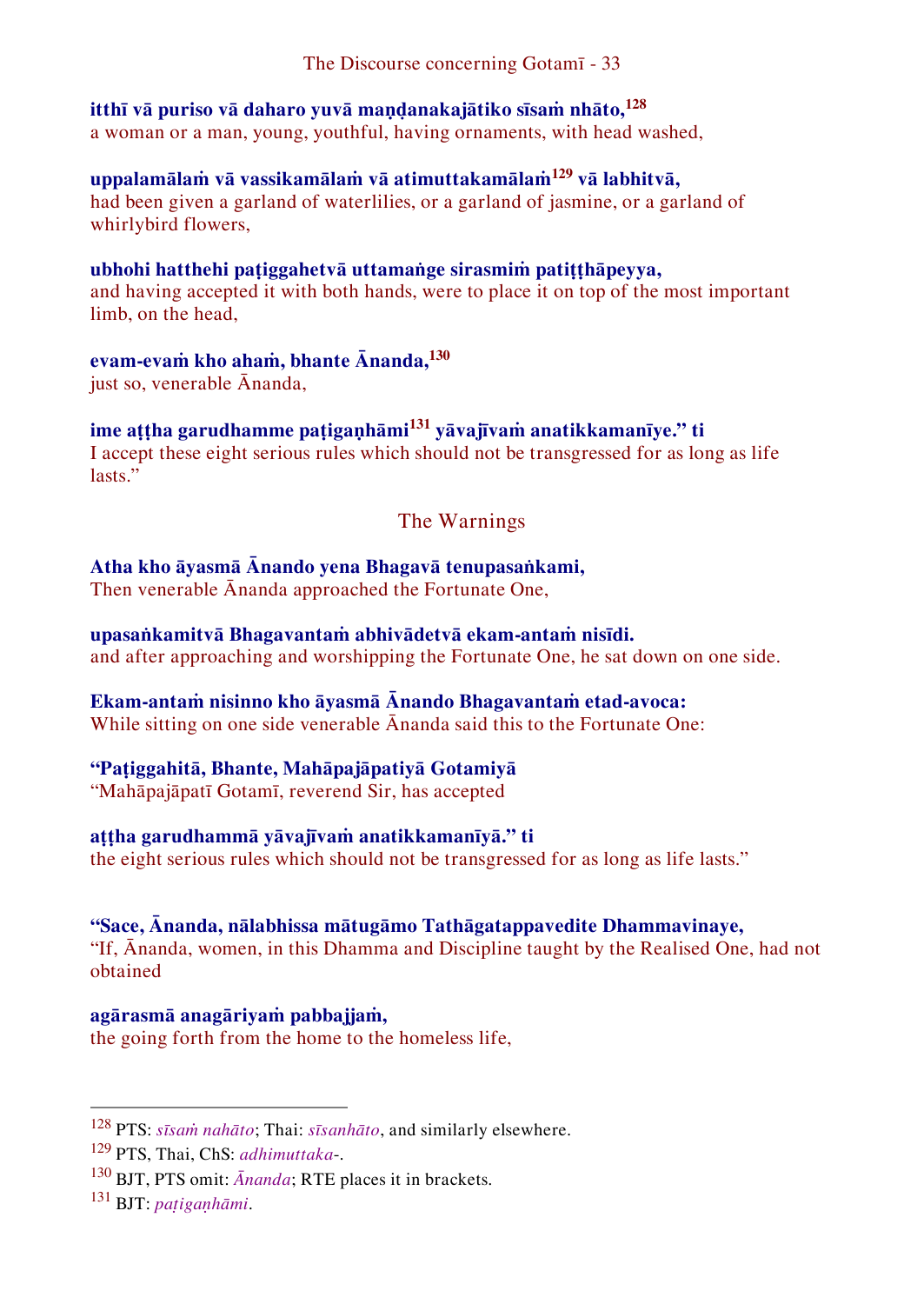## **ciraṭṭhitikaṁ, Ānanda, brahmacariyaṁ abhavissa,**

Ānanda, the spiritual life would have been long-lasting,

## **vassasahassam-eva Saddhammo tiṭṭheyya.<sup>132</sup>**

the Good Dhamma would have endured for a thousand years.

#### **Yato ca kho, Ānanda, mātugāmo Tathāgatappavedite Dhammavinaye,** But because, Ānanda, women, in this Dhamma and Discipline taught by the Realised One,

## **agārasmā anagāriyaṁ pabbajito,**

have gone forth from the home to the homeless life,

#### **na dāni, Ānanda, brahmacariyaṁ ciraṭṭhitikaṁ bhavissati,**  now, Ānanda, the spiritual life will not be long-lasting,

## **pañceva dāni, Ānanda, vassasatāni Saddhammo ṭhassati.**

the Good Dhamma, Ananda, will now endure for (only) five hundred years.<sup>133</sup>

## **Seyyathā pi, Ānanda, yāni kānici kulāni bahutthikāni<sup>134</sup> appapurisakāni,**

Just as, Ānanda, those families having lots of women and few men,

## **tāni suppadhaṁsiyāni honti corehi kumbhatthenakehi,**

are easily plundered by thieves and night-time robbers,

## **'Kumbhatthenakehī' ti kumbhe dīpaṁ jāletvā,**

'By night-time robbers' means having lit lights in a pot,

## **tena ālokena paraghare bhaṇḍaṁ vicinitvā thenakacorehi.**

and discerned valuables in another's house by their light, (they are plundered) by burglars and thieves.

## **evam-evaṁ kho, Ānanda, yasmiṁ Dhammavinaye labhati mātugāmo**

just so, Ānanda, wherever in this Dhamma and Disciple women receive

## **agārasmā anagāriyaṁ pabbajjaṁ,**

the going forth from the home to the homeless life,

## **na taṁ brahmacariyaṁ ciraṭṭhitikaṁ hoti.**

the spiritual life will not be long-lasting.<sup>135</sup>

<sup>132</sup> BJT: *patiṭṭheyya*.

<sup>&</sup>lt;sup>133</sup> See the discussion in the Introduction.

<sup>134</sup> BJT: *bahukitthikāni*.

<sup>&</sup>lt;sup>135</sup> The whole tone of this end section is so out of keeping with the Buddha's other sayings, that it seems it must be an interpolation.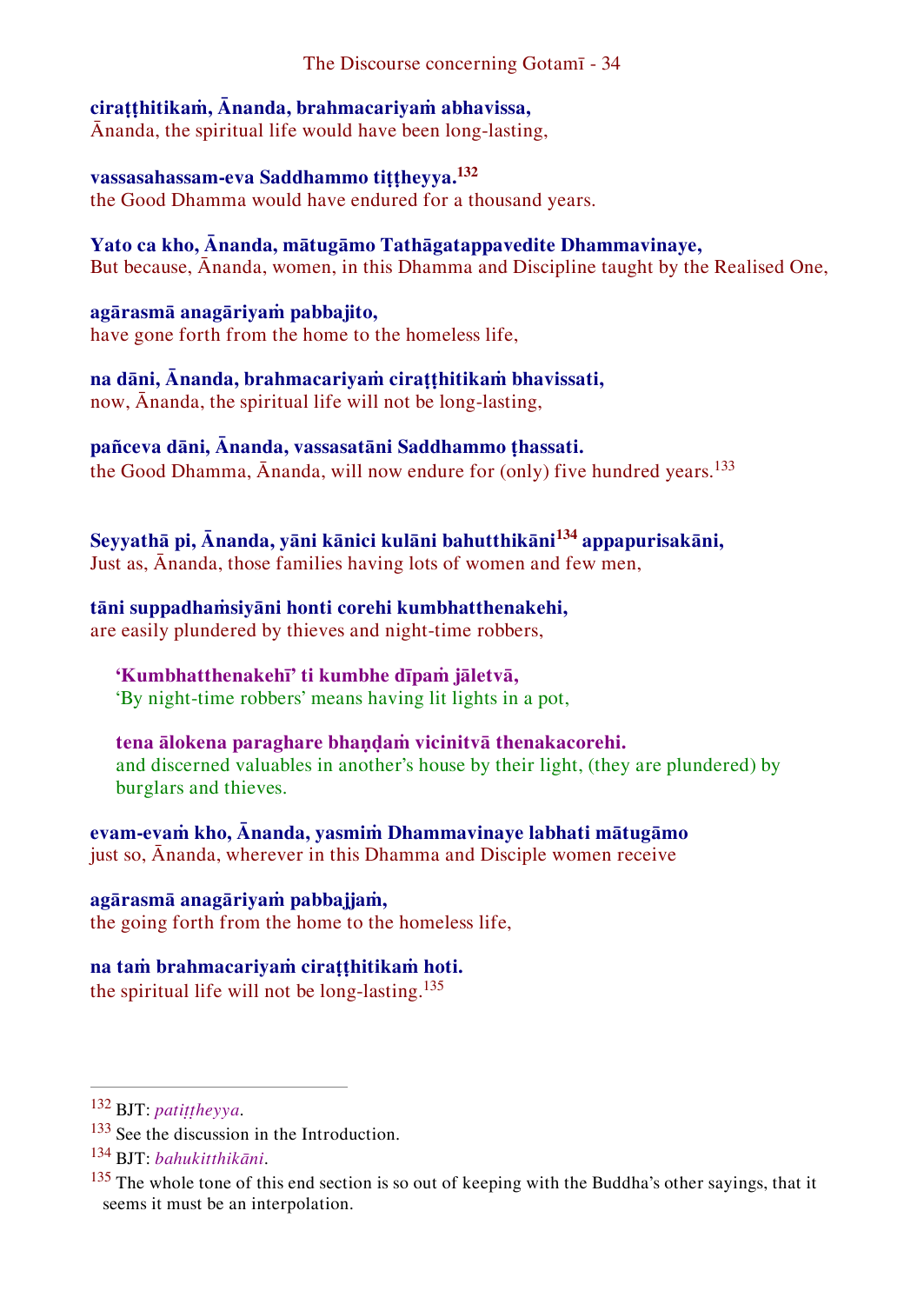**Seyyathā pi, Ānanda, sampanne sālikkhette** 

Just as, Ānanda, in ripe rice fields

**Setaṭṭhikā nāma rogajāti nipatati,**  which go down with the disease called Deadheart,

**'Setaṭṭhikā nāma rogajātī' ti**  'The disease called Deadheart' means

**eko pāṇako nāḷamajjhagataṁ<sup>136</sup> kaṇḍaṁ vijjhati.**  some worms pierce the stem and enter the middle of the stalk.

**Yena viddhā kaṇḍā nikkhantam-pi**  At the place where it departs from the pierced stem

**sālisīsaṁ khīraṁ gahetuṁ na sakkoti.** 

the sap is not able to get to the rice head.

**evaṁ taṁ sālikkhettaṁ na ciraṭṭhitikaṁ hoti,** 

that rice field is not long-lasting,

**evam-evaṁ kho, Ānanda, yasmiṁ Dhammavinaye labhati mātugāmo** just so, Ānanda, wherever in this Dhamma and Disciple women receive

**agārasmā anagāriyaṁ pabbajjaṁ,**  the going forth from the home to the homeless life,

## **na taṁ brahmacariyaṁ ciraṭṭhitikaṁ hoti.**

the spiritual life will not be long-lasting.

**Seyyathā pi, Ānanda, sampanne ucchukkhette<sup>137</sup>**

Just as, Ānanda, in ripe sugar-cane fields

**Mañjiṭṭhikā<sup>138</sup> nāma rogajāti nipatati,** 

which go down with the disease called Red Rot,

## **'Mañjiṭṭhikā nāma rogajātī' ti ucchūnaṁ antorattabhāvo.**

'The disease called Red Rot' means being reddened on the inside of the sugar cane.

## **evaṁ taṁ ucchukkhettaṁ na ciraṭṭhitikaṁ hoti,**

that sugar-cane field is not long-lasting,

<sup>136</sup> RTE: *nāḷimajjhe gataṁ*.

<sup>137</sup> PTS: *ucchukhette*; similarly below.

<sup>&</sup>lt;sup>138</sup> RTE: *Mañjetthikā*; and in the Commentary on the following line.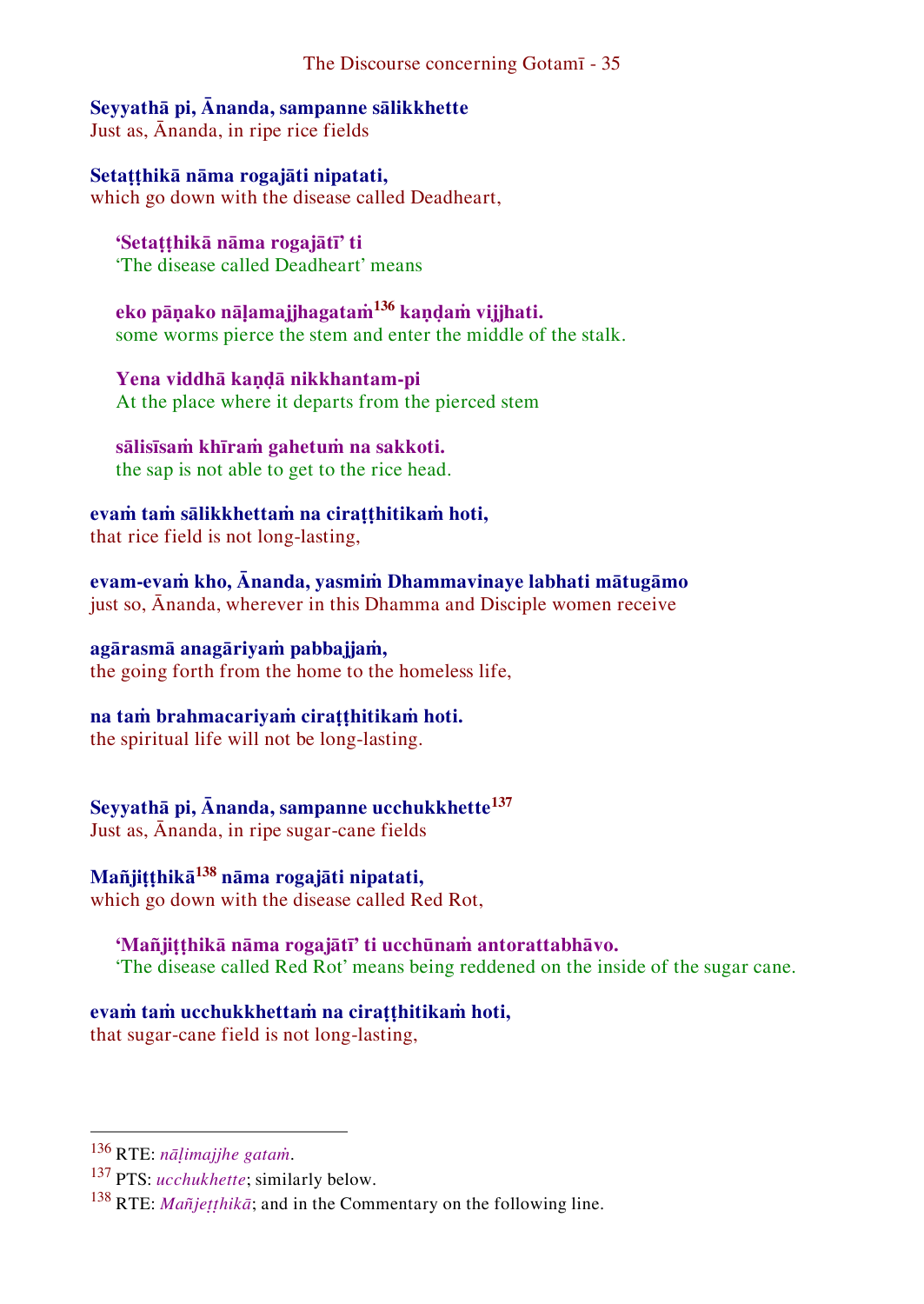**evam-evaṁ kho, Ānanda, yasmiṁ Dhammavinaye labhati mātugāmo** just so, Ānanda, wherever in this Dhamma and Disciple women receive

**agārasmā anagāriyaṁ pabbajjaṁ,**  the going forth from the home to the homeless life,

## **na taṁ brahmacariyaṁ ciraṭṭhitikaṁ hoti.**

the spiritual life will not be long-lasting.

**Seyyathā pi, Ānanda, puriso mahato taḷākassa paṭigacceva<sup>139</sup> āḷiṁ<sup>140</sup> bandheyya** Just as, Ānanda, a man might prepare an embankment as a precaution round a large lake

**yāvad-eva udakassa anatikkamanāya,**  so that the water does not overflow,

**evam-evaṁ kho, Ānanda, mayā**  just so, Ānanda,

**paṭigacceva bhikkhunīnaṁ aṭṭha garudhammā paññattā** the eight serious rules were laid down by me as a precaution

## **yāvajīvaṁ anatikkamanīyā." ti**

which should not be transgressed for as long as life lasts."

## **'Mahato taḷākassa paṭigacceva<sup>141</sup> āḷin,'-ti<sup>142</sup>**

'An embankment as a precaution round a large lake,'

**iminā pana etam-atthaṁ dasseti:**  this is the meaning that is shown in this:

## **yathā mahato taḷākassa pāḷiyā abaddhāya pi,**

just as with a large tank that has no embankment,

## **kiñci<sup>143</sup> udakaṁ tiṭṭhateva paṭhamam-eva baddhāya,**

whatever water could have stayed there had there been a embankment at the beginning,

<sup>139</sup> RTE, ChS: *paṭikacceva*; similarly below.

<sup>140</sup> PTS: *āliṁ*; RTE: *pāḷiṁ*.

<sup>141</sup> RTE, ChS: *paṭigacceva*.

<sup>142</sup> RTE: *pāḷin-ti*.

<sup>143</sup> RTE: *na kiñci*.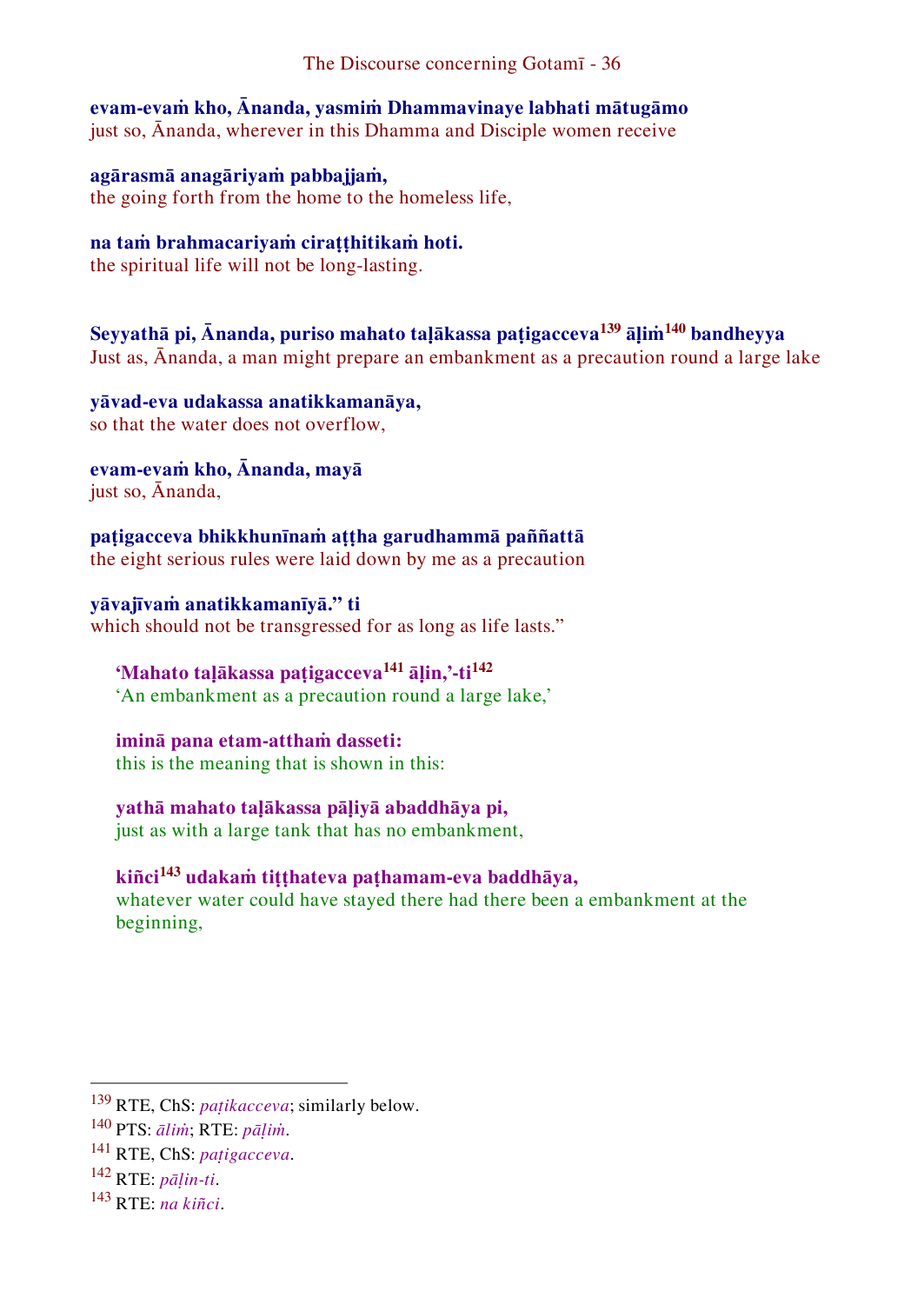## **pana<sup>144</sup> abaddhapaccayā<sup>145</sup> na tiṭṭheyya, na patiṭṭheyya,<sup>146</sup>**

cannot stay there, cannot remain, because there is no embankment,

## **evam-eva<sup>147</sup> ye ime anuppanne vatthusmiṁ,**

in the same way, although these grounds (for offense) have not arisen,  $148$ 

## **paṭigacceva anatikkamanāya<sup>149</sup> garudhammā paññattā,**

the precaution is (taken that) the serious rules that are not to be transgressed are laid down,

## **tesu hi<sup>150</sup> apaññattesu mātugāmassa pabbajitattā,**

because if for women these (rules) about going forth were not laid down,

## **pañca vassasatāni Saddhammo tiṭṭheyya.**

the Good Dhamma can endure (only) for five hundred years.

## **Paṭigacceva paññattattā<sup>151</sup> pana aparāni pi pañca vassasatāni ṭhassatī. ti**

But with the precaution regarding the going forth being laid down they will endure for another five hundred years.

## **Evaṁ paṭhamaṁ vuttavassasahassam-eva ṭhassati.**

Thus at first it was said it will endure for one thousand years.

**'Vassasahassan'-ti**  'One thousand years,'<sup>152</sup>

## **cetaṁ paṭisambhidāpabhedappattakhīṇāsavānaṁ<sup>153</sup> vaseneva vuttaṁ,**

this was said in regard to those who have attained destruction of the pollutants together with the analytic knowledges,

<sup>144</sup> RTE, ChS add: *yaṁ*.

<sup>145</sup> SHB, PTS: *-pp-*.

<sup>146</sup> RTE, ChS: *tam-pi tiṭṭheyya*.

<sup>147</sup> SHB, PTS: *evam-evaṁ*.

<sup>&</sup>lt;sup>148</sup> The Buddha only normally laid down rules after a transgression of an offense, and nowhere else is he seen laying down disciplinary rules in advance, which also casts doubt over their historicity.

<sup>149</sup> RTE: *avītikkamanatthāya*; ChS: *anatikkamanatthāya*.

<sup>150</sup> ChS omits: *hi*.

<sup>151</sup> RTE: *paññattā*.

<sup>&</sup>lt;sup>152</sup> The commentator, writing a thousand years after the passing of Lord Buddha, now has to explain how it is that the Good Dhamma is still flourishing in his own time, despite the dire warnings given to Ānanda. Instead of rejecting the prediction as spurious as it was not fulfilled, he uses a sophistical argument to change the meaning of the plain sense of the words.

<sup>153</sup> RTE: *paṭisambhidāppattakhīṇāsavavaseneva*.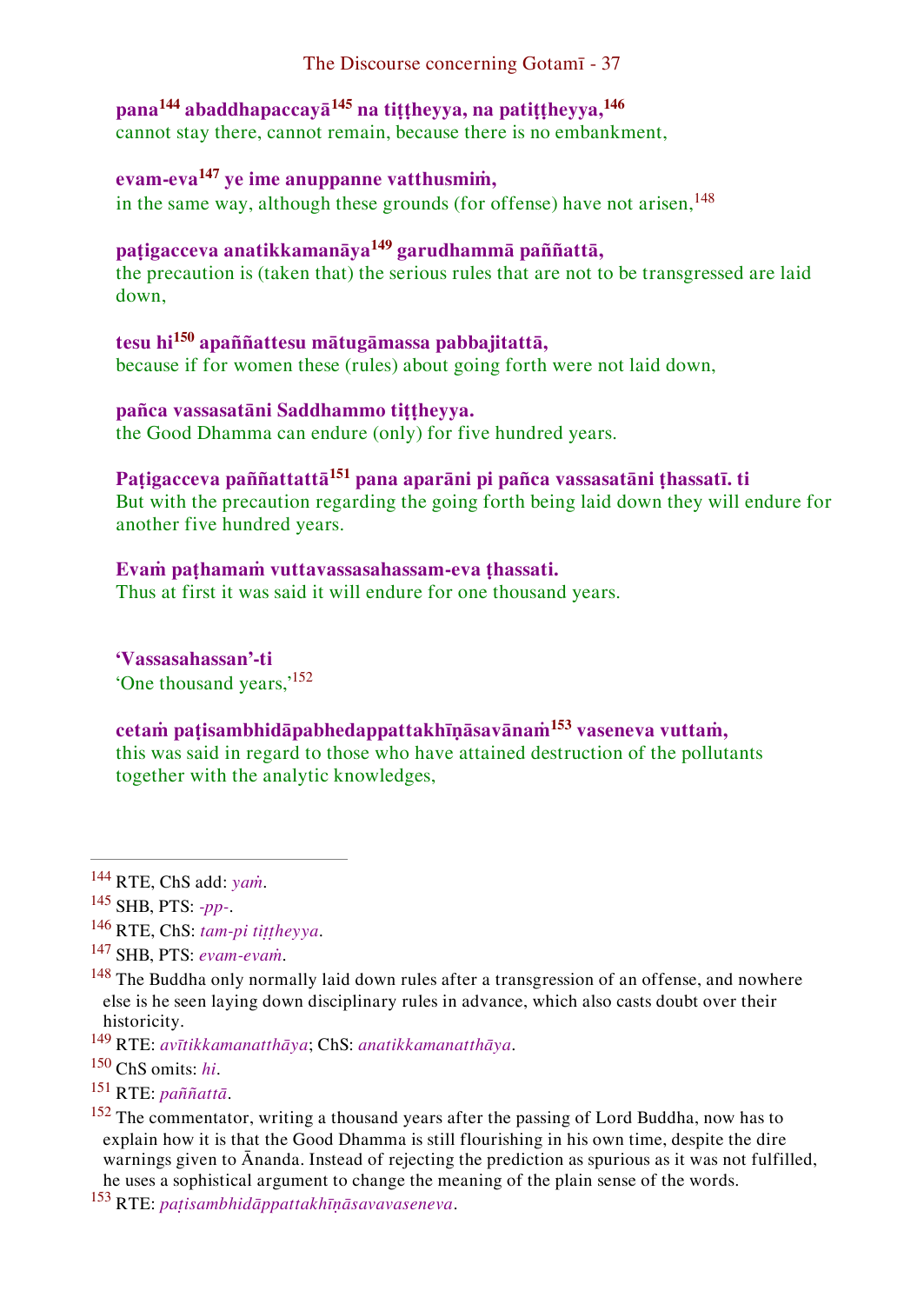## **tato pana uttarim-pi<sup>154</sup> sukkhavipassakakhīṇāsavavasena vassasahassaṁ,**

but a further thousand years beyond that for those who have attained destruction of the pollutants through dry insight,

#### **Anāgāmivasena vassasahassaṁ,**

a thousand years in regard to those who are Non-Returners,

#### **Sakadāgāmivasena vassasahassaṁ,**

a thousand years in regard to those who are Once-Returners,

#### **Sotāpannavasena vassasahassan-ti**

a thousand years in regard to those who are Stream Enterers,

## **evaṁ pañcavassasahassāni paṭivedha-Saddhammo ṭhassati.**

thus the Good Dhamma of penetration (to Awakening) will endure for five thousand years (in all).

#### **Pariyattidhammo pi tāni yeva.**

Then there will be only the Dhamma of learning.

## **Na hi pariyattiyā asati, paṭivedho atthi,**

For there being no learning, there will be no penetration,

## **nāpi pariyattiyā sati, paṭivedho na hoti.**

but there being learning there will (also) be penetration.

## **Liṅgaṁ pana pariyattiyā antarahitāya pi ciraṁ pavattissatī. ti**

But the signs of the disappearance of learning will last for a long time.

## *Paṭhamaṁ<sup>155</sup>*

*The First*

<sup>154</sup> RTE, ChS: *uttari pi*.

<sup>155</sup> BJT, Thai omit: *Paṭhamaṁ*.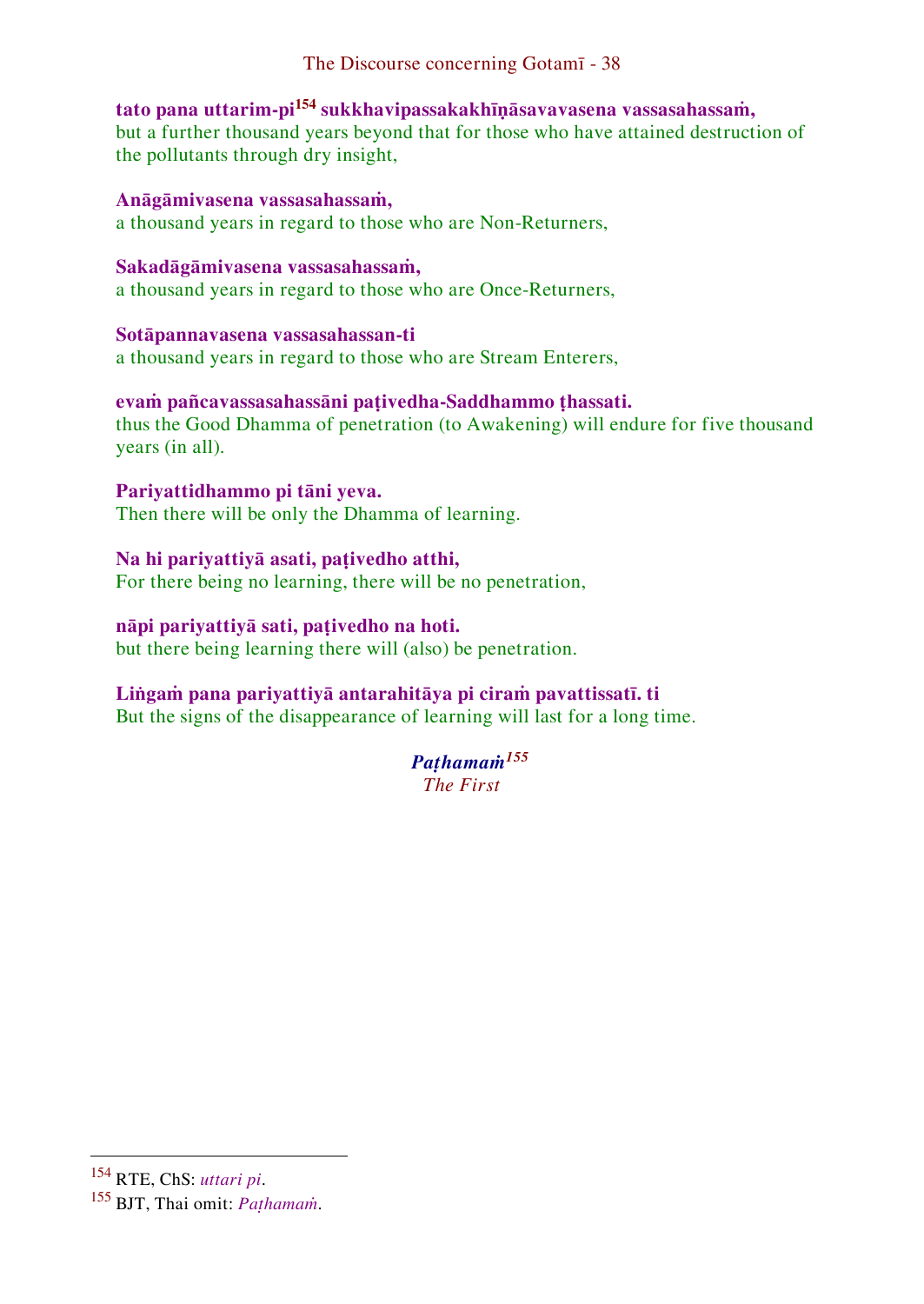## <span id="page-39-0"></span>**Bhikkhunovādakasuttaṁ<sup>156</sup>**

The Discourse about Advising the Nuns (AN 8.52)

**Ekaṁ samayaṁ Bhagavā Vesāliyaṁ viharati,**  At one time the Fortunate One was dwelling near Vesālī,

**Mahāvane Kūṭāgārasālāyaṁ.**  in the Great Wood, at the Gabled Hall.

**Atha kho āyasmā Ānando yena Bhagavā tenupasaṅkami,** 

Then venerable Ānanda approached the Fortunate One,

**upasaṅkamitvā Bhagavantaṁ abhivādetvā, ekam-antaṁ nisīdi.**  and after approaching and worshipping the Fortunate One, he sat down on one side.

**Ekam-antaṁ nisinno kho āyasmā Ānando Bhagavantaṁ etad-avoca:** While sitting on one side venerable Ānanda said this to the Fortunate One:

**"Katihi<sup>157</sup> nu kho, Bhante, dhammehi samannāgato bhikkhu** "With how many qualities, reverend Sir, should a monk

**bhikkhunovādako sammannitabbo?" ti** who is authorised as an advisor to nuns be endowed?"

**"Aṭṭhahi kho, Ānanda, dhammehi samannāgato bhikkhu** "A monk endowed with eight qualities, Ānanda,

**bhikkhunovādako sammannitabbo.**  should be authorised as an advisor to nuns.

**Katamehi aṭṭhahi?**  Which eight?

**Idh' Ānanda, bhikkhu sīlavā hoti,**  Here, Ānanda, a monk is virtuous,

**Pātimokkhasaṁvarasaṁvuto viharati, ācāragocarasampanno,**

he lives restrained with the Pātimokkha restraint, and is endowed with (suitable) conduct and resort,

**aṇumattesu vajjesu bhayadassāvī,**  seeing danger in the slightest faults,

<sup>157</sup> RTE, PTS: *Katīhi*.

<sup>156</sup> PTS, RTE omit; ChS: *Ovādasuttaṁ*.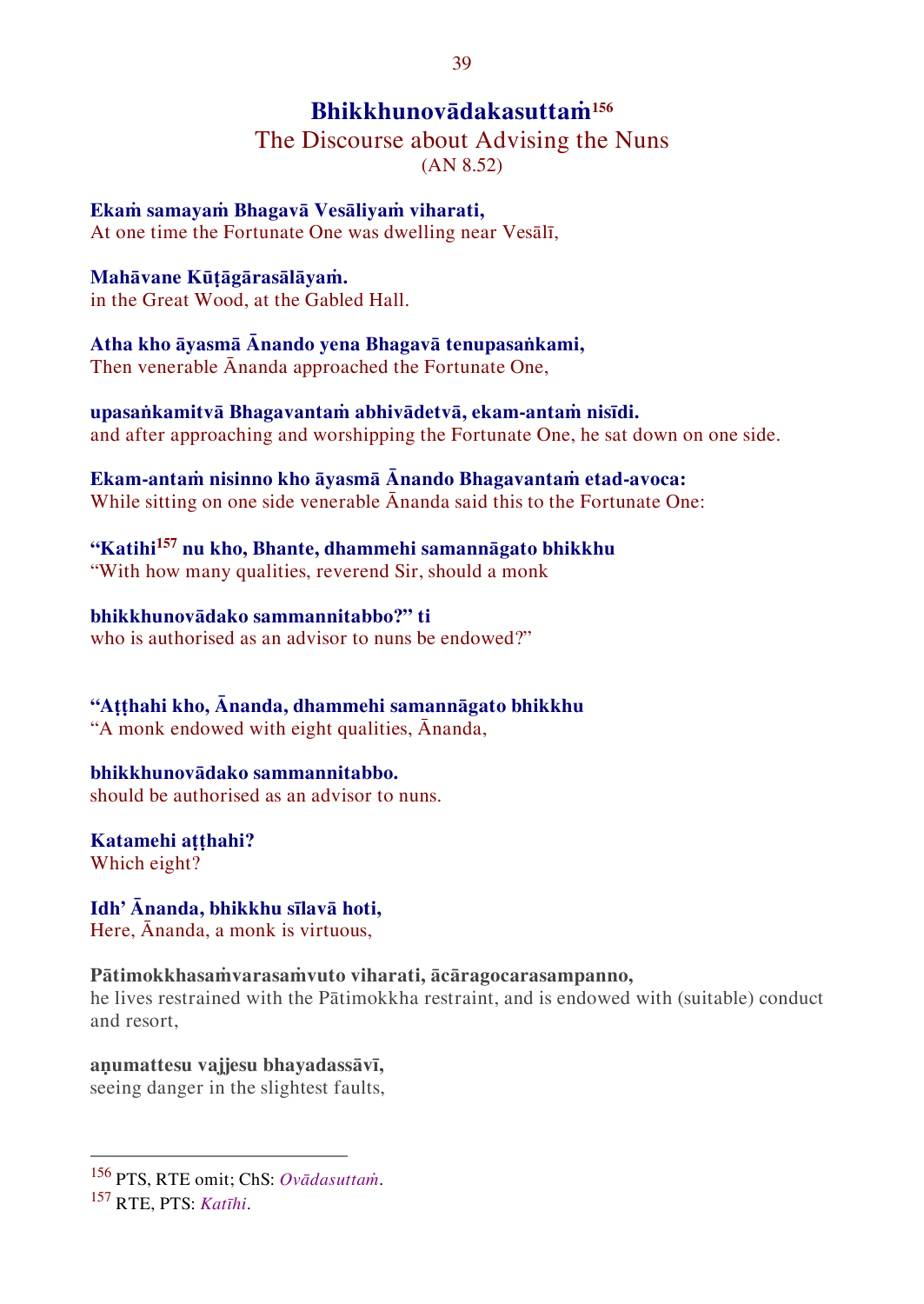#### **samādāya sikkhati sikkhāpadesu. [1]**

he trains in the training rules he has undertaken.

#### **Bahussuto hoti sutadharo sutasannicayo,**

He is learned, one who bears (in mind) what he has heard, one who collects what he has heard,

**'Dutiye, bahussuto,' ti**  'In the second (discourse), he is learned,'

**idha sakalassa pi<sup>158</sup> Buddhavacanassa vasena bahussutabhāvo veditabbo.**  here it is to be understood: he is learned regarding the whole of the Buddha's teaching.<sup>159</sup>

#### **ye te Dhammā ādikalyāṇā majjhekalyāṇā pariyosānakalyāṇā**

and those Dhamma teachings that are good in the beginning, good in the middle, good in the end,

#### **sātthaṁ sabyañjanaṁ,**

with their meaning, with their (proper) phrasing,

#### **kevalaparipuṇṇaṁ parisuddhaṁ brahmacariyaṁ abhivadanti,**

the spiritual life which is complete, fullfilled and very pure, (that) he declares,

#### **tathārūpāssa dhammā bahussutā honti dhātā,**

and in things such as these he is learned, one who upholds them,

#### **vacasā paricitā, manasānupekkhitā, diṭṭhiyā suppaṭividdhā. [2]**

one who has collected the words, considered in his mind, and penetrated (them) with (right) view.

#### **Ubhayāni kho panassa Pātimokkhāni vitthārena svāgatāni honti,**

Both Pātimokkhas<sup>160</sup> are well passed down to him with the explanation,

## **suvibhattāni suppavattīni<sup>161</sup> suvinicchitāni suttaso anubyañjanaso. [3]**

well-classified, well-recited, well-discerned in regard to the rule and the details.

<sup>158</sup> RTE: *sakalassāpi*.

<sup>&</sup>lt;sup>159</sup> Literally in the whole of the Buddha-word, which indicates the teaching, of course.

<sup>160</sup> The monks' and nuns' Pātimokkhas. A teacher (*ācariya*), to be qualified, must know both. <sup>161</sup> RTE: *suppavattāni*.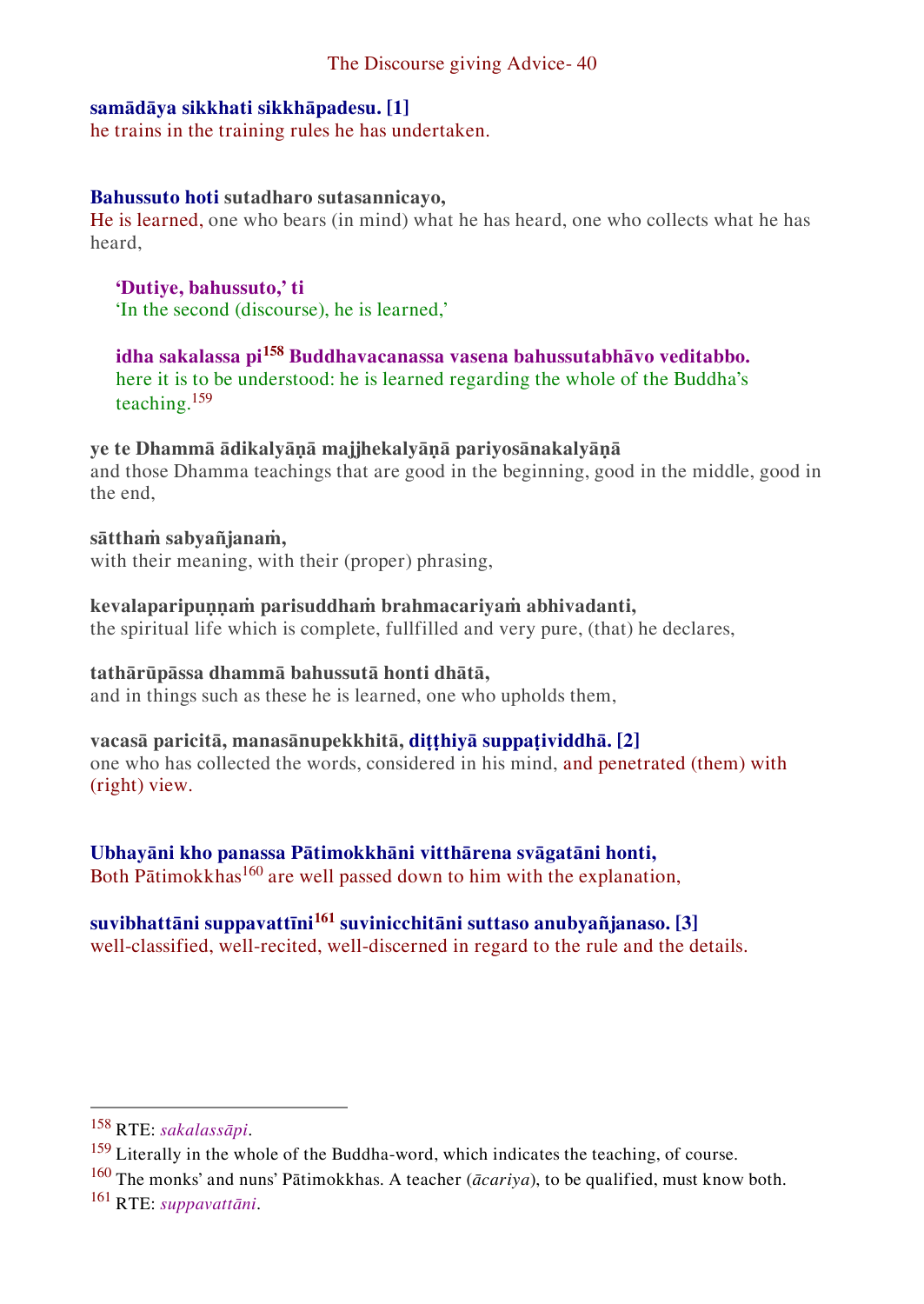#### **Kalyāṇavāco hoti kalyāṇavākkaraṇo,**

He is a beautiful speaker, a beautiful recitor,

**poriyā vācāya samannāgato, vissaṭṭhāya anelagaḷāya atthassa viññāpaniyā. [4]** he is endowed with good speech, that is distinct, clear, that instructs in the meaning.

## **Paṭibalo hoti bhikkhunisaṅghassa<sup>162</sup> Dhammiyā kathāya,**

He is able to talk in conformity with Dhamma to the Community of nuns,

#### **sandassetuṁ samādapetuṁ samuttejetuṁ sampahaṁsetuṁ. [5]**

to instruct, rouse, enthuse, and cheer (them).

#### **Yebhuyyena bhikkhunīnaṁ piyo hoti manāpo. [6]**

He is dear and pleasing to almost all the nuns.

#### **Na kho panetaṁ Bhagavantaṁ uddissa pabbajitāya, kāsāyavatthanivasanāya,**

° In regard to one who has gone forth under the Fortunate One, who dwells wearing the ochre robe,

## **garudhammaṁ<sup>163</sup> ajjhāpannapubbo hoti. [7]**

he is not guilty of a serious offence.

## **'Garudhamman'-ti kāyasaṁsaggaṁ.**

'Serious offence' means bodily contact.<sup>164</sup>

#### **Ayam-ettha saṅkhepo.**  This is in brief.

**Bhikkhunovādakavinicchayo pana Samantapāsādikāya vuttanayeneva veditabbo.**

But the decisions on the advice to nuns should be understood as it is said in (the Commentary) Pleasing on all Sides.<sup>165</sup>

<sup>162</sup> RTE, PTS: *bhikkhunīsaṅghaṁ*.

<sup>163</sup> RTE: -*dhammam*-.

<sup>164</sup> The rule refers to a Pātimokkha rule, Saṅghādisesā, 2: *if any monk, with a mind affected by lust should engage in bodily contact (kāyasaṁsaggaṁ) with a woman – holding her hand or holding her hair or any other sort of caressing of the limbs – (it requires) the Community at the beginning and for the rest (of the procedure)*. Note the Saṅghādisesa offence is called a *garudhamma*, the exact word used in reference to the eight rules for nuns.

<sup>&</sup>lt;sup>165</sup> The Commentary on the Discipline.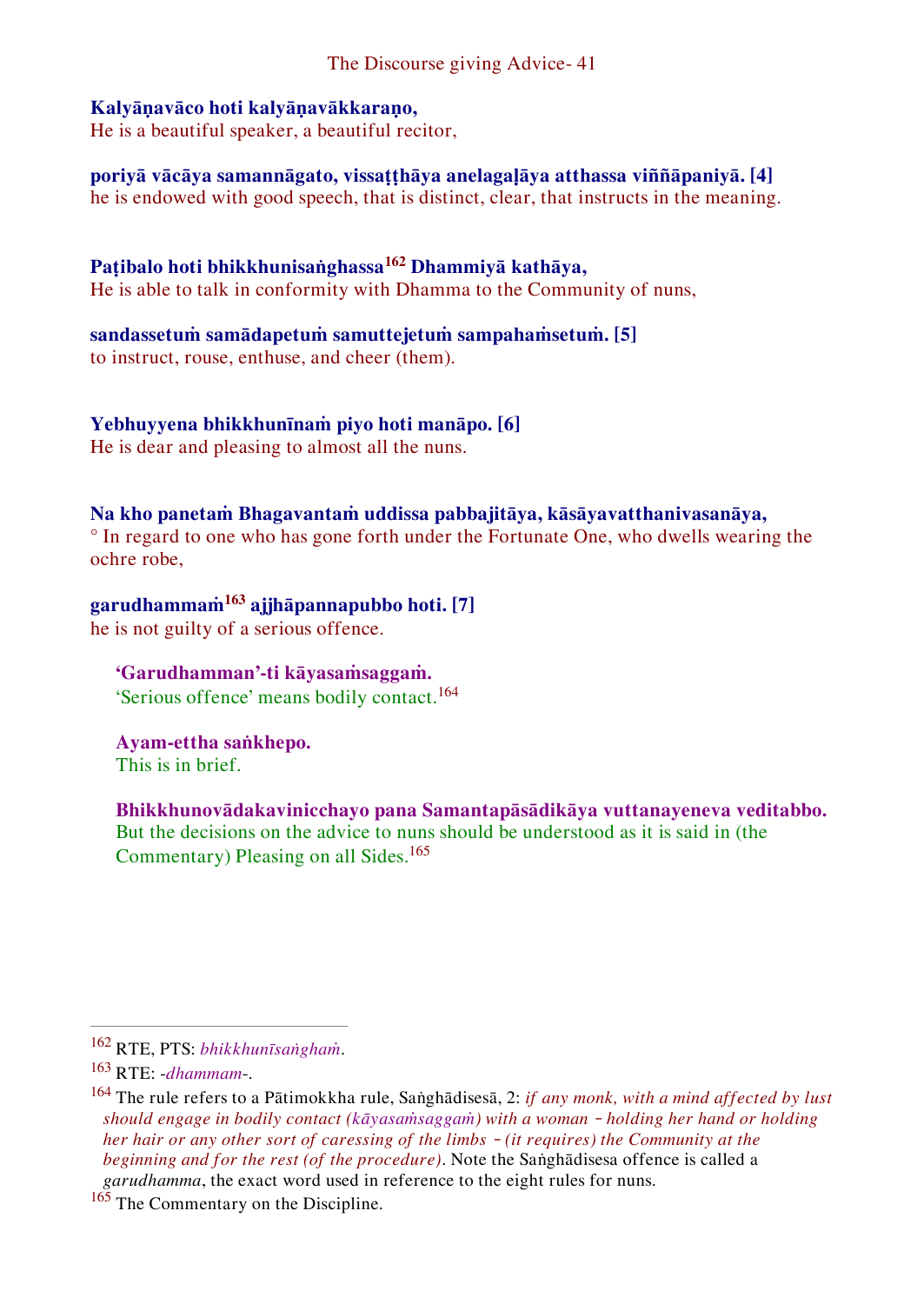## **Vīsativasso vā hoti Atirekavīsativasso vā. [8]**

He has either twenty Rains Retreats or more than twenty Rains Retreats.

## **Imehi kho, Ānanda, aṭṭhahi dhammehi samannāgato bhikkhu**

A monk endowed with these eight qualities, Ānanda,

## **bhikkhunovādako sammannitabbo." ti**

should be authorised as an advisor to nuns."

## *Dutiyaṁ<sup>166</sup>*

*The Second*

<sup>166</sup> BJT omits: *Dutiyaṁ*.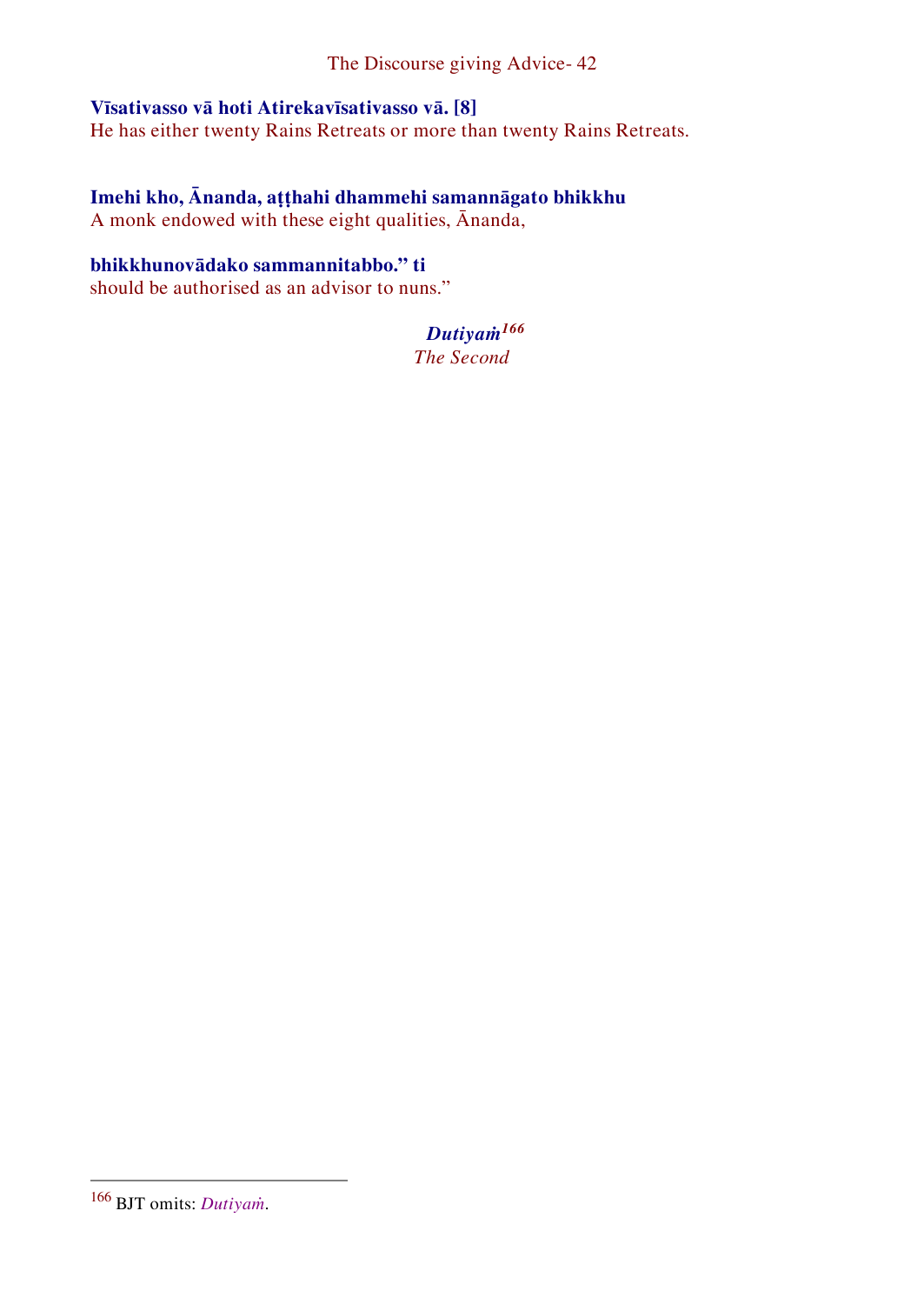## <span id="page-43-0"></span>**Saṅkhittasuttaṁ<sup>167</sup>**

## The Discourse: 'In Brief' (AN 8.53)

**Ekaṁ samayaṁ Bhagavā Vesāliyaṁ viharati,** 

At one time the Fortunate One was dwelling near Vesālī,

#### **Mahāvane Kūṭāgārasālāyaṁ.**

in the Great Wood, at the Gabled Hall.

## **Atha kho Mahāpajāpatī Gotamī yena Bhagavā tenupasaṅkami,**

Then Mahāpajāpatī Gotamī approached the Fortunate One,<sup>168</sup>

#### **upasaṅkamitvā Bhagavantaṁ abhivādetvā, ekam-antaṁ aṭṭhāsi.**  and after approaching and worshipping the Fortunate One, she stood on one side.

**Ekam-antaṁ ṭhitā kho<sup>169</sup> Mahāpajāpatī Gotamī Bhagavantaṁ etad-avoca:** 

While standing on one side Mahāpajāpatī Gotamī said this to the Fortunate One:

#### **"Sādhu me,<sup>170</sup> Bhante, Bhagavā saṅkhittena Dhammaṁ desetu,**  "It is good for me, reverend Sir, let the Fortunate One teach the Dhamma in brief,

**yam-ahaṁ Bhagavato Dhammaṁ sutvā,**  having heard that Dhamma from the Fortunate One,

## **ekā<sup>171</sup> vūpakaṭṭhā appamattā ātāpinī pahitattā vihareyyan-ti.**

I can dwell secluded, heedful, ardent, and resolute.

## **"Ye kho tvaṁ, Gotamī, dhamme jāneyyāsi:**

"Gotamī, of those things which you can know:

#### **'Ime dhammā sarāgāya saṁvattanti, no virāgāya,**

'These things lead to passion, not to dispassion,

<sup>167</sup> PTS, RTE omit; BJT: *Saṁkhitta-Gotami-y-ovādasuttaṁ*.

<sup>&</sup>lt;sup>168</sup> This discourse is partially parallel to AN 7.83, The Discourse on the Teacher's Dispensation (*Satthusāsanasuttaṁ*) but there it is Ven. Upāli who requests a teaching in brief, and the answer is not as detailed as here, but just a summary: *those things that lead for sure to weariness (with the world), dispassion, cessation, peace, deep knowledge, Complete Awakening, and Emancipation, Upāli, you should surely bear it in mind: 'This is not Dhamma, this is not Vinaya, this is not the Teacher's Dispensation*; and the reverse.

<sup>169</sup> ChS adds: *sā*.

<sup>170</sup> BJT omits: *me*.

<sup>171</sup> BJT omits: *ekā*.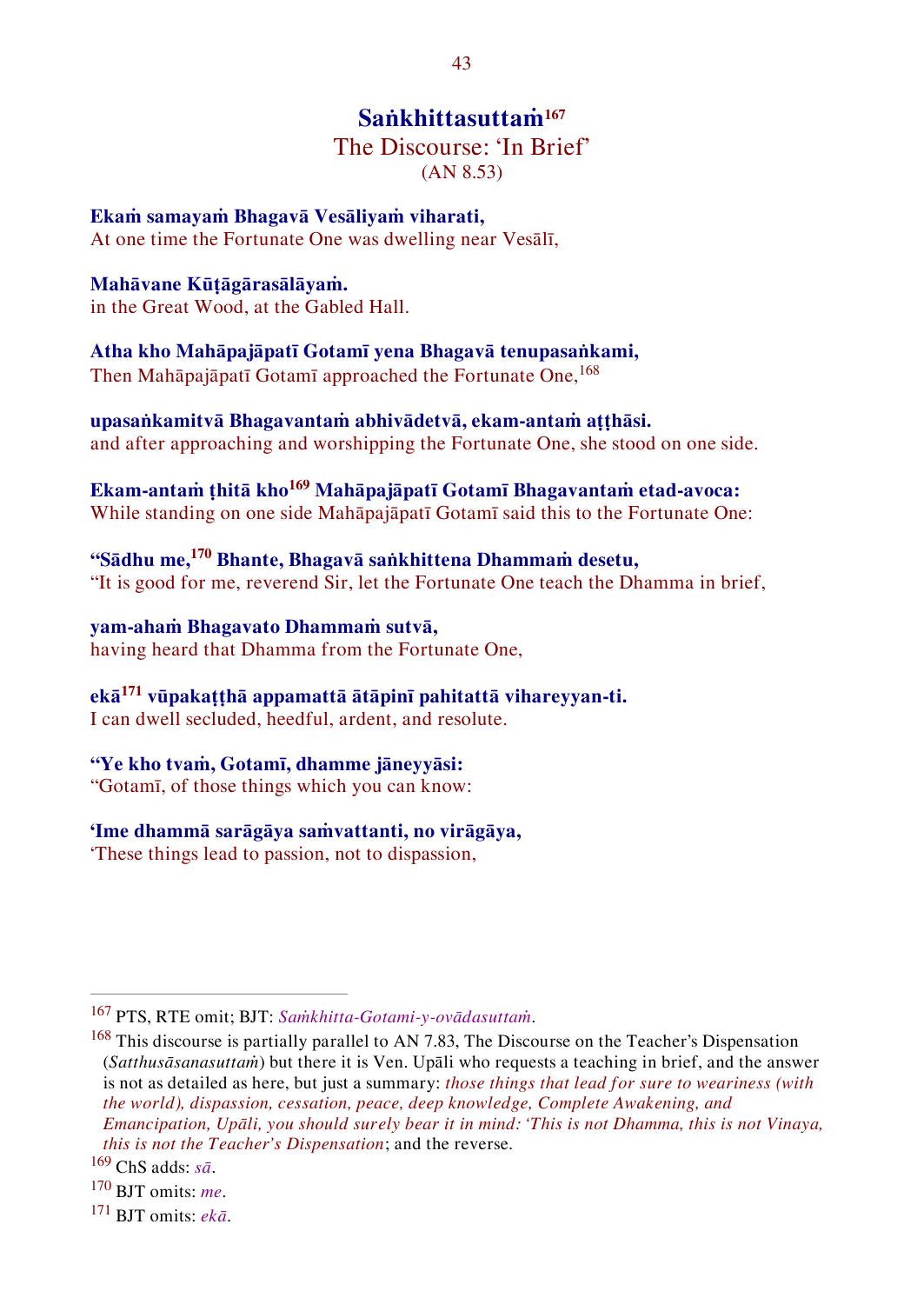#### The Discourse 'In Brief' - 44

### **'Tatiye sarāgāyā' ti sarāgatthāya.**

'In the third (discourse),' to passion means it goes towards passion

#### **'Virāgāyā' ti virajjanatthāya.**

'To dispassion' means it goes towards dispassion.

## **saṁyogāya saṁvattanti, no visaṁyogāya,**

lead to being fettered, not to being unfettered,

#### **'Saṁyogāyā' ti vaṭṭe saṁyogatthāya.**

'To being fettered' means it goes towards being fettered in the round (of continuation).

#### **'Visaṁyogāyā' ti vaṭṭe visaṁyogabhāvatthāya.**

'To being unfettered' means it goes towards being unfettered in the round (of continuation).

#### **ācayāya saṁvattanti, no apacayāya,**

lead to increase, not to decrease,

## **'Ācayāyā' ti vaṭṭassa vaḍḍhanatthāya.**

'To increase' means it goes towards development of the round (of continuation).

#### **'No apacayāyā' ti na vaṭṭaviddhaṁsanatthāya.**

'Not to decrease' means it goes towards the destruction of the round (of continuation).

#### **mahicchatāya saṁvattanti, no appicchatāya,**

lead to great desire, not to little desire,

#### **asantuṭṭhiyā saṁvattanti, no santuṭṭhiyā,**

lead to discontent, not to content,

#### **saṅgaṇikāya saṁvattanti, no pavivekāya,**

lead to association, not to solitude,

## **kosajjāya saṁvattanti, no viriyārambhāya,<sup>172</sup>**

lead to indolence, not to being energetic,

## **dubbharatāya<sup>173</sup> saṁvattanti, no subharatāyā,' ti**

lead to difficulty in support, not to ease in support,'

<sup>172</sup> ChS: *vīriy*-; similarly elsewhere.

<sup>173</sup> BJT: *Dubharatāyā*.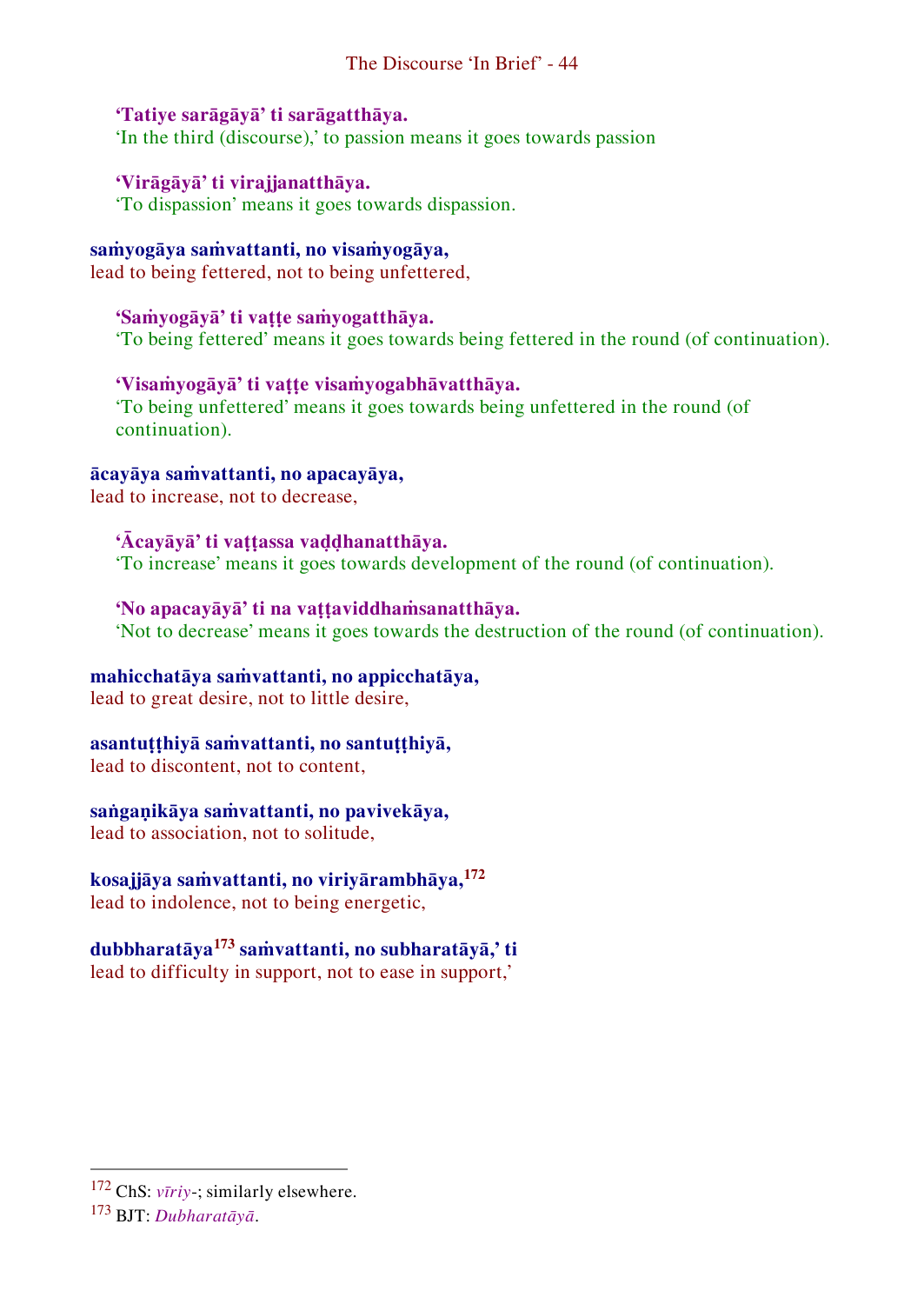#### The Discourse 'In Brief' - 45

## **'Dubbharatāyā'<sup>174</sup> ti dupposanatthāya.**

'To difficulty' means it goes towards difficulty in support.

**'No subharatāyā' ti na sukhaposanatthāya.**  'Not to ease' means it goes towards ease in support.

**Imasmiṁ sutte paṭhamavārena vaṭṭaṁ kathitaṁ,**  In this discourse the first time the round (of continuation) is spoken about,

**dutiyavārena vivaṭṭaṁ kathitaṁ.**  the second time the unfolding (of continuation) is spoken about.

**ekaṁsena, Gotamī, dhāreyyāsi:** Gotamī, you should surely bear it in mind:

#### **'Neso Dhammo, neso Vinayo, netaṁ Satthu Sāsanan.' ti**

'This is not Dhamma, this is not Vinaya, this is not the Teacher's Dispensation.'

**Ye ca kho tvaṁ, Gotamī, dhamme jāneyyāsi:** 

Gotamī, of those things which you can know:

**'Ime dhammā virāgāya saṁvattanti, no sarāgāya,** 

'These things lead to dispassion, not to passion,

## **visaṁyogāya saṁvattanti, no saṁyogāya,**

lead to being unfettered, not to being fettered,

## **apacayāya saṁvattanti, no ācayāya,**

lead to decrease, not to increase,

## **appicchatāya saṁvattanti, no mahicchatāya,**

lead to little desire, not to great desire,

## **santuṭṭhiyā saṁvattanti, no asantuṭṭhiyā,**

lead to content, not to discontent,

# **pavivekāya saṁvattanti, no saṅgaṇikāya,**

lead to solitude, not to association,

**viriyārambhāya saṁvattanti, no kosajjāya,**  lead to being energetic, not to indolence,

**subharatāya saṁvattanti, no dubbharatāyā," ti** lead to ease in support, not to difficulty in support,'